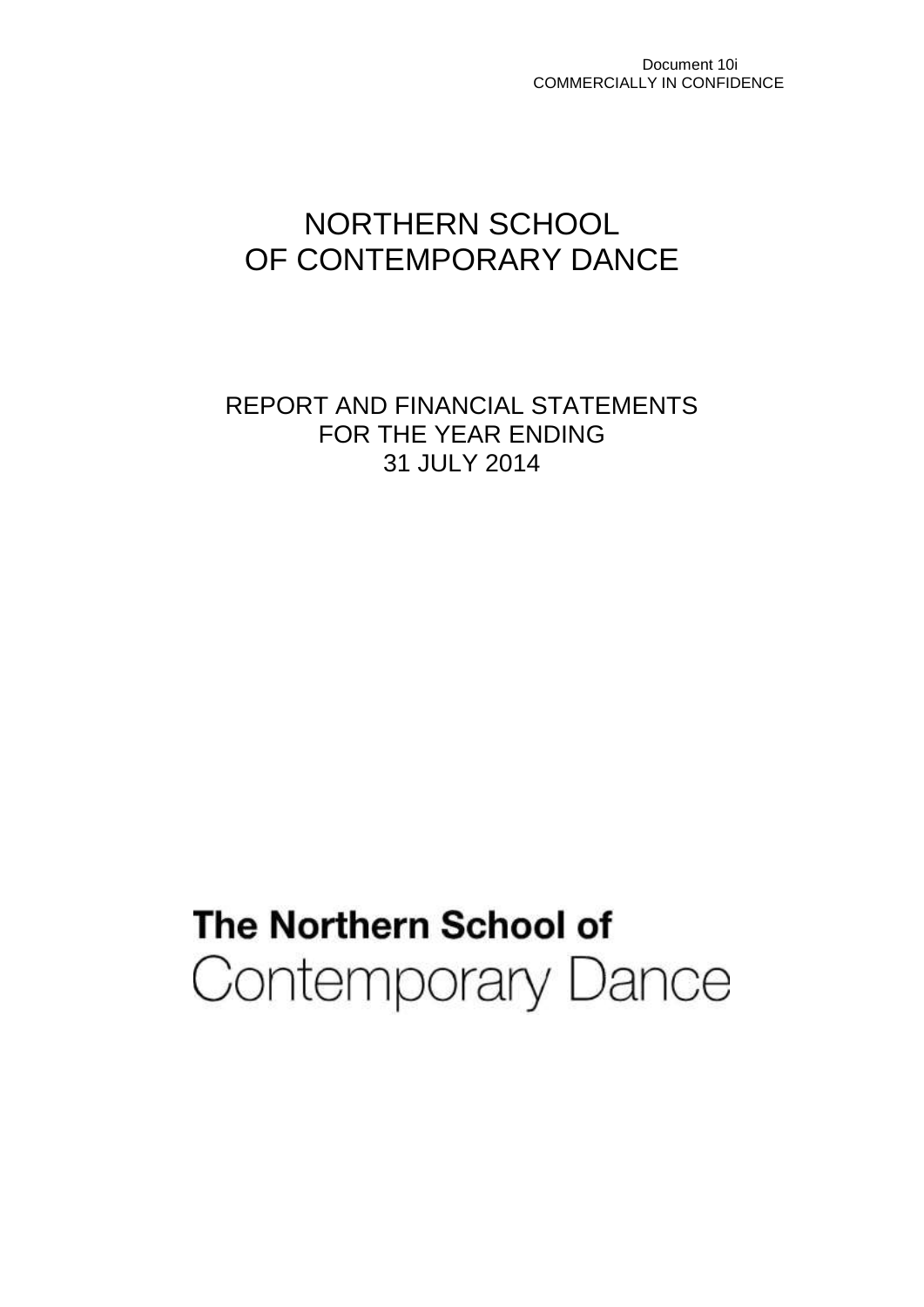## **CONTENTS**

## Page Number

| <b>Operating and Financial Review</b>                      | 3  |
|------------------------------------------------------------|----|
| <b>Chair of Governors Report</b>                           | 15 |
| <b>Corporate Governance Statement</b>                      | 17 |
| Responsibilities of the Board of Governors                 | 19 |
| Report of the Auditors                                     | 23 |
| Income and Expenditure Account                             | 25 |
| <b>Statement of Historical Cost Surpluses and Deficits</b> | 26 |
| Statement of Total Recognised Gains and Losses             | 26 |
| Balance Sheet as at 31 July                                | 27 |
| <b>Cash Flow Statement</b>                                 | 28 |
| <b>Statement of Principal Accounting Policies</b>          | 29 |
| Notes to the Financial Statements                          | 29 |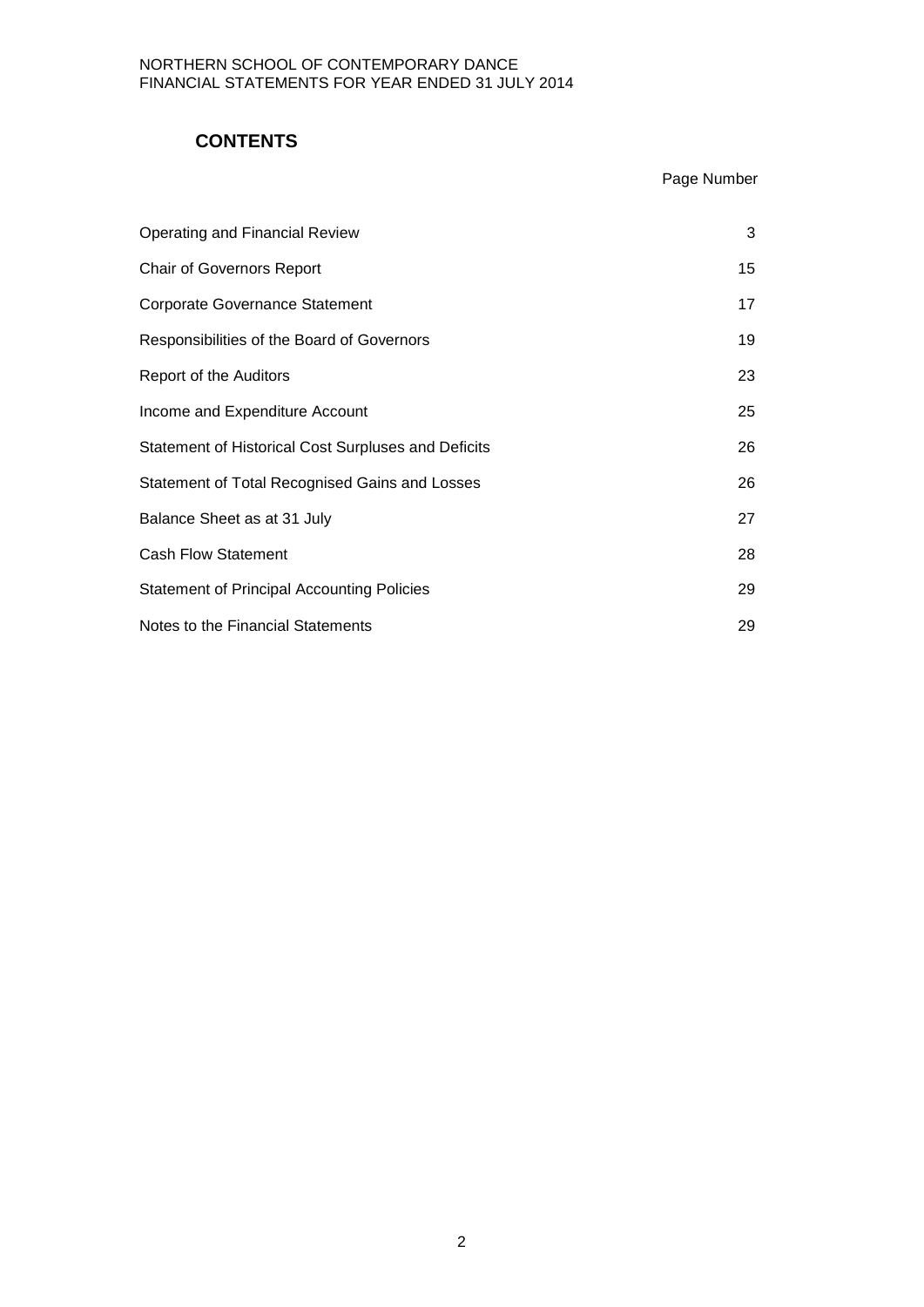## **OPERATING AND FINANCIAL REVIEW FOR THE YEAR FROM 1 AUGUST 2013 TO 31 JULY 2014**

## **NATURE, OBJECTIVES AND STRATEGIES:**

The members present their report and the audited financial statements for the year ended 31 July 2014. The Operating and Financial Review was prepared in accordance with the Accounting Standards Board's Reporting Statement, Charity Commission guidance on public benefit and section 4 of the Charities Act 2011.

#### **Legal Status**

The Corporation was established under the Further and Higher Education Act 1992 for the purpose of conducting The Northern School of Contemporary Dance (NSCD). The School is an exempt charity for the purposes of the Charities Act 1993 as amended by the Charities Act 2006 and 2011. Since 2003, the Northern School of Contemporary Dance has been an affiliate of the Conservatoire for Dance and Drama.

#### **Mission Statement**

The Northern School of Contemporary Dance's mission, as approved by its members, is to provide inspirational learning enabling aspiring contemporary dance artists and dance professionals, regardless of background, to shape the future of dance.

#### NSCD values:

- The transforming power of dance and arts education;
- Curiosity, self-reflection and open-mindedness;
- Inclusive learning, in a spirit of mutual respect and generosity;
- Innovation and research-led teaching;
- Aspiration and striving for excellence;
- Our diverse staff and student body that enriches and broadens the learning experience and inspires creativity;
- Collaboration by sharing and learning together;
- Continual development in artistic practice and in dance education;
- Our NSCD community and our relationship to the dance profession and to the wider community;
- Operating in the most cost-effective way to best support student achievement and staff development;
- Contributing to developing the cultural wealth of Leeds and the North.

#### **Public Benefit Statement**

The Northern School of Contemporary Dance, as an affiliate of the Conservatoire for Dance and Drama, uses its exceptional funding to deliver additional public value in six ways:

- a. Producing exceptional artists who shape the future of dance, drama and circus arts;
- b. Fostering talent and creativity through world-class vocational training;
- c. Finding and nurturing the finest UK talent;
- d. Supporting the cultural infrastructure;
- e. Fuelling development in the creative industries;
- f. International leadership in dance, drama and circus arts.

The Conservatoire was born from a need to protect high level vocational training in dance and drama and to sustain the UK's leadership in these fields internationally. The addition of circus arts to the Conservatoire's portfolio enhances the UK's reputation in this field.

NSCD has had regard to the Charity Commission's guidance on public benefit. The primary public value delivered by the School within the framework of the Conservatoire is that it produces world-class alumni who go on to shape the future of the performing arts.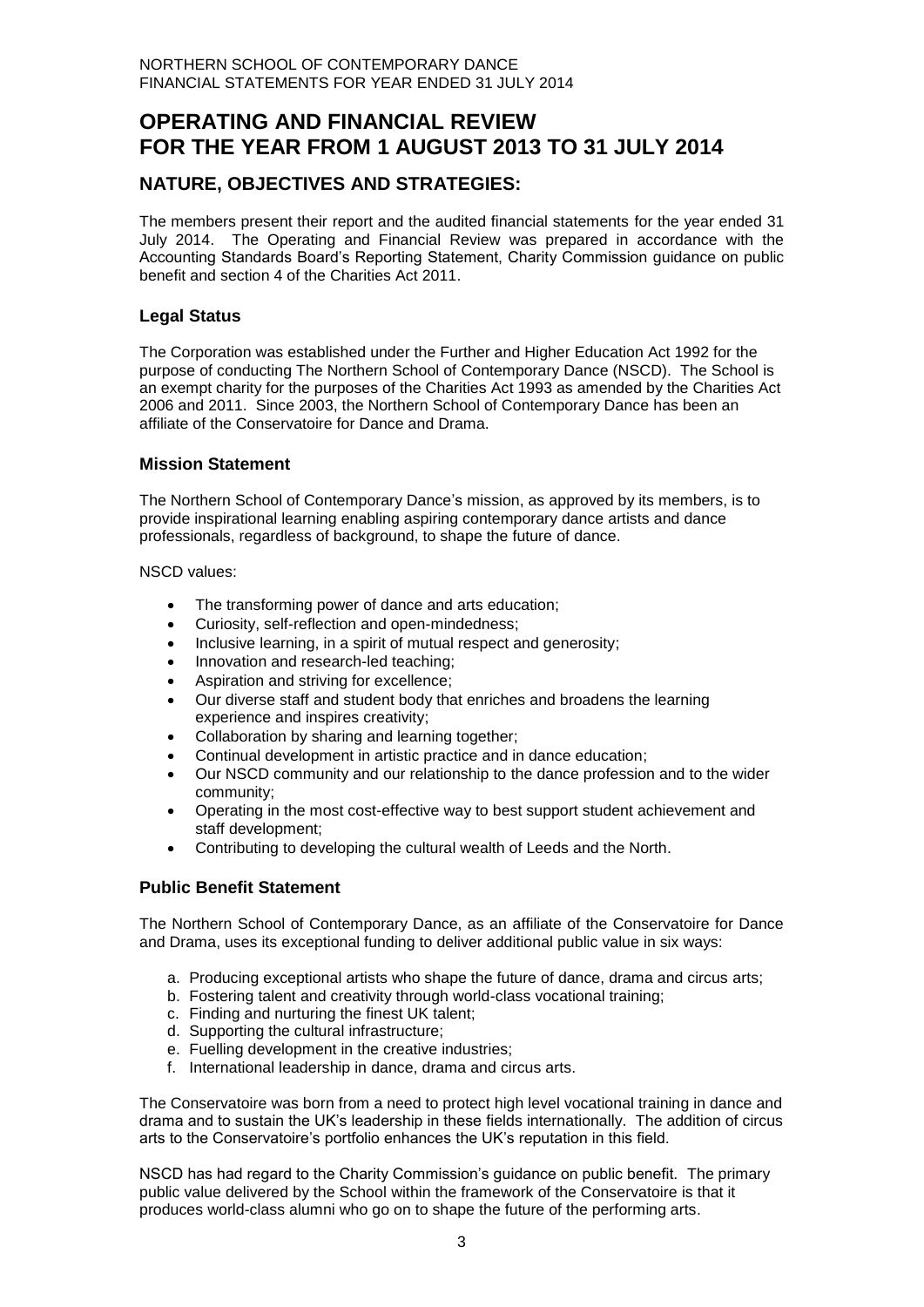## **Public Benefit Statement continued**

This has cultural, economic and reputational value, which extends beyond the School.

The specialist training needed to succeed at the highest levels is made available to the finest talents irrespective of background, and the School is unstinting in the search for talent wherever it can be found, including non-traditional forms and sources. This process stimulates wider participation in the arts and provides in the Conservatoire and its affiliate schools a national point of aspiration for dance, drama and circus students throughout the UK.

The additional public value cannot be secured without training of this kind, with its defining focus on nurturing young artists as individuals. The School is rigorous in its delivery of training, compassionate in its support for its students and imaginative in its promotion of dance. It provides valued support to the cultural infrastructure and fuels the development of the creative industries, pushing the boundaries of the art forms, developing national capability in new areas, building enterprise and enriching national life with its public performance programming. Its international work increases the UK's world standing in the arts and enhances the competitiveness of UK higher education. Its graduates are cultural ambassadors who extend and enhance the creative life of the UK.

#### **Implementation of the Strategic Plan**

The draft Strategic Plan for the period from 01 August 2013 to 31 July 2018 was presented for discussion at the Governor's Away Day in December 2013 and progress against the plan was reported during the spring and summer of 2014. Further work has been carried out during the academic year 2013/14 to incorporate stakeholder feedback and contextualise the approved aims and objectives. The final version was presented and adopted by the Board on 15 July 2014.

Part of the preparation of the Strategic Plan was to consider how the School can integrate further and maximise the benefits of its different departments and strands of activity to benefit student learning, and to contribute to artist and audience development. The Plan conceptualises this as three themes of work, which cut across departmental boundaries and feed into each other: developing artists, learning and performance. There is a virtuous spiral of engagement and learning in the interaction between NSCD students at all levels, professional artists and companies performing in The Riley Theatre and the School's audiences and community participants.

The School encourages **learning** for students, staff, the emerging and established artists it works with, as they engage with young people and contribute to developing the art form, and for audiences and community members participating in classes and performance related workshops. **Performance** is at the heart of everything the School does: full-time students are preparing for careers primarily in performance, building an audience for dance in Leeds through professional and student theatre programming, and young people and their parents are encouraged both to perform and to see performance. The final strand, **developing artists**, captures NSCD's role as a leader in arts education, not only in training students for careers as artists and arts professionals, but supporting talented retention and also artistic infrastructure with the North of England. In this the School seeks to empower others to develop the artists of the future through collaboration and strategic partnerships.

The School's strategic aims and objectives can be summarised as follows:

- 1. To provide **Inspirational Learning** for students, staff and artists
- 2. To be an **International Centre** in Leeds for dance education
- 3. To secure a **Sustainable Future** that enables NSCD to achieve its artistic aspirations

Progress is formally reviewed by the governing body on an annual basis, against key objectives for the year, supplemented by the receipt of regular reports on progress throughout the lifetime of the plan.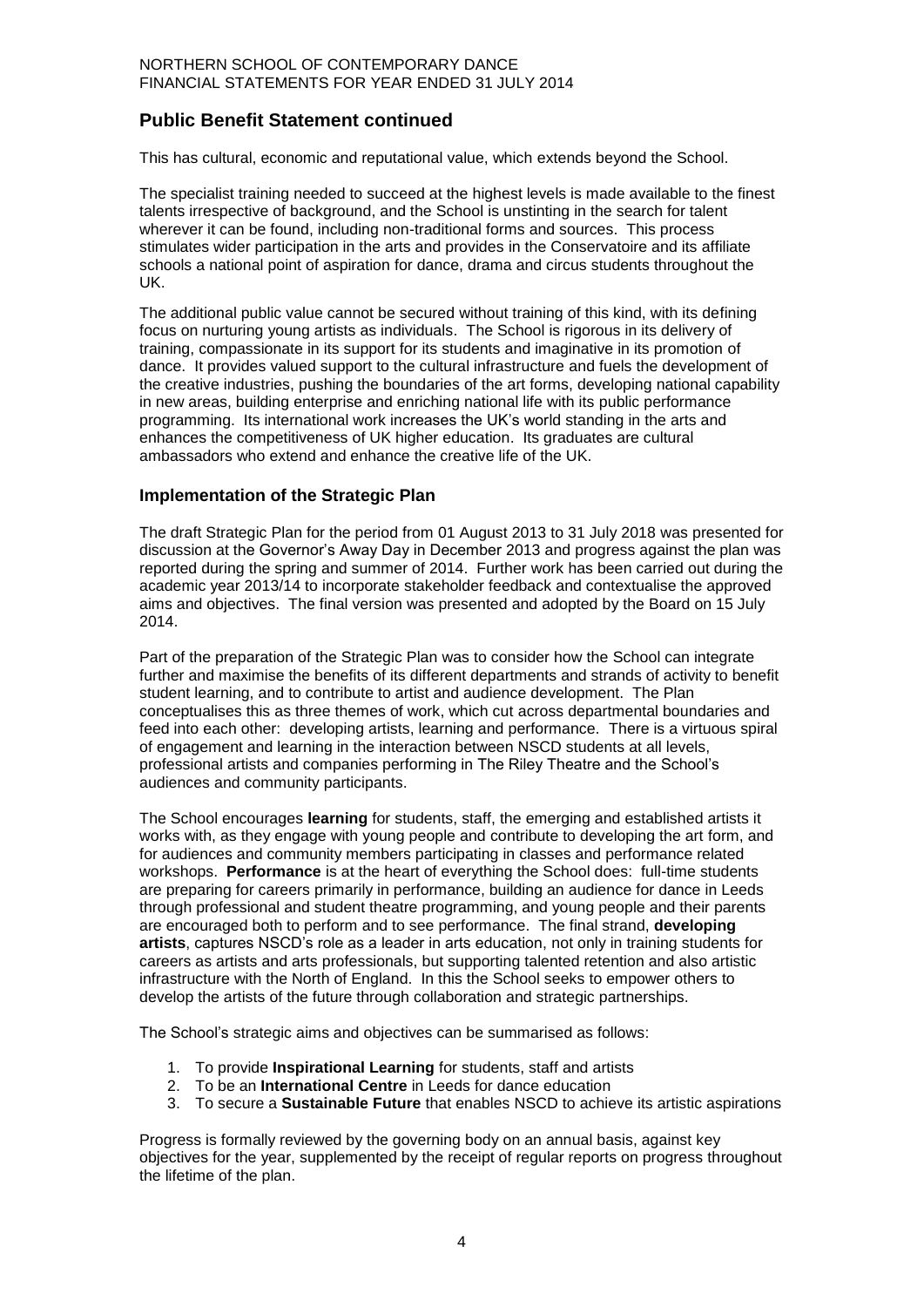#### **Implementation of the Strategic Plan continued**

The School's specific objectives for 2013/14 and achievements against those objectives are addressed below:

1. The successful completion of the revalidation process for the Foundation Course with the School's validating institution, Certa in the spring of 2014. This ensures that the organisation continue to validate NSCD's Foundation Course in Contemporary Dance.

*Update: the revalidation provided an opportunity for the School to modernise the curriculum, aligning it towards the undergraduate course and developments within the profession. A revalidation panel, including experts from Trinity Laban and Rambert School of Ballet and Contemporary Dance, contributed to the panel and were highly supportive of the course and changes introduced.*

2. The continuing development of external relationships in Leeds and the North, with a focus on forging new partnerships and strengthening existing ones in promoting Leeds as a major centre for dance. This objective will give rise to more opportunities for current students and graduates, retaining talent and promoting cultural development in the region.

*Update: Carlos Pons Guerra was supported by Spin Arts for an extended period through Catapult – a one year professional development opportunity made possible by funds from The LankellyChase Foundation. This enabled him to employ graduates and give work opportunities to students from the School, performing his work nationally and internationally. He has now also been successful in achieving Arts Council funding to develop further work. Gracefool Collective, a collaboration of five graduate choreographers from NSCD, has been successful in receiving the new Catapult award. This is the final year of The LankellyChase funding, which has proved highly successful as a stepping stone from the School into the profession. The School will seek to continue Catapult in partnership with another funder.*

*As part of The Riley Theatre programme, NSCD collaborated with Yorkshire Dance, a Leeds-based national dance agency, to programme "arrivals and departures"; a weekend event for students and graduates across the North designed to help artists build links into Europe and understand how to produce their work for international touring.* 

*Noted above are just two examples of many ways the School has collaborated to promote dance in Leeds and the North. NSCD is the lead organisation on a consortium bid for Arts Council strategic funding to take forward dance strategy across the North during 2014/15. NSCD also contributed to a bid to Leeds City Council to promote Leeds as the City of Dance, which has been taken forward at Council level. In addition, the School is working towards promoting Leeds as a City of Culture with the Council.*

3. Further develop the School's governance by reviewing the current framework and committee structure in order to ensure that the School has an approach which is appropriate to its size and resources.

*Update: A task and finish group was established to consider a range of options. The group reported its preferred option to governors at a meeting in July 2014. The meeting endorsed the proposal to slim down the governance framework to a minimal committee structure and focus the work of the Corporation into a smaller Board which would meet six times per year, and would be supported by a number of lead governors. Final recommendations will be approved at the meeting of the Board of Governors on 16 October 2014 and the revised framework will be trialled until the end of January 2015.*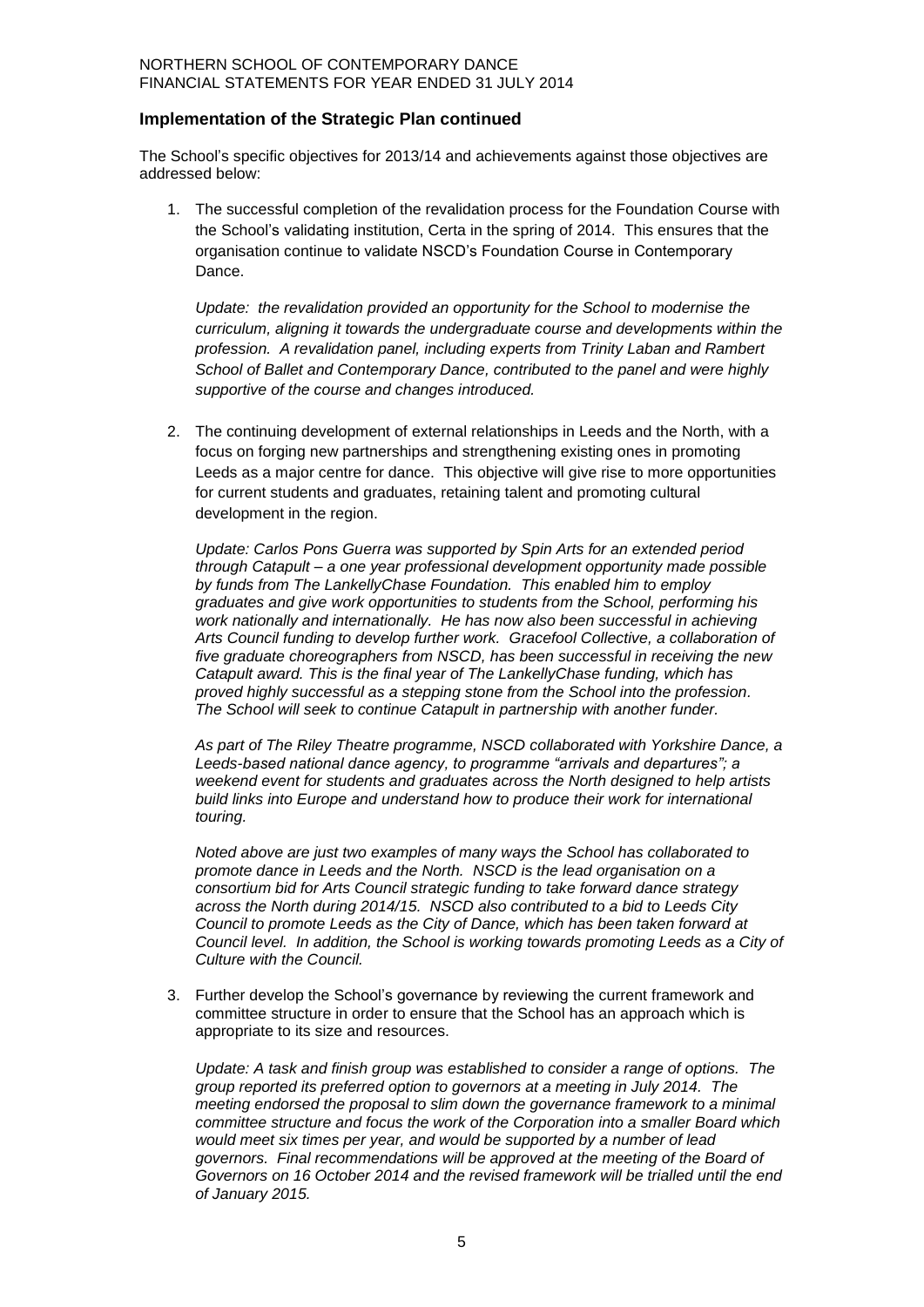#### **Looking forward to 2014-15 onwards**

After a phased implementation spanning three years, 2014/15 will be the final year of moving to the new funding regime for higher education. The Conservatoire has set its fees at £9,000 for UK and EU students along with all other conservatoires, performing arts specialist institutions and the majority of universities. This new fee regime does represent a significant change which brings with it risks. The Conservatoire and its schools reviewed the risks and put in place a Conservatoire Scholarship Scheme to provide fee discounts, cash bursaries or a mixture of the two options to students. Discounts of up to £4,000 were made available alongside a government-sponsored National Scholarship Programme.

As seen in 2012/13, across the Conservatoire there has been no negative impact on recruiting students from lower income backgrounds during 2013/14. The School has found that the higher tuition fee contribution level has not negatively impacted on student recruitment, either in terms of quality or the number of applications received, which remains in line with the previous year. The School has seen an increase in the places accepted by overseas students across all courses offered; 14 overseas students have enrolled for the academic year 2014/15 compared to 7 in 2013/14.

The Conservatoire continues to be in close conversation with government and HEFCE about the future of its funding. By working together, the eight Conservatoire schools represent an elite group of vocational institutions in dance, drama and circus arts which strengthens the voice of performing arts training. The provision of Institution-Specific Targeted Allocation (ISTA) will be subject to review in 2015/16. The Conservatoire will commission a research project with the London School of Economics (LSE) early in 2014/15 to substantiate the case to government for maintaining ISTA funding beyond the next funding review.

Throughout 2014/15 the Conservatoire and schools will continue to monitor closely student applications, provide full and detailed information about the financial support available to students and respond to consultations and requests for information.

The School will carry on developing relationships and professional networks that support both staff and students, building on the contribution and profile of NSCD locally, nationally and internationally. It is expected that, alongside partners, the NSCD will continue to play a major part in the development of a Leeds Dance Strategy which seeks to propose Leeds as a major city for dance outside of London. Grant income has been secured from the Arts Council England for the Northern Children and Young Peoples Network for Dance; a project which aims to provide progression routes into dance for children and young people in the North of England via a solid support network.

Working through the European Dance Academy Network, of which NSCD is a founder member, the School will further strengthen partnerships with Fontys Academy (Tilburg), The Duncan Centre (Prague) and Artesis Academy of Dance (Antwerp) to develop learning and exchange opportunities for both students and staff. The School ran a successful student exchange programme with the department of dance at the University of Utah, USA in the summer term of 2014. The School has applied to be part of the ERASMUS Charter which will facilitate student exchange within Europe, providing students with further opportunities to complete some study abroad would be a wonderful addition to the student offer at NSCD.

The School will place much focus on development and fund-raising activities; the budget and new staffing structure have enhanced the resource allocated to these areas. In terms of The Riley Theatre, the aim will be to secure a permanent funding stream to build the programming profile and create a cultural hub for the North. The theatre can provide professional development opportunities for graduates, encouraging talent retention whilst also bridging the gap between specialist education and securing employment in the dance industry.

The excellent quality of the postgraduate touring company, Verve, is a key marketing tool. The School will schedule the tour to raise the profile of NSCD both nationally and internationally, aid student recruitment and to forge key relationships.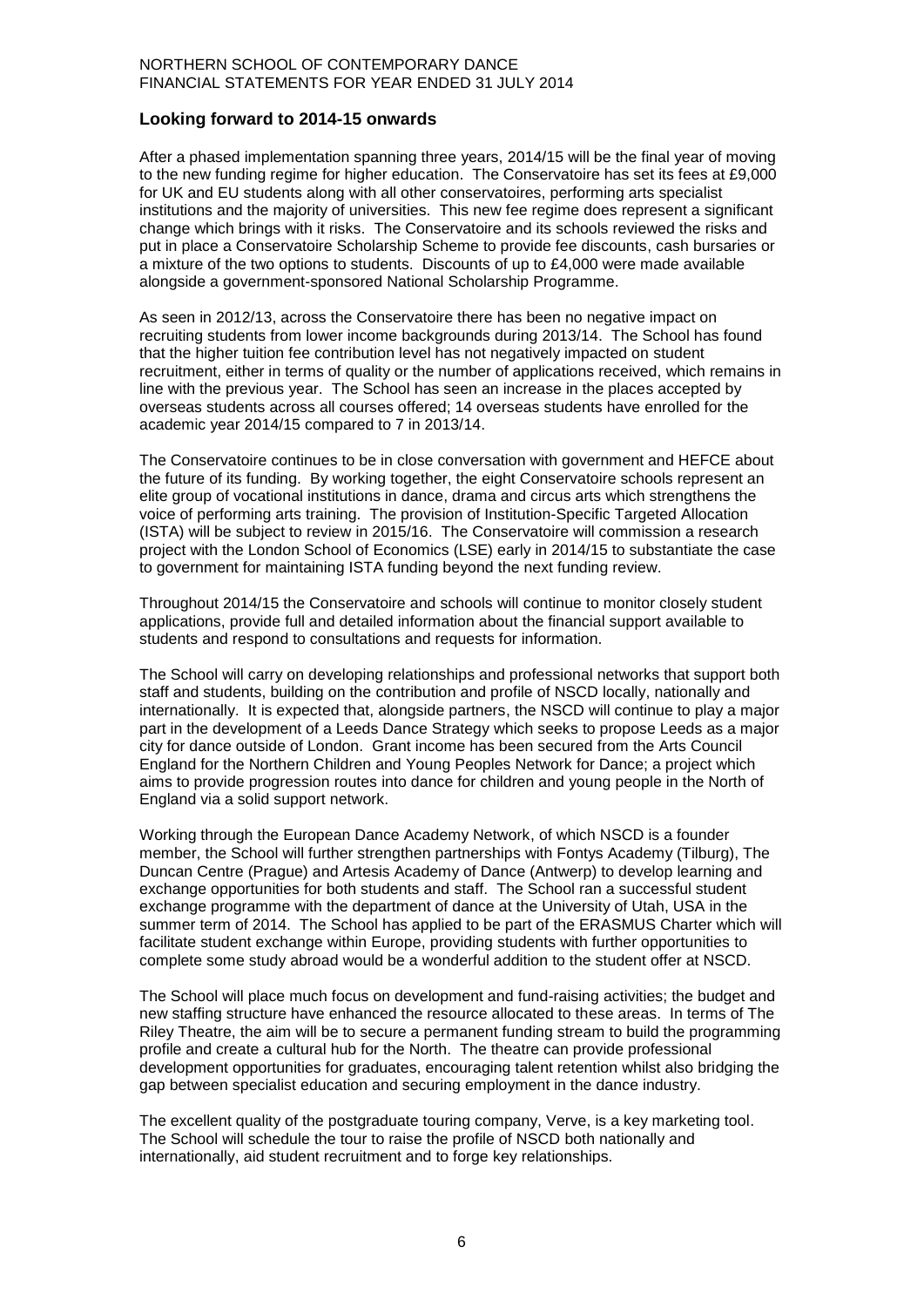#### **Financial Objectives**

The School's financial objectives are:

 To ensure that NSCD continues to be a going concern by maintaining financial stability, exploring new income streams to aid capital investment, delivering a net surplus year on year and building reserves to provide security.

*Update: A surplus of £208K has been achieved for the financial year 2013/14, after absorbing exceptional costs pertaining to a full staff restructure of £86K. This out-turn has provided the School with the required level of reserves, being a value equal to at least four months of expenditure, and offers stability in more uncertain times. The budget for the forthcoming year is showing a net surplus of £73K against a target set by the Board of £100K net surplus. The forecast will be monitored closely throughout 2014/15 with a view to achieving the determined target. Any additional funds secured from development opportunities will be channelled into further enhancing the curriculum and capital projects; particularly in exploring those which, in the long-term, could provide more studio capacity and student accommodation.* 

 To maintain existing and build new funding streams to assist eligible students by providing financial support via scholarships and bursaries; therefore improving student retention and enabling students to concentrate on their dance practice.

*Update: The School already has a significant level of residential and hardship bursary funds to distribute to qualifying learners studying on the Foundation course due to the generous support provided by both the Education Funding Agency and the Skills Funding Agency. In line with the introduction of the new tuition fee regime, the CDD has set up a Scholarship Fund to offer the option of a fee discount or cash bursary to eligible students. This Scholarship Fund has gradually replaced the Bursary Fund which was available for students paying the old regime tuition fee levels. The School will continue to actively explore other funding opportunities over the next academic year and has already been successful in obtaining funds for distribution from a number of Trusts and individuals.*

#### **Performance Indicators**

As a Higher Education Institution, affiliated to the Conservatoire for Dance and Drama (CDD), the School measures its performance by the overall employment targets set by HEFCE for conservatoire performing arts institutions and by successful qualification and completion rates. The School also carefully monitors student recruitment and retention, reflecting its concern for providing the widest possible access to the highest level dance training opportunities available in the UK. Three key performance indicators are noted below:

#### **Student Recruitment**

Students can apply and book auditions via a bespoke online application system. 725 applications were received for 2014/15 entry to the BPA, Postgraduate and Foundation programmes, for which approximately 110 places were available. This is consistent when compared to the previous year, where applications received totalled 730. The number of submitted applications also remains in line for each type of course; 577 applications for the joint BPA and Foundation auditions and 153 for the postgraduate pathways (575 and 155 respectively in the prior year).

#### **Qualification and Completion rates**

From the students graduating in July 2014, 54 completed the BPA programme of which 29 achieved first class awards, 24 achieved a 2:1 classification and 1 achieved a 2:2 classification. The student classifications reflect a notable increase in first class awards of 14% when compared to last year, building further on the significant rise of 31% in 2012/13 when assessed against 2011/12. This increase in achievement is also replicated in the Postgraduate results. A combined number of 21 students completed the two Postgraduate pathways, 20 achieved a diploma with distinction and 1 obtained a diploma with merit.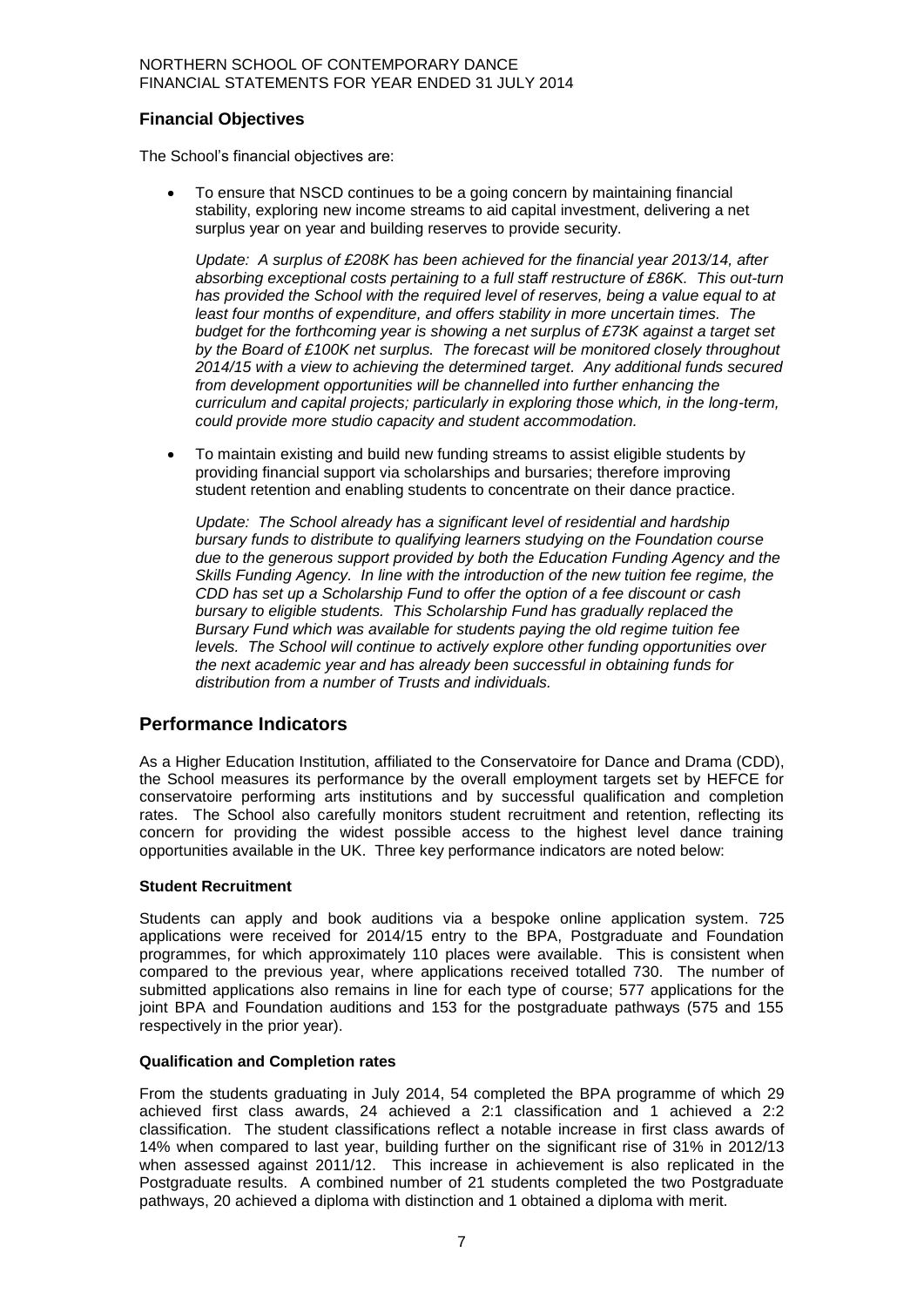A total of 28 students successfully completed the Foundation Course, with 3 learners withdrawing during the academic year and 1 learner gaining 54 credits as a result of choosing not to take the opportunity to resubmit an assignment to gain the full diploma with 60 credits.

#### **Student Destinations**

As a member of the CDD, the School is subject to the conditions of Institution-Specific Targeted Allocation for specialist institutions, specifically with regard to employment outcomes. The target set for achieving professional employment for CDD graduates in the dance/drama and circus arts fields is 75% within 3 years of graduation. The most recent figures, from the 2013 Destination of Leavers Higher Education demonstrate that 88% of NSCD graduates were engaged in dance-related employment or further training/study.

## **FINANCIAL POSITION**

#### **Financial Results**

The School has retained a surplus of £208K (2013: £185K) which has assisted in building reserves to the required value of covering a minimum of four months expenditure.

A full staff restructure was undertaken in the summer term and concluded at the end of July 2014. The new structure will give rise to financial savings whilst also enabling the realignment of resource to meet the key strategic aims of the School, particularly across development and fundraising activities.

Savings achieved in general expenditure were obtained from the start of 2013/14, allowing for additional investment in the core provision offered to students; placing emphasis on delivering a relevant and further enhanced curriculum which reflects the skill set required in the competitive market place following graduation. The guest artist and teacher budget was increased to offer diversity, supplementing the core staff base with specialist knowledge and ensuring current industry insight.

The School is also committed to maintaining and building upon the learner support provision already in place, to enable the continued well-being of its students, whilst ensuring the support is tailored to satisfy the particular needs of those studying dance within a Conservatoire environment.

The use of technology is now so ubiquitous with learning, teaching and the modern workplace that ensuring an up-to-date provision of student resource across a range of special areas is crucial. Capital purchases have targeted in particular the video camera and editing provision, which has enabled a far higher technical standard within the student's creative work, while a new lighting desk has ensured they are able to engage with equipment relevant to prepare them for the profession.

The School continues to maintain its buildings and improve utilisation of space wherever possible. A building feasibility project is underway to assess both medium and long-term needs, including the potential to provide student accommodation and to increase classroom and studio capacity in order to facilitate smaller class sizes.

Some projects were delayed in 2013/14, with the associated costs equating to circa £60K. These will be carried out in the forthcoming academic year, including the creation of a new website, which will be developed and implemented during 2014/15.

The School appreciates the generous financial support for students it has received from The Leverhulme Trust, The LankellyChase Foundation, HEFCE via the Conservatoire for Dance and Drama (CDD), the Education Funding Agency (EFA), the Skills Funding Agency (SFA), Friends of NSCD and individual donations. Support for core School activities in the year was also received from the CDD (HEFCE teaching grant and related funds), the EFA, the SFA, the Department for Education (music and dance scheme) and Arts @ Leeds.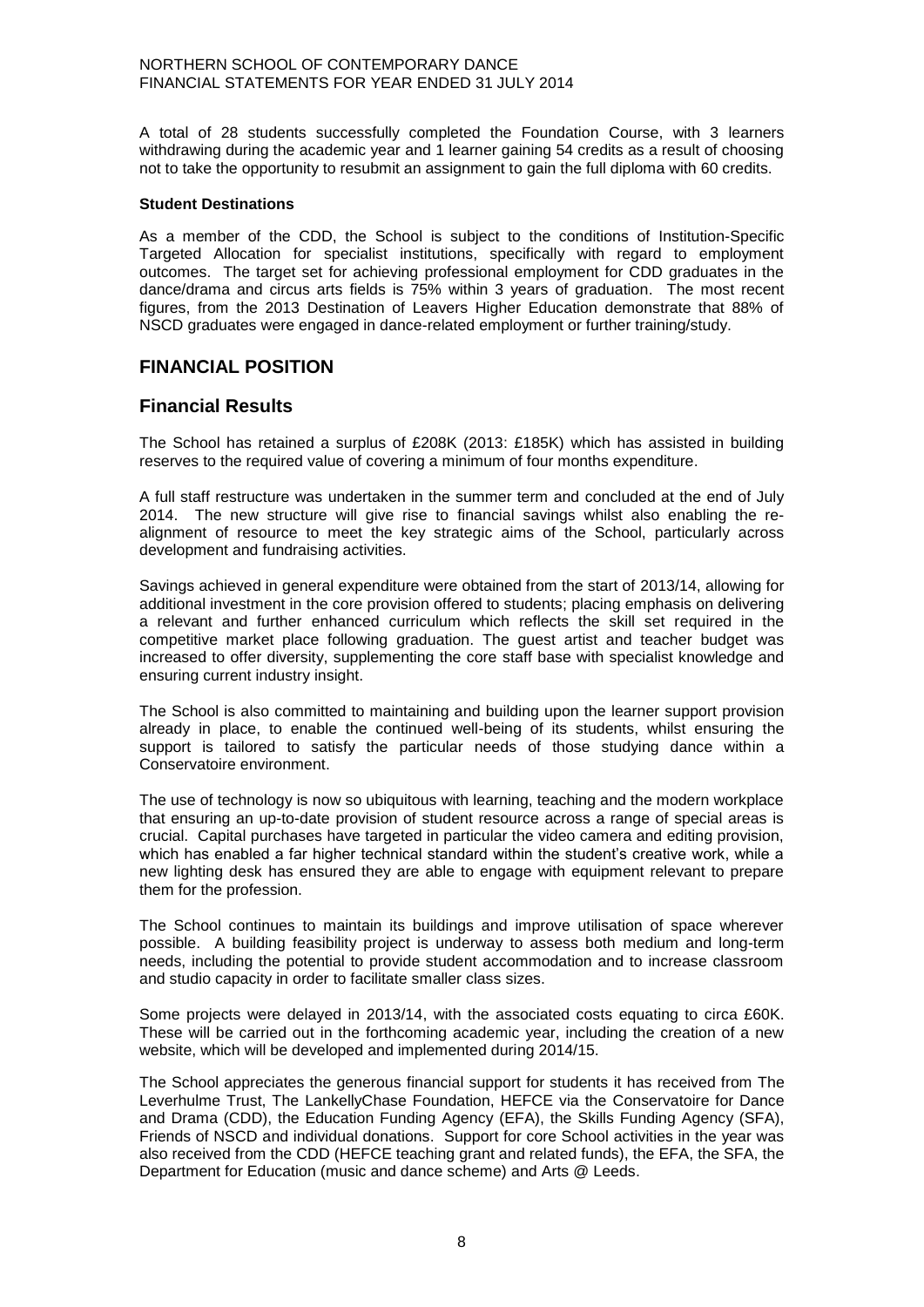## **Reserves Policy**

The School normally adopts a policy of retaining 4 months working capital as a reserve. The current financial year has seen an increase in reserves, largely due to the pension liability decreasing by £202K and the realised surplus of £208K.

The strengthened reserves will provide stability over a period of financial uncertainty in terms of Institution-Specific Targeted Allocation and postgraduate study, combined with any adverse effect from the final year of the higher student tuition fee contribution and the volatility of the pension liability. The reserves policy enables the School to meet on-going commitments and cash-flow needs. Careful monitoring will continue to assess the likely impact associated with the Local Government Pension Scheme liability and the financial climate as a whole.

## **CURRENT AND FUTURE DEVELOPMENT AND PERFORMANCE**

#### **Student Numbers**

As an affiliate member of the Conservatoire for Dance and Drama in receipt of Institution-Specific Targeted Allocation funding, student numbers at NSCD are restricted to remain at under 200 Full Time Equivalent (FTE) places. The ratio of applications to enrolments across the Foundation and Degree courses (a joint audition is held for those courses) equates to 8:1, with the same ratio also applying for the Postgraduate Pathways.

#### **Curriculum Developments**

2013/14:

NSCD underwent a very successful Periodic Programme Review (PPR), conducted by the University of Kent in October 2012, receiving commendations in 8 areas from the PPR panel including: a clear vision that permeates the staff and student body; a positive student experience; an inclusive working environment; a sense of community within the School and the trusteeship and responsibility of the School.

Following the PPR Report, two advisable recommendations have been addressed, updating Programme and Module Specifications to more closely reflect and articulate the vision of NSCD and submission of an updated Critical Evaluation Document in October 2013 to consolidate and showcase developments (a recognition that the School was in a process of change).

The assessment weightings and learning outcomes were revised on one module of the Postgraduate Company pathway and, in respect of the Postgraduate Apprenticeship Scheme, two modules have been amalgamated into one with a revised specification. These changes have brought the two pathways in line with each other (both now include one 100 credit professional practice module and one 20 credit theoretical module).

The Foundation Course underwent a successful review and a revalidation process in March 2014 with the Open College Network Yorkshire and Humber Region, who operate under the name Certa. The procedure presented an opportunity to appraise and refresh the programme content. Some minor changes were made to unit titles and content. The rationale for the changes is to clarify and consolidate practice; aligning the units more closely with the current HE provision at NSCD, shifts in the global arena and trends in the dance profession. The assessment calendar remains similar to previous years to ensure quality assurance.

The School continued to invest in student support and integrated Student Support Guidelines were launched at the start of 2013/14.

#### 2014/15:

A new staffing structure was implemented at the start of 2014/15 which addresses both the desire within the School to take a more organic approach to the holistic development of a dancer and to have a sharper careers focus for preparing students for the profession.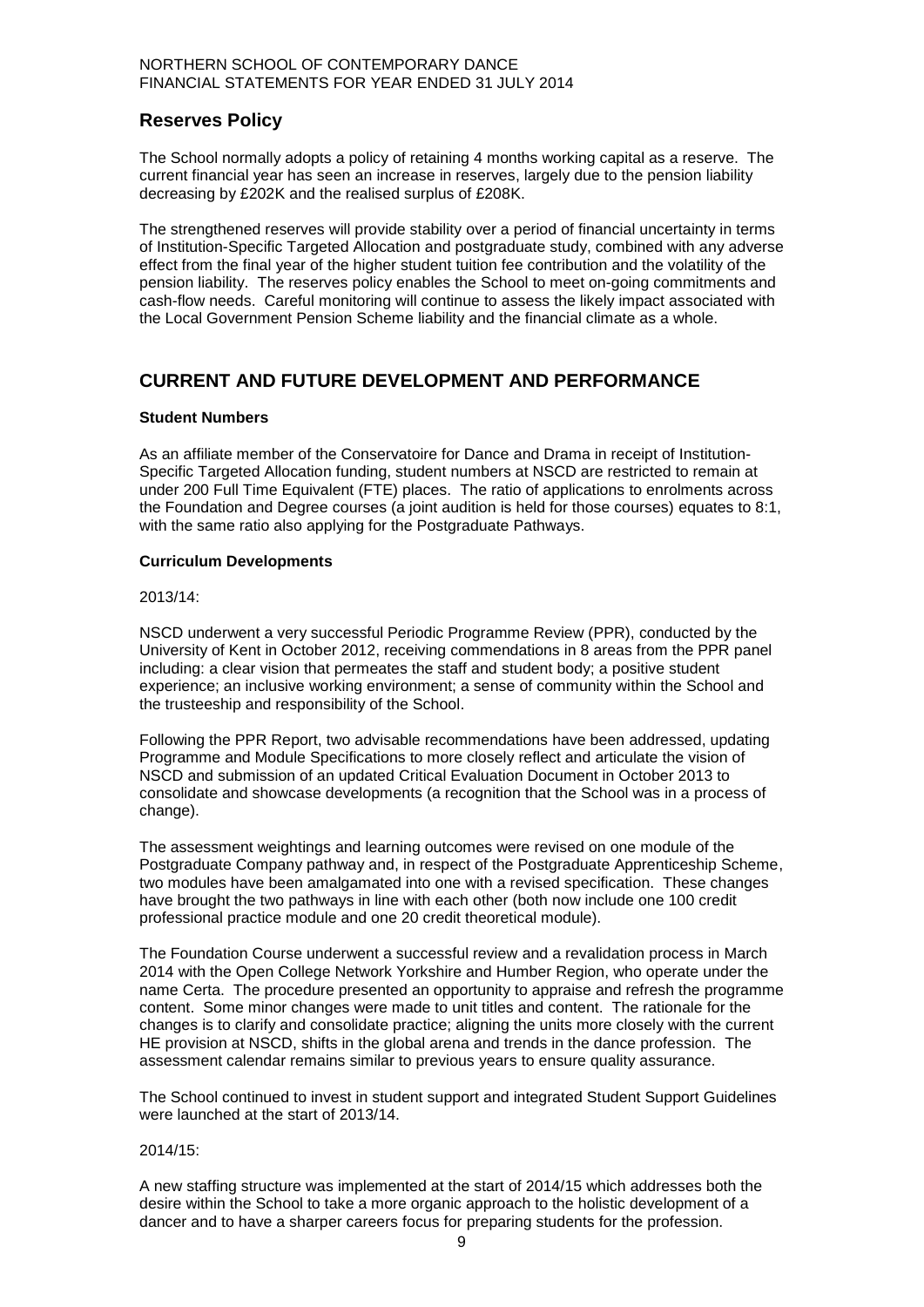Academic subjects now fall within only two faculties; performance and creative and contextual studies. A new role, Head of Professional Development, brings together the theatre programming and careers work with an attention on artistic development, encouraging innovation and supporting graduates beyond the School.

Over the coming year, the School will embed minor changes to the marking system of contemporary and ballet technique. The final mark will be weighted towards continuous assessment, in order to emphasise the process and acknowledge that various factors may contribute towards a student's progress and ability at any given time. Both partner work and improvisation will be featured more within the performance curriculum to reflect needs within the profession and in response to graduate feedback.

Professional development, including careers-related sessions and opportunities to undertake co-curricular and extra-curricular experiences will be given a stronger focus over the year. Students are already undertaking apprenticeship opportunities in company settings, via an application process NSCD has set in place from the start of the year.

The guest artists budget has been increased and year groups will be divided into smaller groupings, wherever possible, to work with visiting choreographers within the curriculum.

## **Payment Performance**

The School's policy is to use its purchasing power fairly and to pay promptly and as agreed.

The terms for payments for purchases under major contracts are settled when agreeing other terms negotiated with the suppliers. It is the School's usual policy to make payments for other purchases by the end of the month following the date of supply, provided that the relevant invoice is presented to the School in a timely fashion and is complete. Smaller organisations and individuals may be paid more promptly.

The Late Payment of Commercial Debts (Interest) Act 1998, which came into force on 01 November 1998, requires schools, in the absence of agreement to the contrary, to make payments to suppliers within 30 days of either the provision of goods or services or the date on which the invoice was received. This timescale is adhered to in the absence of an alternative agreement being in place.

## **Post-Balance Sheet Events**

There are no reportable post-balance sheet events.

#### **Resources**

The School has various resources that it can deploy in pursuit of its strategic objectives:

- Tangible resources include the main School site and equipment.
- The School has £2,669K net assets (including £260K pension liability).
- The School employs 40.9 people (expressed as full time equivalents) of whom 15.0 are teaching staff and 9.0 teaching support staff.
- The School has an excellent reputation both in the UK and internationally, providing a unique provision at conservatoire standard. Maintaining this quality is essential for the School's success in attracting students, staff and external relationships.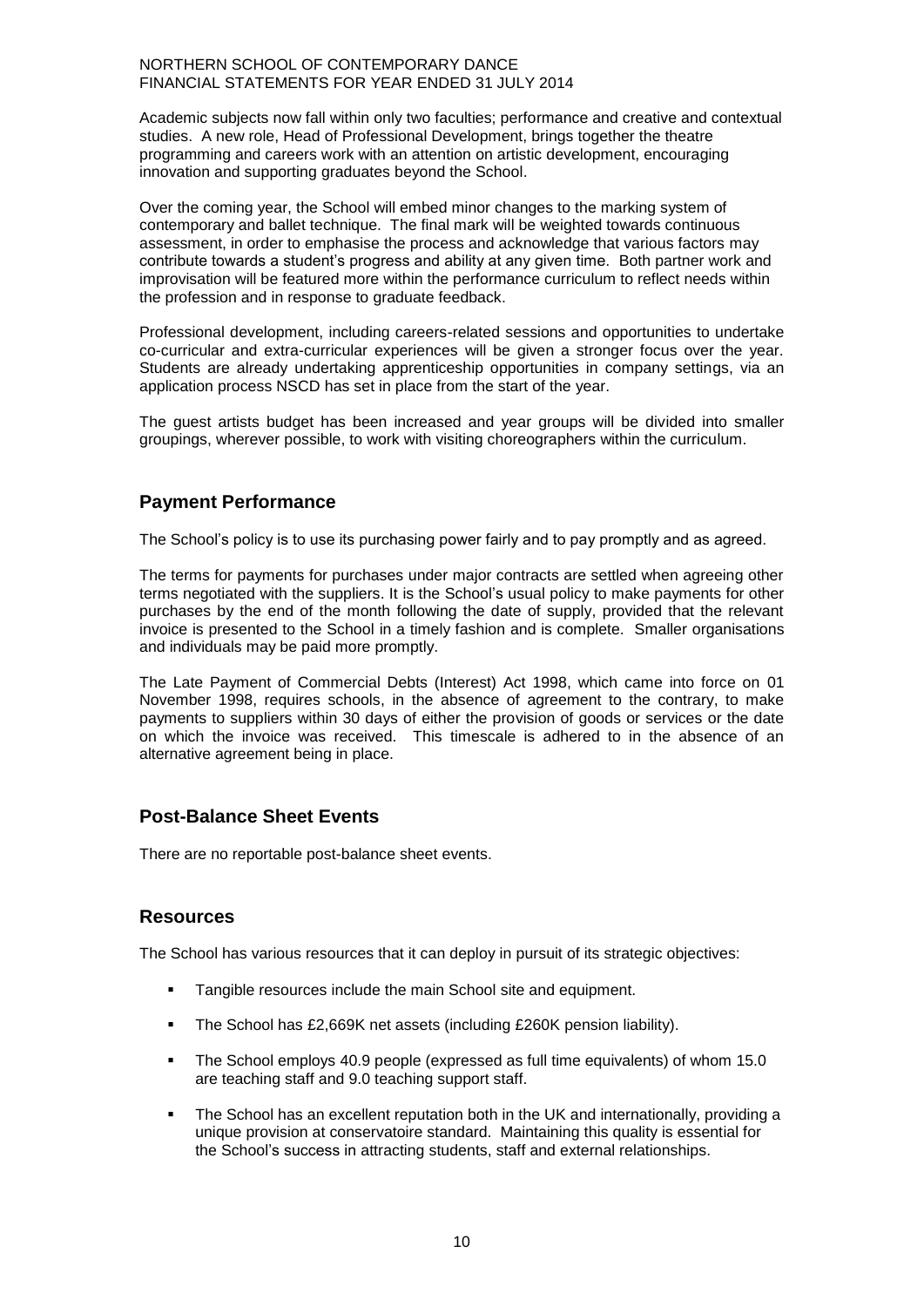## **Principal Risks and Uncertainties**

The School has undertaken further work during the year to develop and embed the system of internal control, including financial, operational and risk management which is designed to protect the School's assets and reputation.

Based on the strategic plan, the School has undertaken a comprehensive review of the risk to which the School is exposed. Systems and procedures have been identified which should mitigate any potential impact on the School. In addition, issues are diminished by internal audit visiting twice a year, appraising areas as identified in the approved four-year rolling plan. The plan contains a standard audit programme of work, whilst also allowing flexibility for a tailored audit to be conducted in an area of potential high risk. This year focused on Human Resources, payroll and an initial review of a planned workload modeling project, which will be applied to teaching roles during autumn 2014. The Governing Body will also commission special projects, as required, if an area of particular concern has been identified outside the usual programme of work set for internal audit.

A risk register is maintained at School level which is reviewed at each cycle of Committee meetings throughout the year. Distinct areas of risk are also reviewed by Academic Board. The risk register identifies key risks, the likelihood of those risks occurring, their potential impact on the School, the actions being taken to reduce and mitigate those risks and future plans to further develop systems. Risks are prioritised using a consistent scoring system.

Outlined below is a description of the principal risk factors that may affect the School. Not all factors are within the School's control. Other factors besides those listed below may also adversely affect the School.

- 1. The School is working closely with the CDD to address the issues surrounding future funding and the impact of the higher tuition fee level, which will be in place across all years the BPA Programme from the academic year 2014/15. The CDD continue to be pro-active in terms of protecting Institution-Specific Targeted Allocation, monitoring developments in postgraduate funding and assessing the impact of the higher student tuition fee contribution. The School found that no adverse impact in student retention has arisen over the first two years of phasing in the new tuition fee regime, but the risk around income receipt is heightened. Tight controls are in place to mitigate this risk.
- 2. Student affordability is a key area to focus upon across all provisions, particularly in relation to the high tuition fee levels for the BPA Course compared to studying in Europe, where government support and subsidise conservatoire training. The School has a number of bursaries for allocation to eligible students demonstrating financial need. During the next academic year, 2014/15, a fund-raising campaign "Brilliant but Broke" will be launched with a view to securing further funds for distribution, alongside other initiatives.

#### **Stakeholder Relationships**

The School has many stakeholders, these include:

Students, staff, Funding Councils, the Conservatoire for Dance and Drama (CDD), Local Authorities, The Leverhulme Trust, The Lankelly Chase Foundation, The Dance in Partnership Trust, the Department for Education, The Arts Council of England and the local community.

The School recognises the importance of these relationships and engages in productive communication via formal and informal channels - including extending invitations to key stakeholders to School performances and other social events.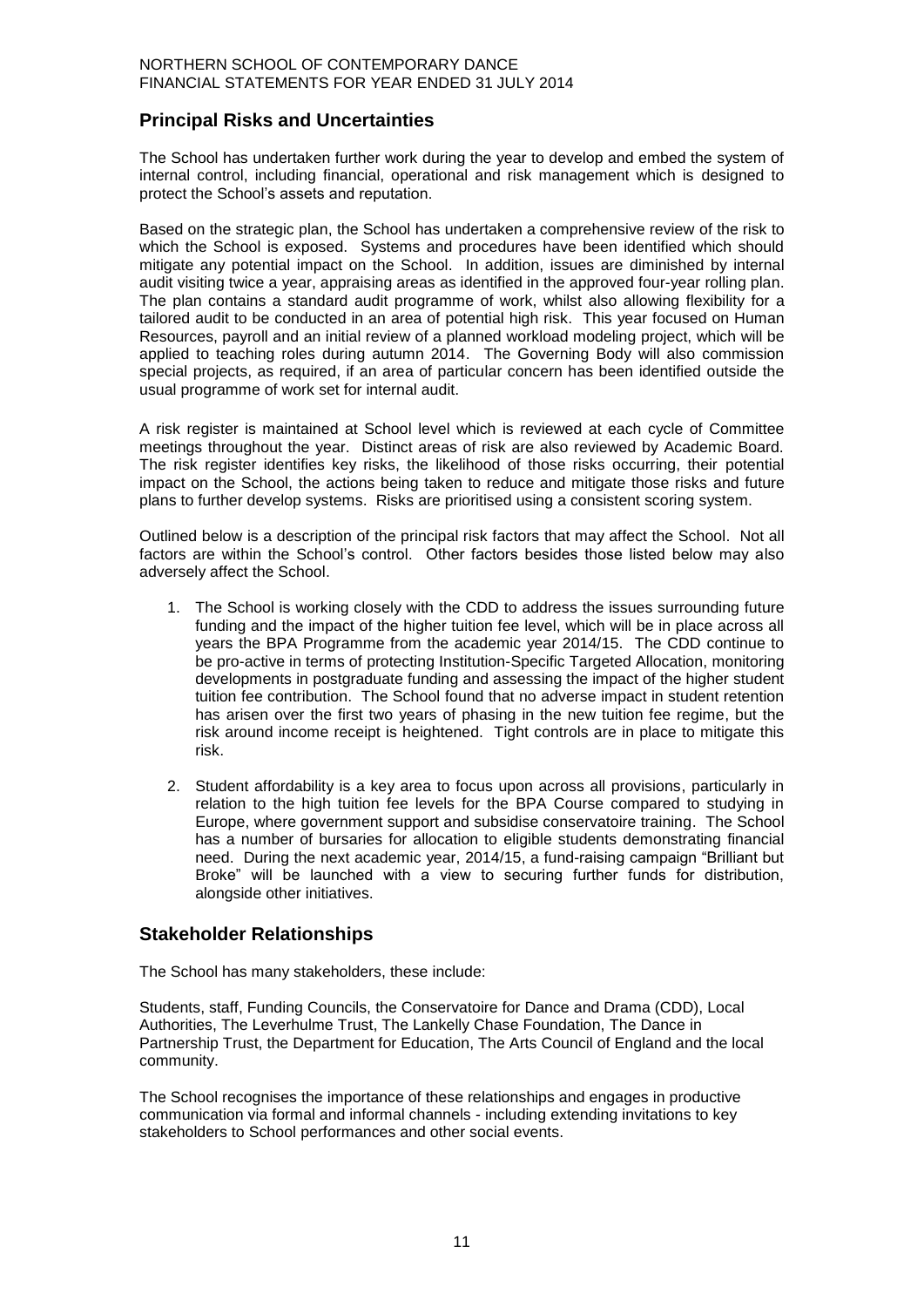## **Staff and Student Involvement**

The School considers good communication with its staff to be very important and encourages staff and student involvement through membership of formal committees, including representation on the Board of Governors and the Academic Board. Twice a year staff meetings are held at which staff are able to raise questions and express views about the working of the School. A Strategy day was also arranged in July 2013 to give staff and students the opportunity to feed their ideas into the strategic planning process.

## **Student Union**

The School has developed a code of practice designed to work with the student union representatives to meet the requirements for a constitution. This allows for the School to review the accounting and banking procedures and ensures that students who are not members of the student union are not disadvantaged by their status. To date, despite active encouragement from the School, the NSCD student body has chosen not to elect official union representatives and to take advantage of the associated benefits. However, student representatives have organised the distribution of student union cards and regularly organise events for which they ask the School for a financial contribution.

## **Equal Opportunities and Employment of Disabled Persons**

The Northern School of Contemporary Dance is committed to ensuring equality of opportunity for all students and employees. The School actively promotes a culture which respects and positively values differences in race, gender, sexual orientation, ability, class and age. It also strives to remove conditions which place people at a disadvantage and actively combats bigotry. This policy will be resourced, implemented and monitored on an annual basis by the Employment Committee of the Corporation.

The School considers all applications from disabled persons, bearing in mind the aptitudes of the individuals concerned. Where an existing employee becomes disabled every effort is made to ensure that employment with the School continues. The School's policy is to provide training, career development and opportunities for promotion which are, as far as possible, identical to those for other employees. An equalities plan is published each year and monitored by managers and governors.

## **Charitable and Taxation Status**

The School is an exempt charity for the purposes of *The Charities Act 2011* and is not liable to Corporation tax.

#### **Disclosure of Information to Auditors**

The members who held office at the date of approval of this report confirm that, as far as they are each aware, there is no relevant audit information of which the School's auditors are unaware; and each member has taken steps that he or she ought to have taken to be aware of any relevant audit information that the School's auditors are aware of that information.

## **Going Concern**

The activities of the School, together with the factors likely to affect its future development and performance are set out in the Operating and Financial Review. The financial position of the School, its cash flow, liquidity and borrowings are described in the Financial Statements and the accompanying Notes.

The Corporation believe that the School is well placed to manage its risks successfully despite the current uncertain economic outlook and is satisfied that reliable control systems are in place, together with an effective monitoring system.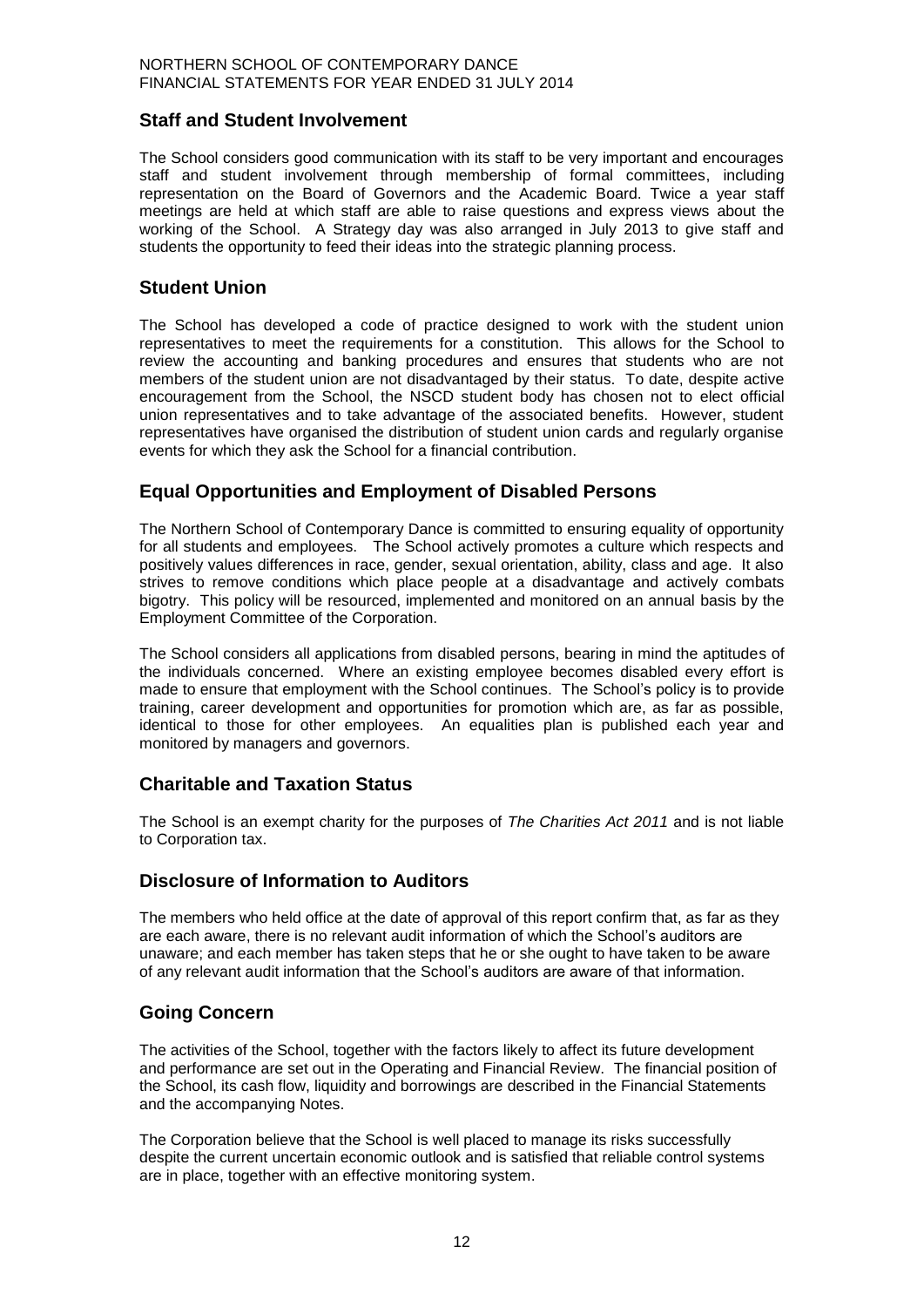The School's current forecasts and predictions, taking account of reasonable sensitivities in relation to the key risks set out elsewhere in the Financial Statements, show that the School has adequate resources to continue in operational existence for the foreseeable future and for this reason will continue to adopt the going concern basis in the preparation of its Financial Statements.

**Approved by order of the members of the Corporation on 16 October 2014 and signed on its behalf by:**

**Clive Macdonald Chair**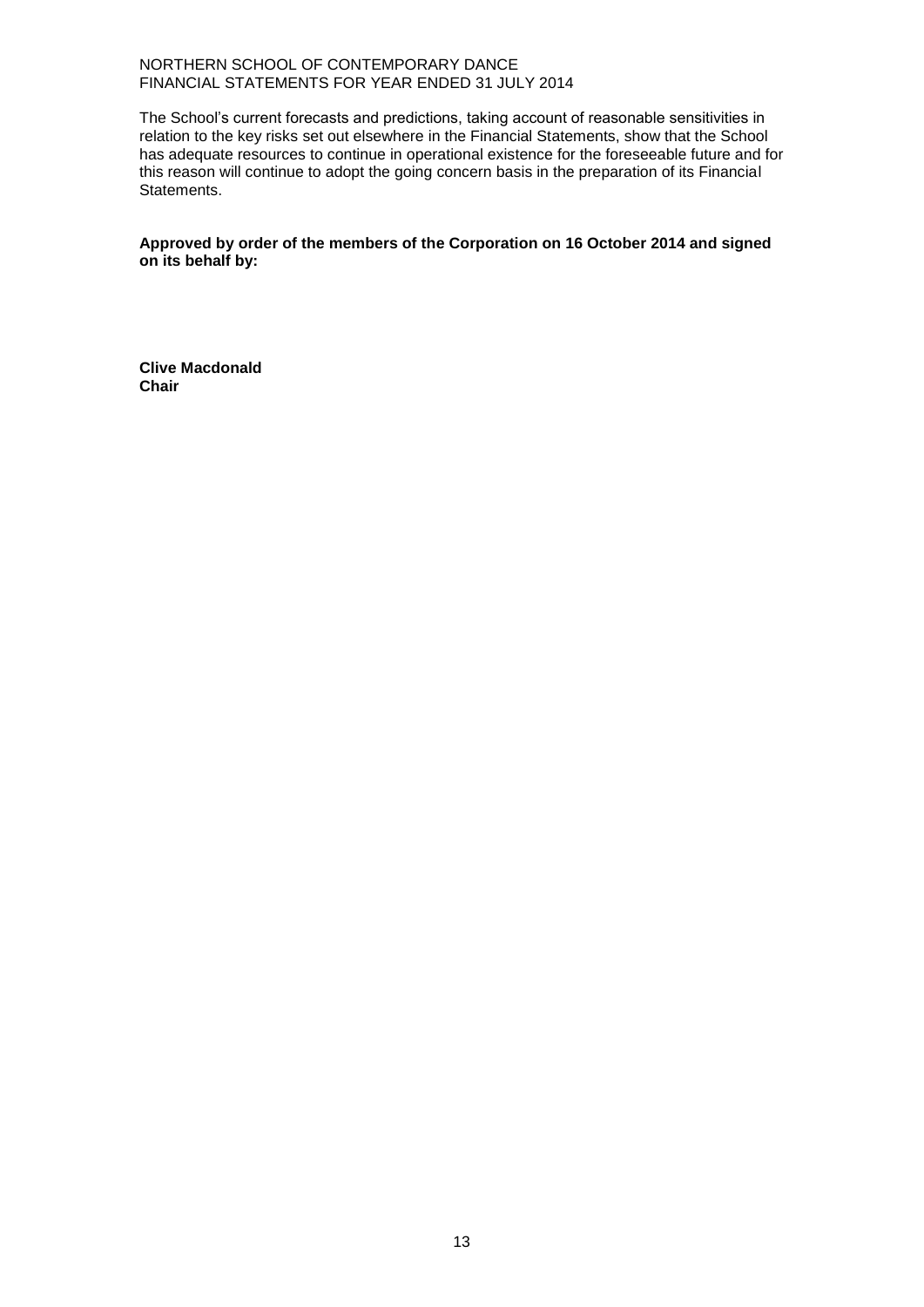## **Professional Advisors**

| <b>External auditors</b> | KPMG LLP, 1 The Embankment, Neville Street, Leeds, LS1 4DW                                                                                                     |
|--------------------------|----------------------------------------------------------------------------------------------------------------------------------------------------------------|
| Internal auditor         | Colin Shearing, Internal Auditor for the CDD,<br>The Conservatoire for Dance and Drama, Tavistock House,<br>Tavistock Square, London, WC1H 9JJ                 |
| <b>Bankers</b>           | HSBC Bank plc, 108 Harrogate Road, Leeds, LS7 4NU<br>Barclays Bank plc, Commercial Street, Leicester, LE87 2BB                                                 |
| Solicitors               | Eversheds LLP, Bridgewater Place, Water Lane, Leeds, LS11 5DR                                                                                                  |
| <b>Chartered Surveys</b> | Carter Towler LLP, Coronet House, Queen Street, Leeds, LS1 2TW<br>Tuffen Ferraby Taylor LLP, 2 Throgmorton Avenue, London,<br>EC <sub>2</sub> N <sub>2DG</sub> |
| <b>Property Valuers</b>  | Chesterton International, Minerva House, 29 East Parade, Leeds,<br>LS1 5PS                                                                                     |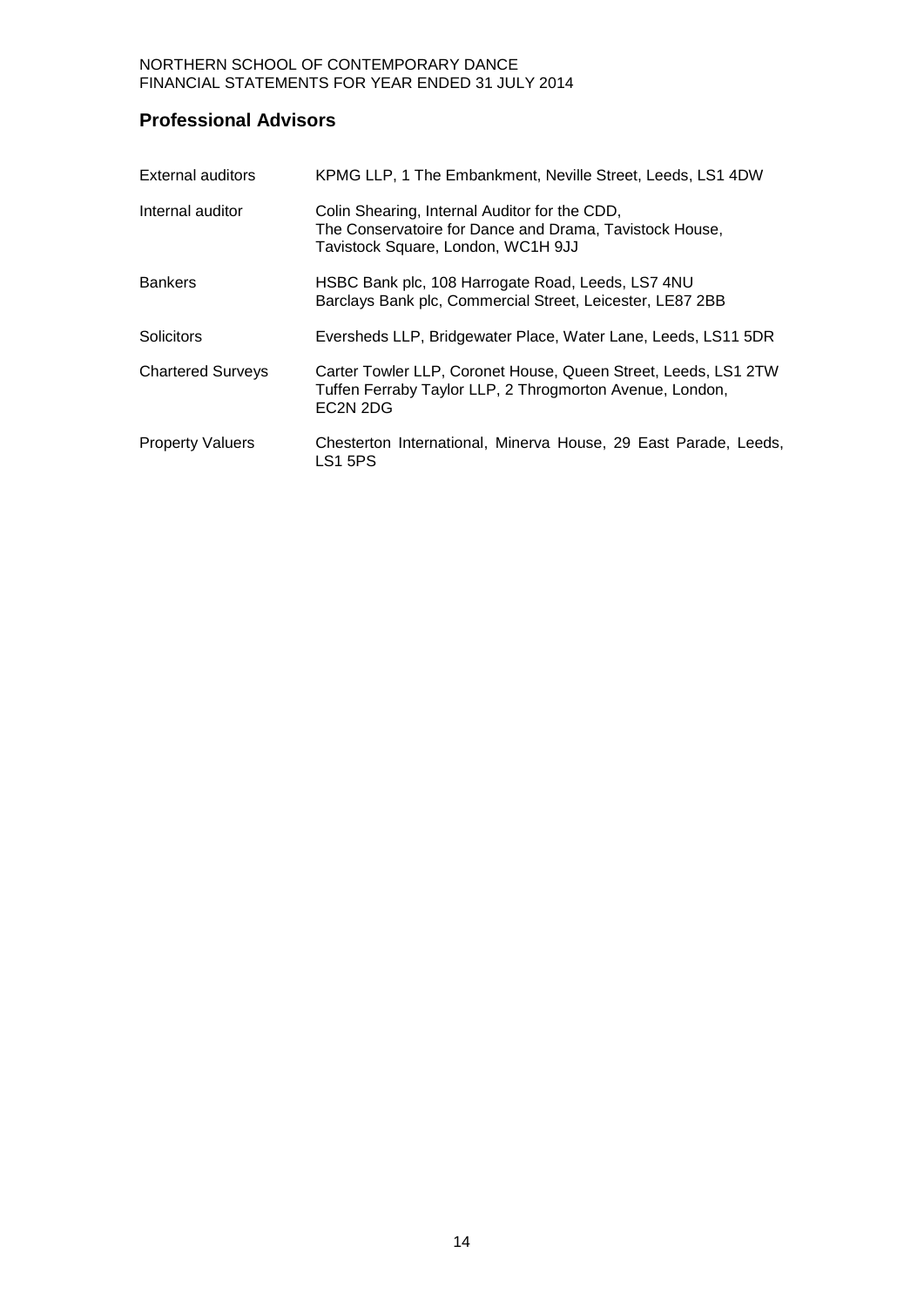#### **Chair of Governors Report**

I am extremely pleased to report another year of significant progress. This is most evident in the exceptional results achieved by all the student cohorts.

The level of attainment in the classifications awarded for both the BPA Hons in Contemporary Dance and across the postgraduate pathways has been outstanding - 54% of students graduating from the BPA programme have obtained a first class award.

It is also very pleasing to hear of students graduating from the two postgraduate pathways securing employment with well-respected professional companies, such as Smallpetitklein, Earthfall Dance, ACE Dance and Music and Tocnadanza. This no doubt reflects excellent performance reviews achieved by Verve '14 during their tour.

The Yorkshire Young Dancers (YYD) Scheme, in conjunction with Northern Ballet, continues to flourish and expand, with satellite provision now established in three locations; Hull, Barnsley and Penrith. The number of places offered on the scheme will increase in 2014/15 to 80 over three year groups, compared to 70 students enrolling in 2013/14. 78% of students have secured a place in dance-related education on completion of the YYD Scheme in 2013/14, compared to 40% in the previous year. 5 students will join NSCD's Foundation Course in 2014/15 and 3 students will enrol directly onto the BPA Programme. As the Scheme celebrates its 10<sup>th</sup> year, a key highlight is a lobbying event aimed to attract interest at government level in underlining the need for continued funding for this national initiative ahead of the next spending review.

NSCD ran a very successful Summer School in July 2014, which attracted 97 attendees from across the UK and Europe. The week of study provided an energetic, fun and challenging experience for dancers aged 12 years and above. The work programme featured a range of classes and workshops culminating with an informal performance in The Riley Theatre. In addition, a professional intensive week was hosted at the School in partnership with Phoenix Dance Theatre, where professionals enrolled from the UK, France, Belgium and Hong Kong.

The National Awarding Organisation & Access Validating Agency, Certa, re-validated the Foundation Course during 2013/14 and this presented an opportunity for NSCD to refresh the course, aligning more with the undergraduate provision and ensuring that the current programme best equips students with the skills required to access Higher Education. We welcomed the support of the validation panel, including experts from Trinity Laban and Rambert School of Ballet and Contemporary Dance, for these changes.

The School remains mindful that student expectations have increased as a result of the introduction of a much higher student tuition fee contribution. It is vitally important that academic standards and the quality of learning opportunities reflect those higher expectations.

NSCD has preserved and further invested in student services, ensuring a high level of student support is accessible, whilst also endorsing the benefits of preventative measures by promoting healthy practice and awareness through initiatives such as the Healthy Dancer Days. Further improvements have been made to stabilise and enhance the School's ICT systems and increase technical equipment available for student use. The library continues to provide and develop services for students to access at NSCD and off-site, including a wide range of online resources alongside a growing catalogue of physical resources. Digital footage is constantly added, providing students and staff with access to recordings of visiting guest performances, assessments and off-air recordings.

The School successfully managed a staff restructure over the summer term that became effective from the start of the new academic year 2014/15. Whilst the project was initiated due to some financial pressures, the new structure will provide greater resilience in a changing climate and enabling the School to be better placed to achieve its forward-facing mission in preparing aspiring young dance professionals for the industry. The new structure will also enable the School to achieve its vision as an international centre for dance education in Leeds. NSCD is also paving the way to build and execute a development and fundraising strategy.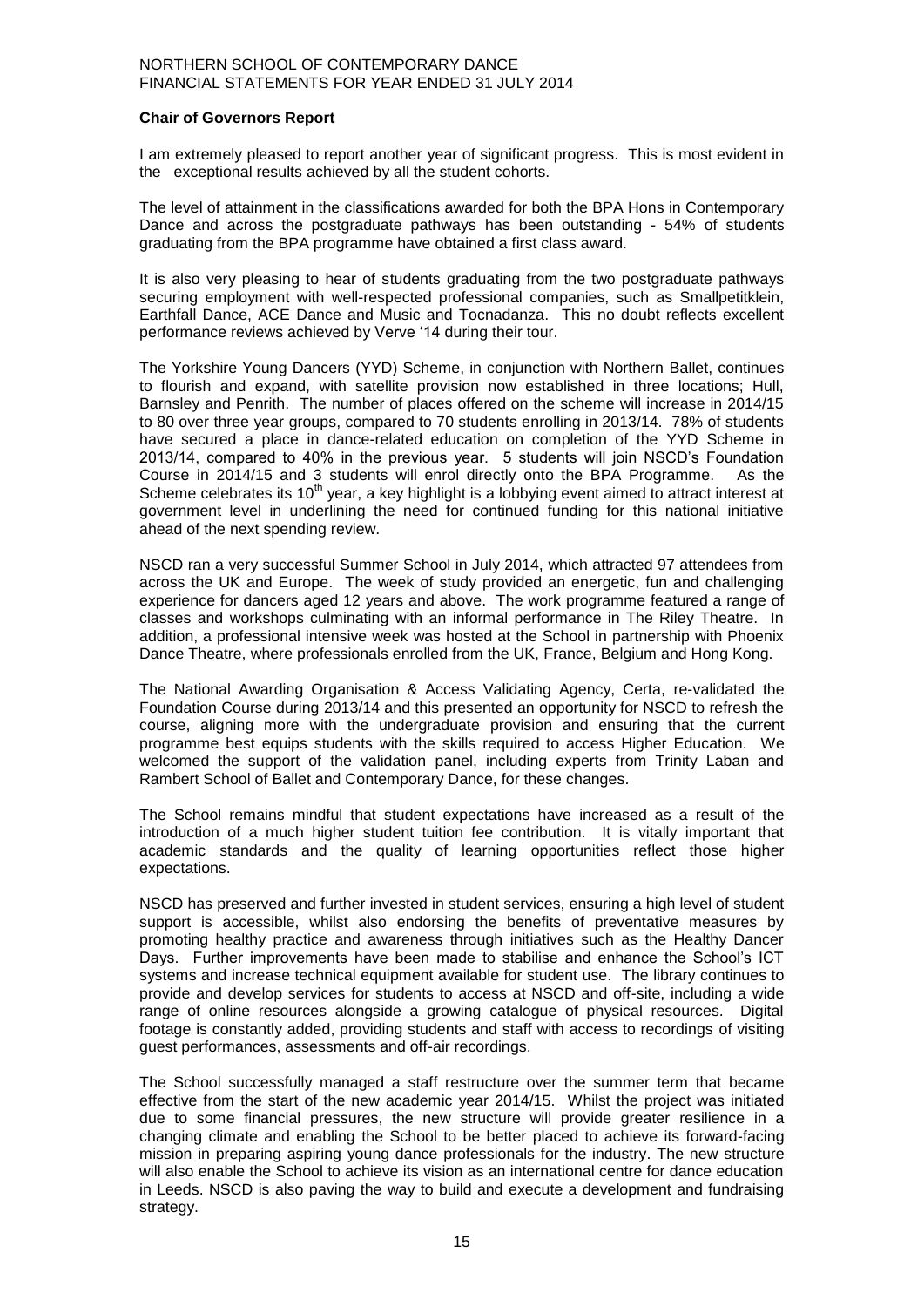Over the year the School has undertaken a significant maintenance programme, including essential building repairs and refreshment. A review was undertaken to establish the best way to utilise existing space and to identify building requirements over a longer timeframe. NSCD would like to expand the available studio and classroom space, whilst also exploring the potential of offering purpose designed student accommodation.

As a member of The Conservatoire for Dance and Drama we are in a much stronger position leading up to the higher education funding review in 2015/16, which will address the future of Institution-Specific Targeted Allocation levels and the financing of postgraduate study. Successful relationships remain in place with both the University of Kent, which validates the Degree and Postgraduate/MA programmes and the Open College Network (Yorkshire and the Humber), now operating as 'Certa', which validates the Foundation Course.

I would also wish to pay tribute to the wonderful contribution of Janet Jurica who retired as Acting Chair of the Corporation in January 2014 after an association with the School spanning a period of around ten years. On behalf of the Board I would like to thank Janet for her service and extend our best wishes for the future. We would also like to extend thanks to members who stepped down during the year for their contribution.

A review of the governance structure has been undertaken during 2013/14, building on the work completed in the previous year. NSCD is currently in the process of recruiting new governors to serve on the Board.

Finally, I would like to note how the School continues to flourish under the outstanding leadership and guidance of Janet Smith, appointed as Principal in February 2012. I am sure she would be the first to want to recognise the contributions of colleagues on the Board who give up their time freely and generously for the benefit of the Corporation and are crucial to the on-going success of NSCD. The contributions and the School staff, and above all, the students, during this academic year and in preparation for the forthcoming year, have been exceptional and make all this possible. A huge thank you to all those who have made this possible.

#### *[Insert electronic signature]*

Clive Macdonald

Chair of the Corporation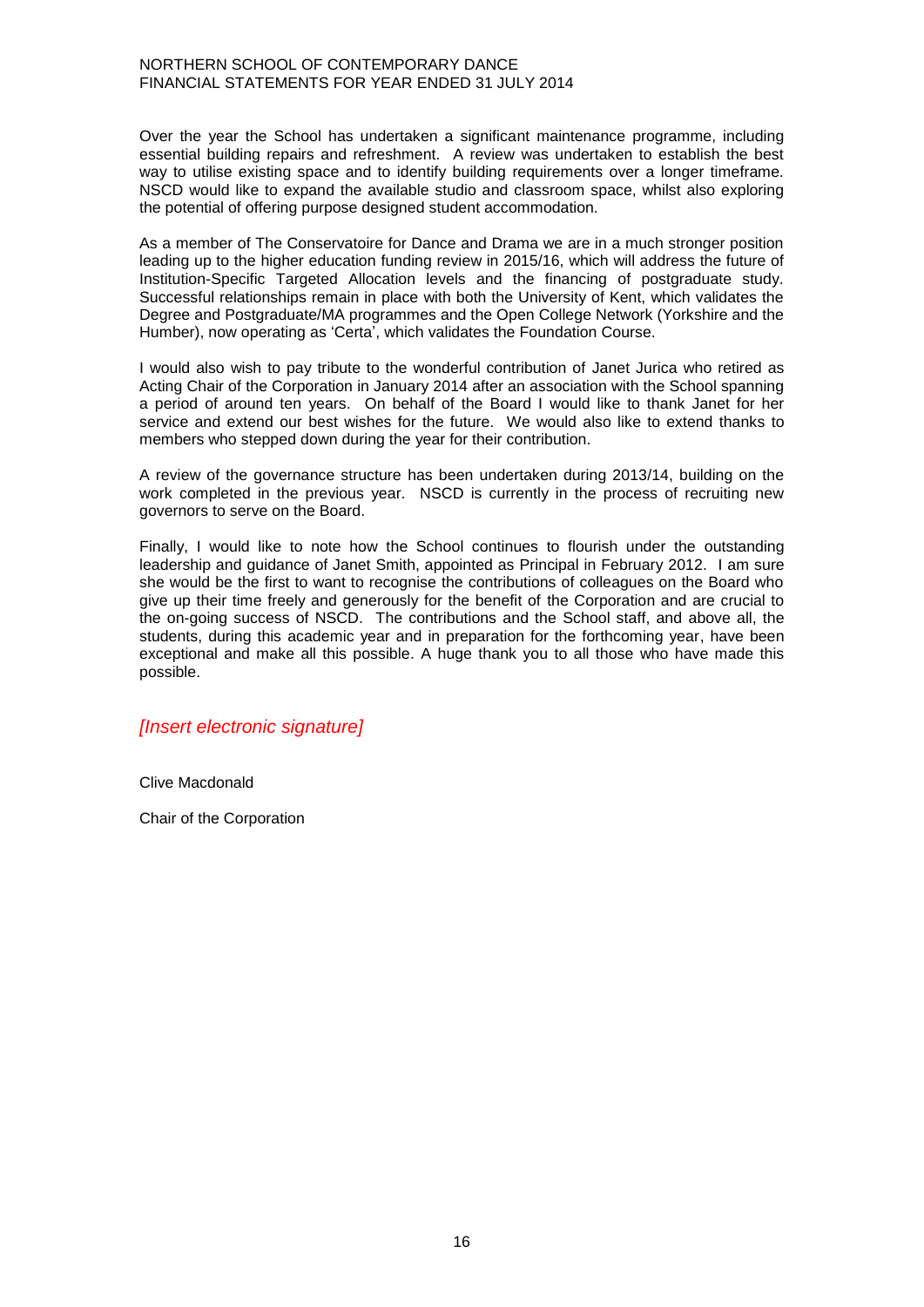## **Statement of Corporate Governance**

The School is committed to exhibiting best practice in all aspects of corporate governance. This summary describes the manner in which the School has applied the principles set out in the UK Corporate Governance Code issued by the London Stock Exchange in September 2012.

The Corporation is aware of its obligation under its Financial Memorandum with the Conservatoire for Dance and Drama. The purpose of this statement is to help the reader to the financial statements understand how the principles have been applied.

Throughout the year ended 31 July 2014, the School has been in compliance with all the Code provisions set out in Section 1 of the Combined Code on Corporate Governance in so far as they relate to Schools.

The School's Governing Body comprises of lay members, students, and employees appointed under the Statutes of the School, the majority of whom are non-executive. The roles of Chair and Vice-Chair of the Governing Body are separated from the role of the School's Chief Executive, the Principal. The matters specially reserved to the Governing Body for decision are set out in the Statutes of the School. The Governing Body holds to itself the responsibilities for the on-going strategic direction of the School, approval of major developments and the receipt of regular reports from the Executive Officers on the day-to-day operations of its business.

The Governing Body meets at least once per term, but will also arrange extraordinary meetings as required. There are several Committees including Finance Committee, Audit Committee, Employment Committee, Remuneration Committee and Nominations and Governance Committee. All of the Committees are formally constituted with terms of reference and comprise mainly of lay members of the Governing Body, one of whom is the Chair.

The Finance Committee inter alia recommends to the Governing Body the School's annual revenue and capital budgets and monitors performance in relation to the approved budgets.

The Remuneration Committee determines the remuneration of the most senior staff, including the Principal.

The Audit Committee met three times during the year and met with the School's external and internal auditor in attendance. The Committee considers detailed reports together with recommendations for the improvement of the School's systems of internal control and management's responses and implementation plans. It also receives and considers reports from the Conservatoire and the Higher Education Funding Council for England as they affect the School's business and monitors adherence to the regulatory requirements. Whilst senior executives attend meetings of the Audit Committee as necessary, they are not members of the Committee.

The Board approved some changes to its committees at a meeting held in July 2014. These will be implemented as a pilot for one year at the start of the academic year 2014/15.

> Janet Smith **Principal**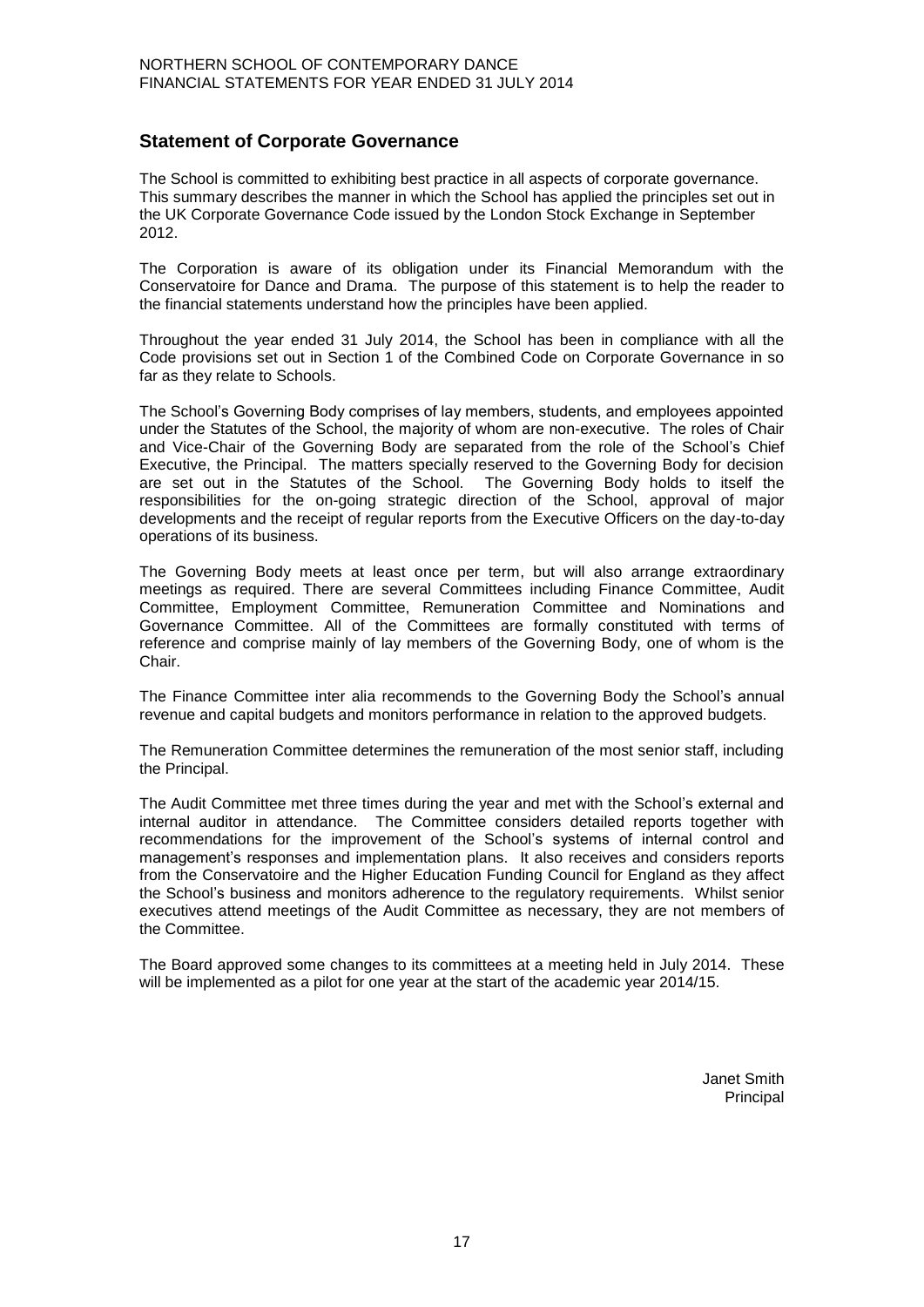## **The Work of the Corporation**

The members who served on the Corporation during the year and up to the date of signature of this report were as listed in the table below:

|                  | Date of<br>Appointment                                                   | Term of<br>Office | Until             | Status of<br>Appointment | <b>Committees Served</b>                                                                                                         |
|------------------|--------------------------------------------------------------------------|-------------------|-------------------|--------------------------|----------------------------------------------------------------------------------------------------------------------------------|
| Ms J Smith       | 13/02/2012                                                               |                   |                   | Principal                | Member: Employment,<br>Finance, Nominations and<br>Governance                                                                    |
| Mr C Macdonald   | 23/01/2014                                                               | 4 years           |                   | Co-opted<br>member       | Chair: Board of Governors,<br>Remuneration,<br>Nominations and<br>Governance<br>Member: Finance                                  |
| Miss J Jurica    | 16/03/2004;<br>Re-appointed<br>15/03/2008,<br>11/03/2012 &<br>05/02/2013 | Note <sup>1</sup> | 23/01/2014        | Co-opted<br>member       | Acting Chair: Board of<br>Governors, Nomination<br>and Governance<br>Chair: Employment<br>Member: Remuneration                   |
| Cllr R Harington | 14/03/2013                                                               | 4 years           |                   | Co-opted<br>member       | Member: Audit                                                                                                                    |
| Ms P Bone        | 11/07/2013                                                               | 4 years           |                   | Independent<br>member    | Member: Finance                                                                                                                  |
| Ms F Byrnes      | 01/07/2008;<br>Re-appointed<br>01/07/2012                                | 4 years           |                   | Independent<br>member    | Member: Employment,<br>Finance                                                                                                   |
| Mr S Ellwood     | 16/10/2000;<br>Re-appointed<br>17/10/2008 &<br>18/10/2012                | 1 year            | 17/10/2013        | Independent<br>member    | Member: Employment,<br>Remuneration, Finance                                                                                     |
| Ms S Ferguson    | 05/02/2013                                                               | 4 years           |                   | Independent<br>member    | Member: Nominations and<br>Governance, Audit                                                                                     |
| Mr P Flynn       | 01/01/2010;<br>Re-appointed<br>11/07/2013                                | To<br>31/12/2018  | 31/12/2013        | Independent<br>member    | Chair: Audit                                                                                                                     |
| Mr N Gault       | 14/03/2013                                                               | 4 years           |                   | Independent<br>member    | Member: Audit                                                                                                                    |
| Ms J Hennessey   | 14/03/2012                                                               | 4 years           | 24/04/2014        | Independent<br>member    | Member: Employment,<br>Remuneration, Finance                                                                                     |
| Ms P Lund        | 08/11/2007;<br>Re-appointed<br>08/11/2011                                | 4 years           |                   | Independent<br>member    | Chair: Finance<br>Member: Remuneration                                                                                           |
| Mr S Piasecki    | 11/03/2008;<br>Re-appointed<br>11/03/2012 &<br>14/03/2013                | 4 years           | 17/10/2013        | Independent<br>member    | Member: Audit                                                                                                                    |
| Mr A Nichols     | 02/07/2009;<br>Re-appointed<br>14/03/2013                                | 1 year            | 13/06/2014        | Independent<br>member    | Acting Vice Chair: Board of<br>Governors<br>Chair: Remuneration<br>Member: Employment,<br>Nominations and<br>Governance, Finance |
| Ms E Southworth  | 14/03/2012                                                               | 4 years           | Note <sup>2</sup> | Independent<br>member    | Member: Finance                                                                                                                  |
| Ms R Lehany      | 05/02/2013                                                               | 4 years           |                   | Staff member             | Member: Employment                                                                                                               |
| Ms C Brierley    | 23/01/2014                                                               | 4 years           | 30/06/2014        | Staff member             |                                                                                                                                  |
| Mr C Wilkinson   | 23/10/2008<br>Re-appointed<br>18/10/2013                                 | 1 year            | 17/10/2013        | Staff member             | Member: Employment                                                                                                               |
| Mr A Hinchcliffe | 05/02/2013                                                               | 2 years           | 31/07/2014        | Student<br>member        | Member: Employment                                                                                                               |
| Ms A Kompart     | 05/02/2013                                                               | 2 years           | 31/07/2014        | Student<br>member        | Member: Employment                                                                                                               |

 $\frac{1}{2}$  Appointed until such a time as a new Chair of the Board of Governors was appointed.<br><sup>2</sup> A suspension of membership was agreed by the Board from 06/02/2014 to 05/08/2014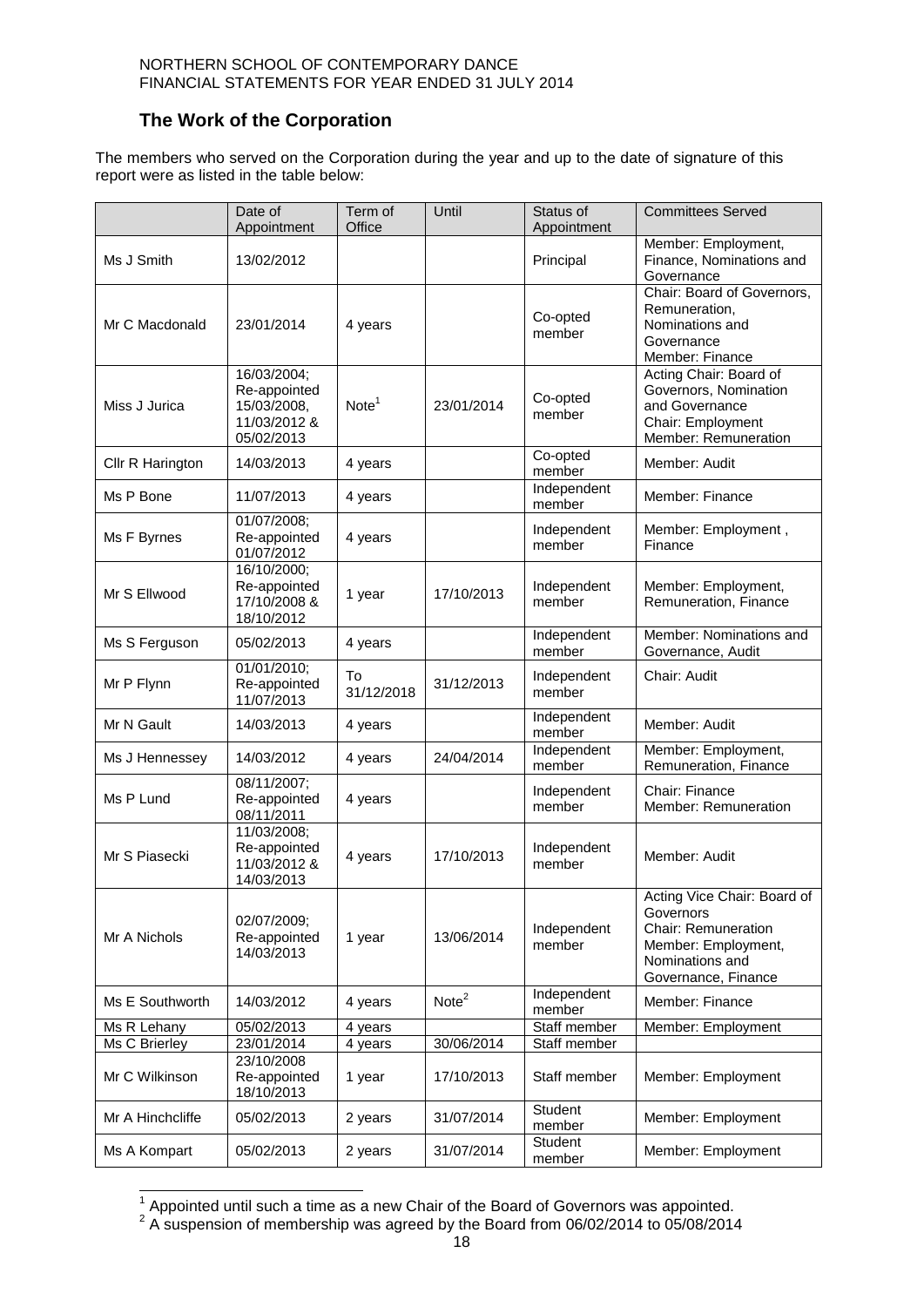On behalf of the School Governing Body

Sarah Johnson Clerk to Governors **16 October 2014**

#### **Responsibilities of the Board of Governors**

In accordance with the Charter of Incorporation, the Board of Governors of the School is responsible for the administration and management of the affairs of the School and is required to present audited financial statements for each financial year.

The Corporation is responsible for keeping proper accounting records which disclose with reasonable accuracy at any time the financial position of the School and enable it to ensure that the financial statements are prepared in accordance with the School's Charter of Incorporation, the Statement of Recommended Practice (2007): Accounting in Higher Education Institutions (SORP) and applicable Accounting Standards. In addition, within the terms and conditions of a Financial Memorandum agreed between the Conservatoire for Dance and Drama and the Board of Governors of the School, the Board, through its designated office holder, is required to prepare financial statements for each financial year which give a true and fair view of the state of affairs of the School and of the surplus or deficit and cash flows for that year.

In causing the financial statements to be prepared, the Corporation has to ensure that:

- suitable accounting policies are selected and applied consistently;
- judgements and estimates are made that are reasonable and prudent;
- applicable accounting standards have been followed, subject to any material departures disclosed and explained in the financial statements;
- financial statements are prepared on a going concern basis unless it is inappropriate to presume that the School will continue in operation. The Corporation is satisfied that the School has adequate resources to continue in operation for the foreseeable future: for this reason, the going concern basis continues to be adopted in the preparation of the financial statements.

The Corporation has taken reasonable steps to:

- ensure that funds from the Higher Education Funding Council for England, via the CDD, are used only for the purposes for which they have been given and in accordance with the Financial Memorandum with the Funding Council and any other conditions which the Funding Council may from time to time prescribe;
- ensure that there are appropriate financial and management controls in place to safeguard public funds and funds from other sources;
- safeguard the assets of the School and to prevent and detect fraud;
- secure the economical, efficient and effective management of the School's resources and expenditure.

### **Statement of Internal Control**

The system of internal control is designed to manage rather than eliminate the risk of failure to achieve policies, aims and objectives; it can therefore only provide reasonable and not absolute assurance against material misstatement or loss.

The system of internal control is based on an on-going process designed to identify the principle risks to the achievement of policies, aims and objectives; to evaluate the nature and extent of those risks, and to manage them efficiently, effectively and economically.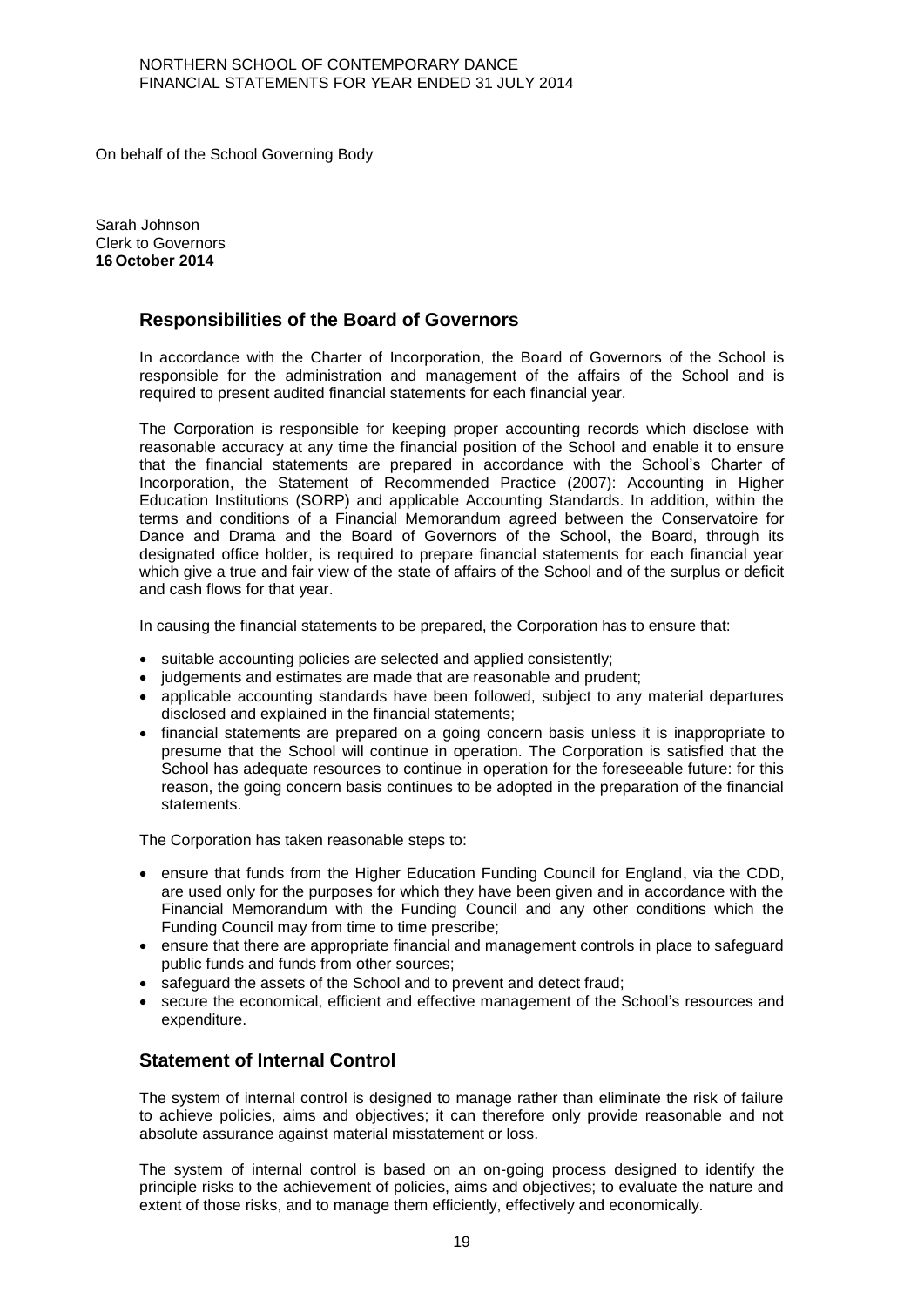This process has been in operation for the whole of the period for the year ended 31 July 2014. The system that monitors risk and controls has been embedded into the Committee structure and the Directorate for the whole of the year.

It is the Corporation's responsibility to bring independent judgement to bear on issues of strategy, performance, resources and standards of conduct.

The Corporation is provided with regular and timely information on the overall financial performance of the School, together with other information such as performance against funding targets, proposed capital expenditure, quality matters and personnel-related matters such as health and safety and environmental issues.

The Corporation meets each term, in line with the fixed cycle of meetings and also holds exceptional meetings and working parties as required.

The Corporation conducts its business through a number of Committees. Each Committee has terms of reference, which have been approved by the Corporation. These Committees are Employment, Remuneration, Finance, Audit and Nominations. Full minutes of all meetings, except those deemed to be confidential by the Corporation are available from the Clerk to the Governors at:

Northern School of Contemporary Dance 98 Chapeltown Road, Leeds, LS7 4BH

The Clerk to the Governors maintains a register of financial and personal interests of the Governors. The register is available for inspection at the above address.

All Governors are able to take independent professional advice in furtherance of their duties at the School's expense and have access to the Clerk to the Governors, who is responsible to the Board for ensuring that all applicable procedures and regulations are complied with. The appointment, evaluation and removal of the Clerk are matters for the Corporation as a whole.

Formal agendas, papers and reports are supplied to Governors in a timely manner, prior to Board meetings. Briefings are also provided on an ad-hoc basis.

The Corporation has a strong and independent non-executive element and no individual or group dominates its decision-making process. The Corporation considers that each of its non-executive members is independent of management and free from any business or other relationship which could materially interfere with the exercise of their independent judgement.

There is a clear division of responsibility in that the roles of the Chairperson and Principal are separate.

#### **Appointments to the Corporation**

Any new appointments to the Corporation are a matter for consideration of the Corporation as a whole. The Corporation has a Nominations Committee which is responsible for the selection and nomination of any new member for the Corporation's consideration. The Corporation is responsible for ensuring that the appropriate induction and on-going development is provided as required.

Members of the Corporation are appointed for a term of office not exceeding four years.

#### *Scope of responsibility*

The Corporation is ultimately responsible for the School's system of internal control and for reviewing its effectiveness. However, such a system is designed to manage rather than eliminate the risk of failure to achieve business objectives, and can provide only reasonable not absolute assurance against material misstatement or loss.

The Corporation has delegated the day-to-day responsibility to the Principal, as Accounting Officer, for maintaining a sound system of internal control that supports the achievement of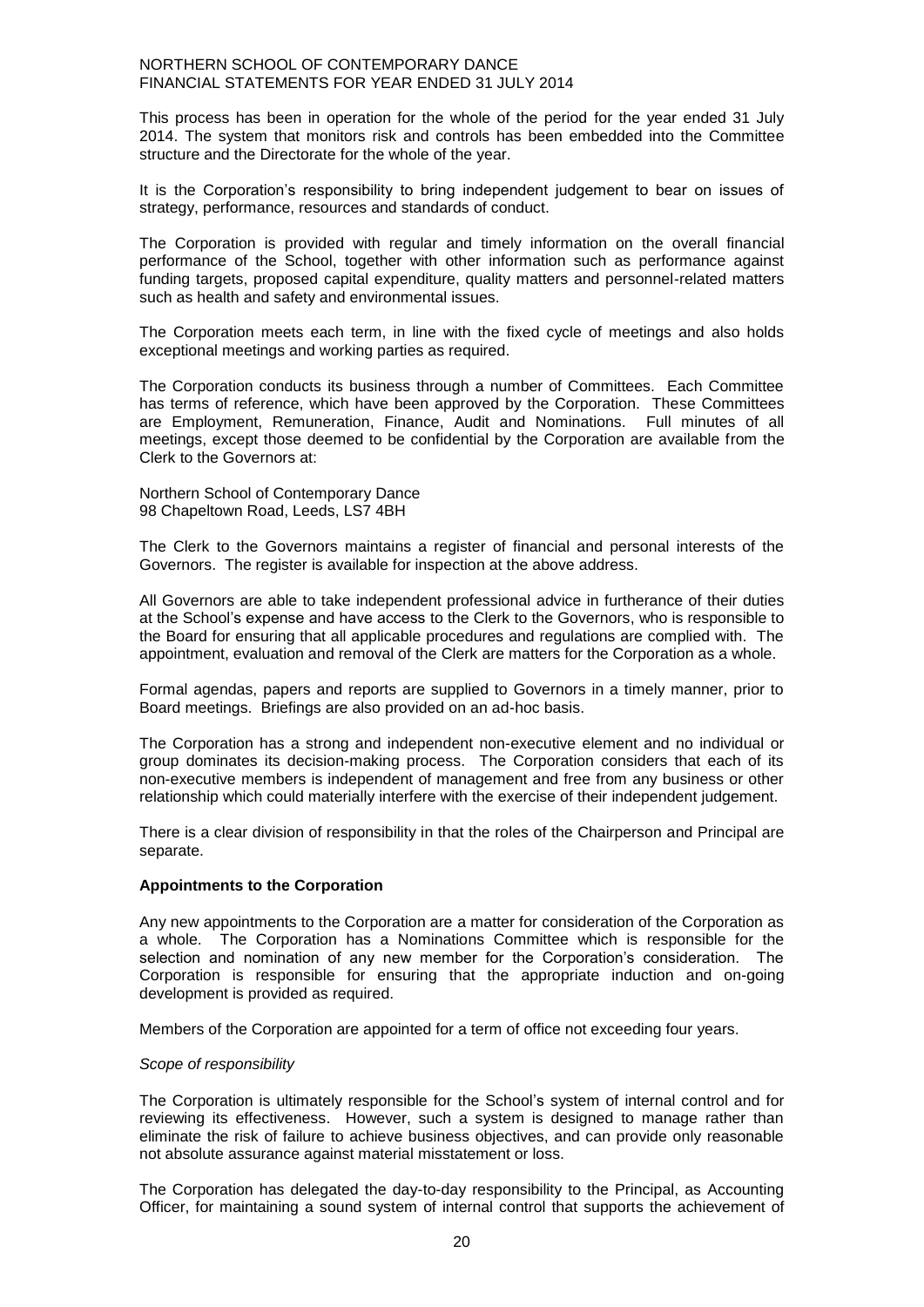the School's policies, aims and objectives, whilst safeguarding the public funds and assets for which she is personally responsible, in accordance with the responsibilities assigned to her in the Financial Memorandum between the Northern School of Contemporary Dance and the Conservatoire for Dance and Drama. The Principal is also responsible for reporting to the Corporation any material weakness and breakdowns in internal control.

#### *The purpose of the system of internal control*

The system of internal control is designed to manage risk to a reasonable level rather than to eliminate all risk of failure to achieve policies, aims and objectives; it can therefore only provide reasonable and not absolute assurance of effectiveness.

The system of internal control is based on an on-going process designed to identify and prioritise the risks to the achievement of School policies, aims and objectives, to evaluate the likelihood and the impact of those risks being realised, and to manage them efficiently, effectively and economically. The system of internal control has been in place in the Northern School of Contemporary Dance for the year ended 31 July 2014 and up to the date of approval of the annual report and accounts.

#### *Capacity to handle risk*

The Corporation has reviewed the key risks to which the School is exposed together with the operating, financial and compliance controls that have been implemented to mitigate those risks. The Corporation is of the view that there is a formal on-going process for identifying, evaluating and managing the School's significant risks that has been in place for the period ending 31 July 2014 and up to the date of approval of the annual report and accounts. The process is regularly reviewed by the Corporation.

#### *The risk and control framework*

The system of internal control is based on a framework of regular management information, administrative procedures including the segregation of duties, and a system of delegation and accountability. In particular, it includes:

- comprehensive budgeting systems with an annual budget which is reviewed and agreed by the governing body;
- regular reviews and updates of a rolling five-year financial plan;
- regular reviews by the governing body of periodic and annual financial reports which indicate financial performance against forecasts;
- setting targets to measure financial and other performance;
- clearly defined capital investment control guidelines;
- the adoption of formal project management disciplines, where appropriate.

The Northern School of Contemporary Dance has an internal audit service provided by the Conservatoire for Dance and Drama (CDD). The same internal auditor visits each affiliate of the CDD. The work of the internal audit service is informed by reviewing areas on a cyclical basis using a three-year rolling plan, paying particular attention to risk. The internal auditor provides reports to the Audit Committee bi-annually, combined with follow-up reports addressing progress on points outstanding from previous visits.

#### *Review of effectiveness*

As the Governing Body, we have responsibility for reviewing the effectiveness of the system of internal control.

The following processes have been established:

 We meet at regular intervals (at least once every term) to consider the plans and strategic direction of the institution;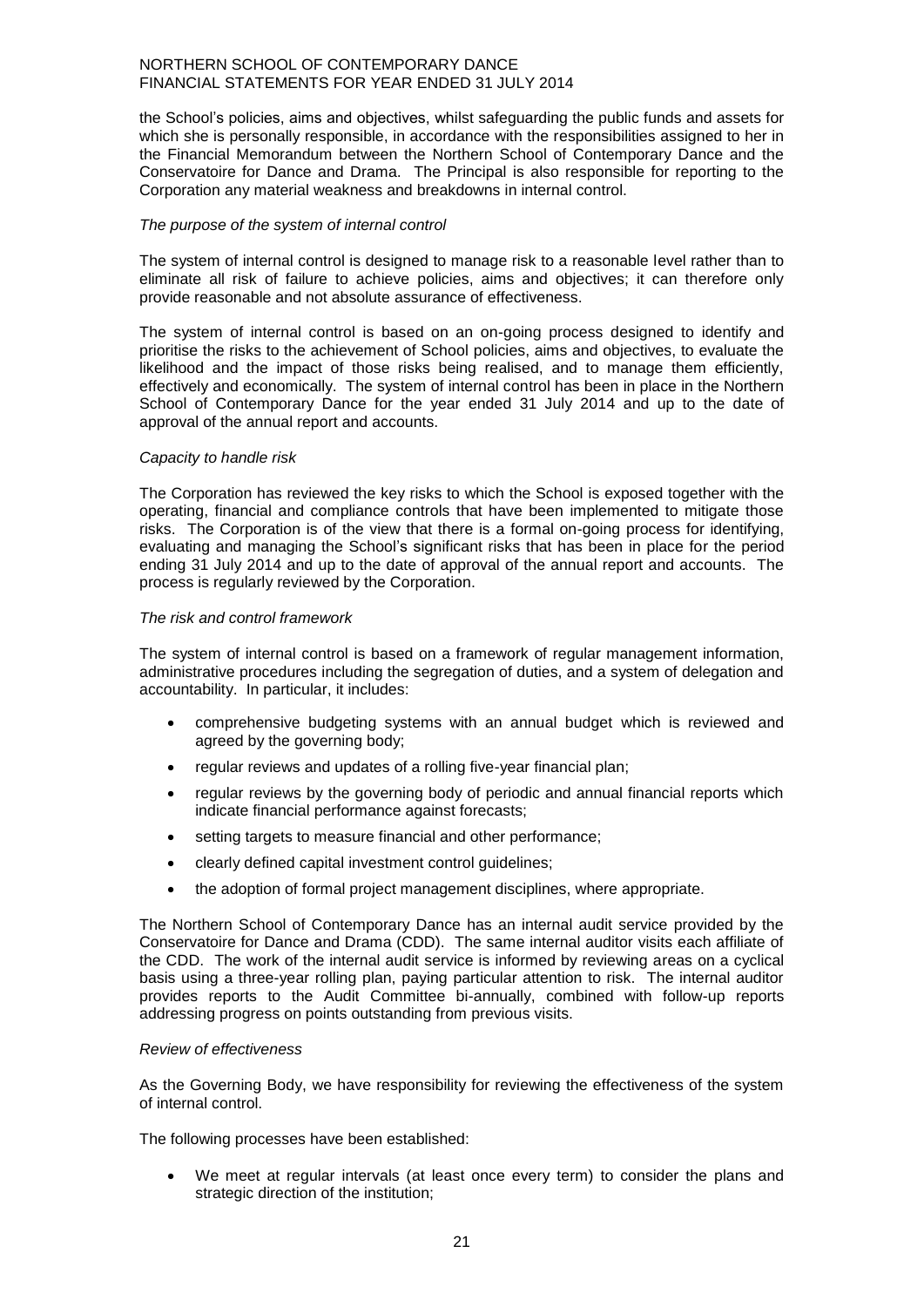- We receive periodic reports from the Chair of the Audit Committee concerning internal control, and we require regular reports from managers on the steps they are taking to manage risks in their areas of responsibility, including progress reports on key projects;
- We have requested the Audit Committee provide oversight of the risk management process.

The Audit Committee receives regular reports from our internal auditor, contracted to provide an internal audit service by the CDD, which includes their independent opinion on the adequacy and effectiveness of the institution's system of internal control, together with the recommendations for improvement.

Risk awareness training has been undertaken, a system of key performance and risk indicators has been developed and an organisation-wide risk register is maintained in conjunction with the risk policy.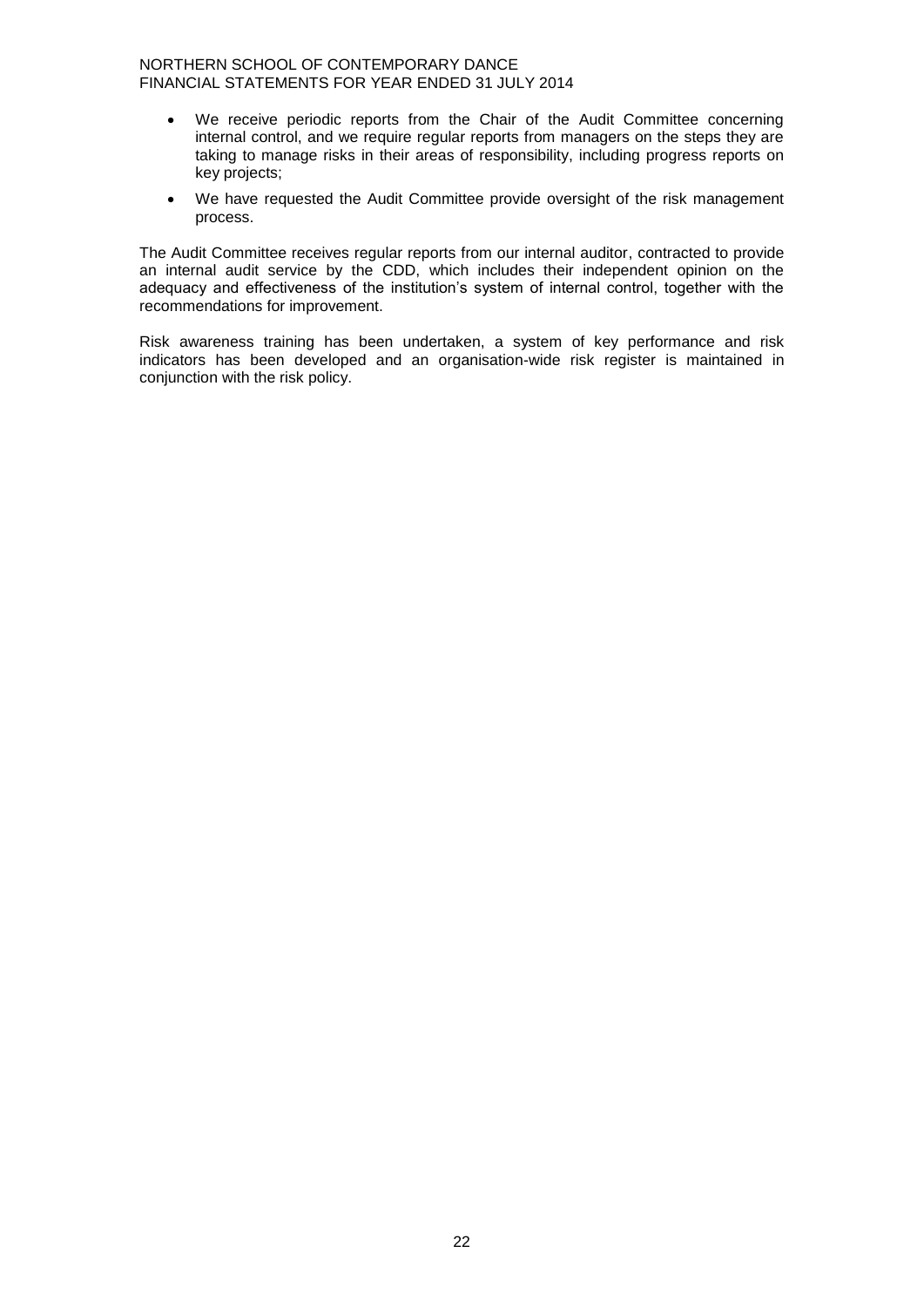## **Auditors Report** [to be printed on KPMG letterhead]

#### INDEPENDENT AUDITORS REPORT TO THE GOVERNING BODY OF THE NORTHERN SCHOOL OF CONTEMPORARY DANCE

We have audited the financial statements (the "financial statements") of the School for the year ended 31 July 2014 which comprise of the Income and Expenditure Account, the Balance Sheet, the Cash Flow Statement, the statement of total recognised gains and losses and the related notes. The financial reporting framework that has been applied in their preparation is applicable law and United Kingdom Accounting Standards (United Kingdom Generally Accepted Accounting Practice).

This report is made solely to the Governing Body, in accordance with paragraph 13(2) of the University's Articles of Government and section 124B of the Education Reform Act 1988. Our audit work has been undertaken so that we might state to the Board of Governors those matters we are required to state to it in an auditor's report and for no other purpose. To the fullest extent permitted by law, we do not accept or assume responsibility to anyone other than the Board of Governors for our audit work, for this report, or for the opinions we have formed.

#### **Respective Responsibilities of the Governing Body and auditor**

As explained more fully in the Responsibilities of the Board of Governors Statement, the Governing Body is responsible for the preparation of financial statements which give a true and fair view. Our responsibility is to audit, and express an opinion, on the financial statements in accordance with applicable law and International Standards on Auditing (UK and Ireland). Those standards require us to comply with the Auditing Practices Board's Ethical Standards for Auditors.

#### **Scope of the audit of the financial statements**

An audit involves obtaining evidence about the amounts and disclosures in the financial statements sufficient to give reasonable assurance that the financial statements are free from material misstatement, whether caused by fraud or error. The includes an assessment of: whether the accounting policies are appropriate to the School's circumstances and have been consistently applied and adequately disclosed; the reasonableness of significant accounting estimates made by the Governing Body; and the overall presentation of the financial statements. In addition, we read all the financial and non-financial information in the Annual Report, and financial statements, to identify material inconsistencies with the audited financial statements. If we become aware of any apparent material misstatements or inconsistencies we consider the implications for our report.

#### **Opinion on financial statements**

In our opinion the financial statements:

- give a true and fair view of the state of affairs of the School as at 31 July 2014 and of the School's income and expenditure, recognised gains and losses and cash flows for the year then ended;
- have been properly prepared in accordance with United Kingdom Generally Accepted Accounting Practice; and
- have been prepared in accordance with the Statement of Recommended Practice Accounting for Further and Higher Education.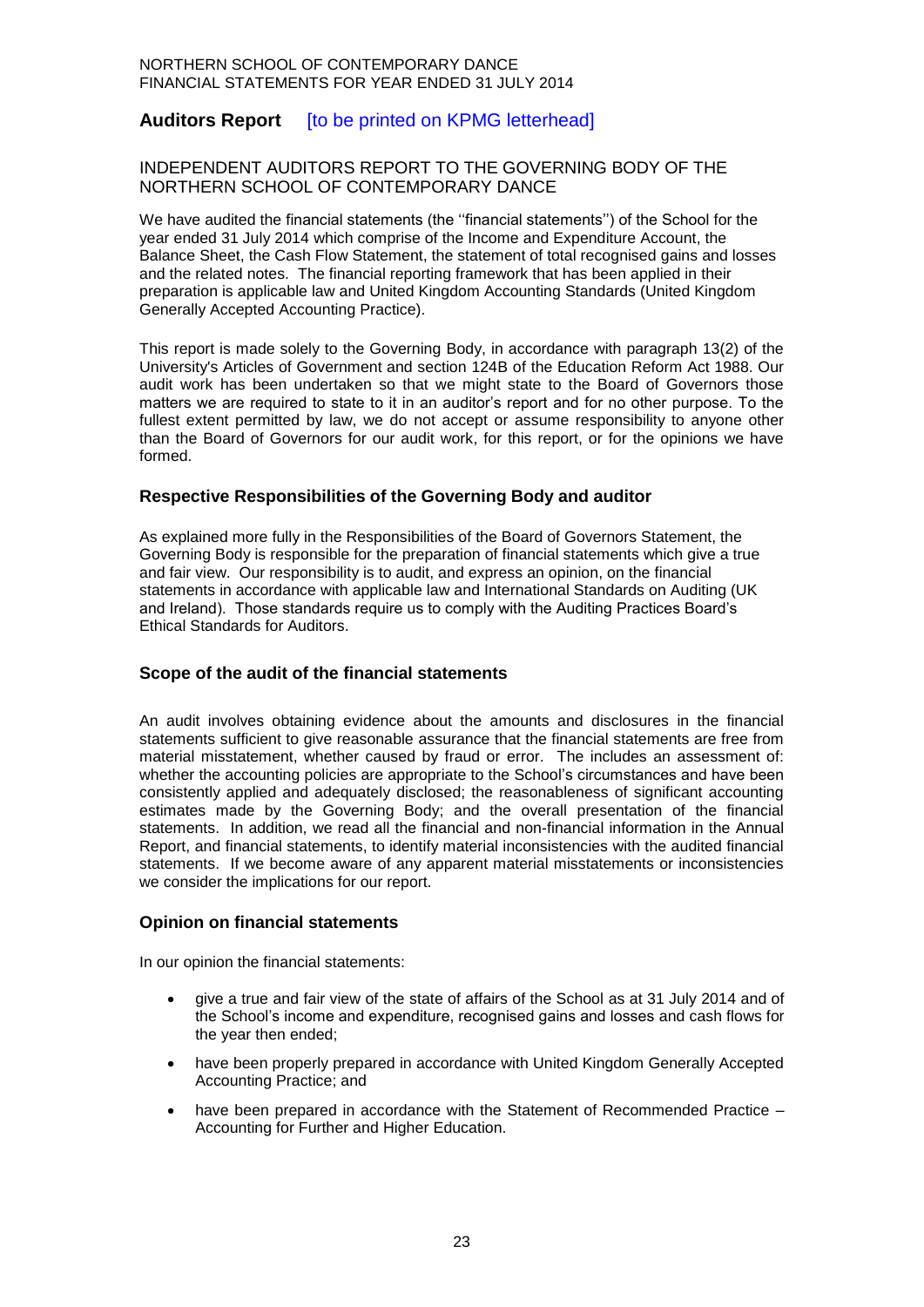#### **Opinion on other matters prescribed in the HEFCE Audit Code of Practice issued under the Further and higher Education Act 1992**

In our opinion, in all material respects:

- funds from whatever source administered by the School for specific purposes have been properly applied to those purposes; and
- funds provided by HEFCE, via the CDD, have been applied in accordance with the Financial Memorandum and any other terms and conditions attached to them.

#### **Matters on which we are required to report by exception**

We have nothing to report in respect of the following matter where the HEFCE Audit Code of Practice issued under the Further and Higher Education Act 1992 requires us to report to you if, in our opinion:

the statement of internal control is inconsistent with our knowledge of the School.

**Clare Partridge On behalf of KPMG LLP, Statutory Auditor** Chartered Accountants Leeds Office, 1 The Embankment, Neville Street, Leeds, LS1 4DW 16 October 2014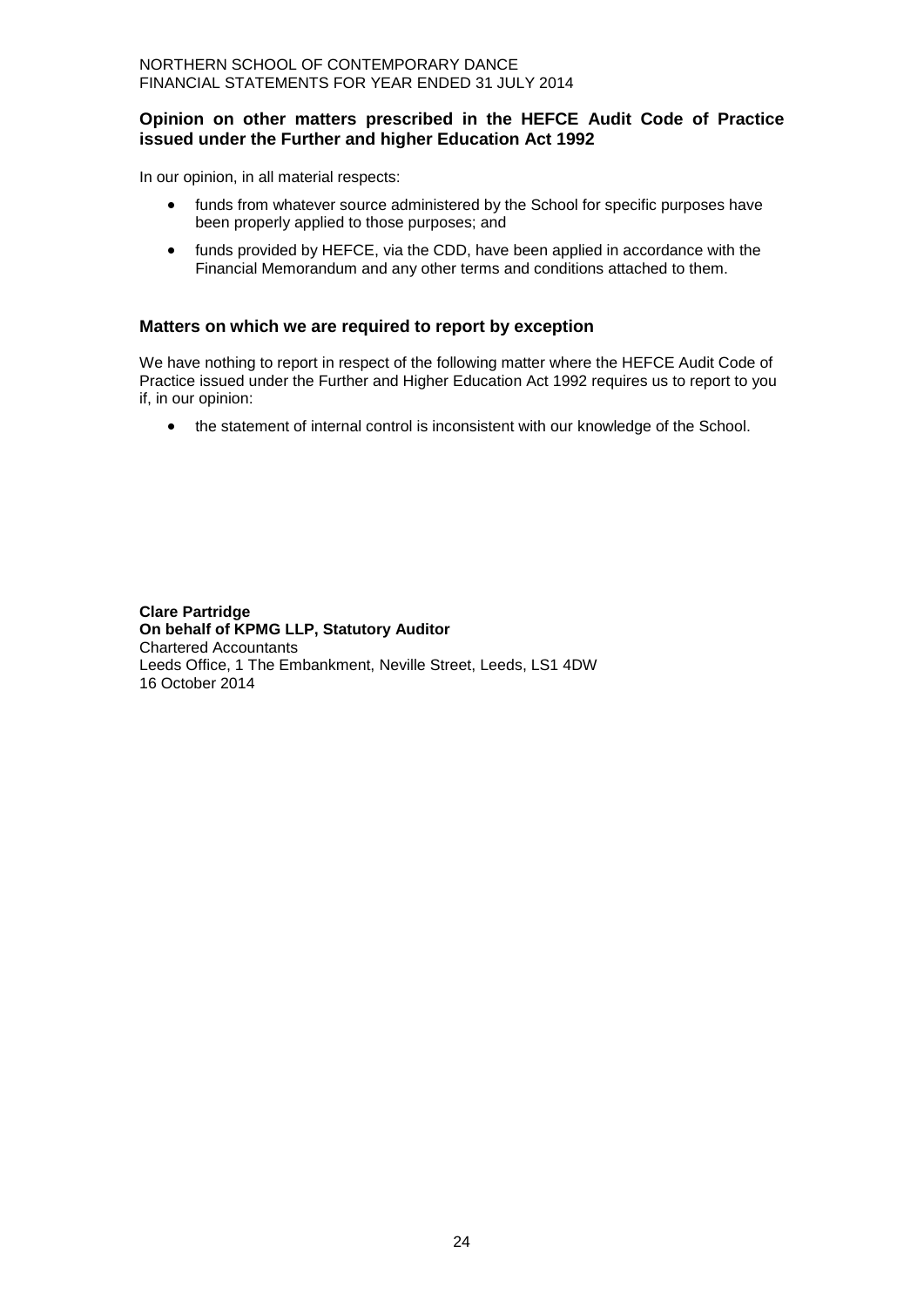## **INCOME AND EXPENDITURE ACCOUNT**

#### FOR THE YEAR FROM 1 AUGUST 2013 TO 31 JULY 2014

|                                                                                  | <b>Notes</b> | 12 months<br>2013/2014<br>£'000 | 12 months<br>2012/2013<br>£'000 |
|----------------------------------------------------------------------------------|--------------|---------------------------------|---------------------------------|
| <b>Income</b>                                                                    |              |                                 |                                 |
| <b>Funding Council grants</b>                                                    | 2            | 1282                            | 1337                            |
| Tuition fees and education contracts                                             | 3            | 1535                            | 1145                            |
| Other operating income                                                           | 4            | 150                             | 131                             |
| Investment income                                                                | 5            | 10                              | 5                               |
| <b>Total Income</b>                                                              |              | 2977                            | 2618                            |
|                                                                                  |              |                                 |                                 |
| <b>Expenditure</b>                                                               |              |                                 |                                 |
| Staff costs                                                                      | 6            | 1634                            | 1427                            |
| Other operating expenses                                                         | 8            | 1027                            | 909                             |
| Depreciation                                                                     | 10           | 108                             | 97                              |
| <b>Total Expenditure</b>                                                         |              | 2769                            | 2433                            |
|                                                                                  |              |                                 |                                 |
| Surplus on continuing operations after<br>depreciation of assets at cost and tax |              | 208                             | 185                             |

Continuing Operations

All income and expenditure is from continued operations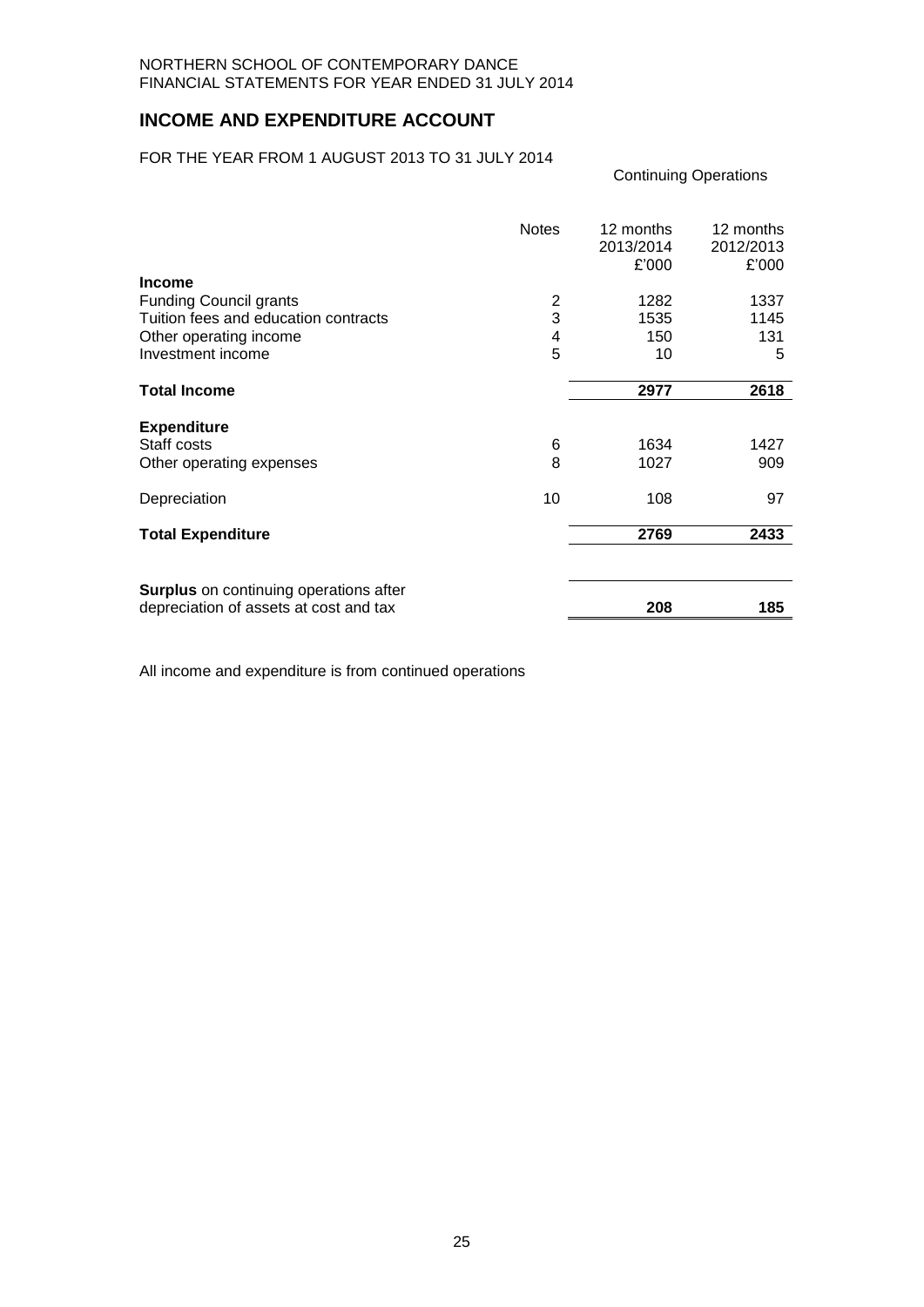## **STATEMENT OF HISTORICAL COST SURPLUSES AND DEFICITS**

FOR THE YEAR FROM 1 AUGUST 2013 TO 31 JULY 2014

|                                                | <b>Notes</b> | 12 months<br>2013/2014<br>£'000 | 12 months<br>2012/2013<br>£'000 |
|------------------------------------------------|--------------|---------------------------------|---------------------------------|
| Surplus on continuing operations<br>before tax |              | 208                             | 185                             |
| <b>Historical Cost Surplus for the Year</b>    |              | 208                             | 185                             |
|                                                |              |                                 |                                 |

## **STATEMENT OF TOTAL RECOGNISED GAINS AND LOSSES**

FOR THE YEAR FROM 1 AUGUST 2013 TO 31 JULY 2014

|                                                        | <b>Notes</b> | 12 months<br>2012/2013<br>£'000 | 12 months<br>2011/2012<br>£'000 |
|--------------------------------------------------------|--------------|---------------------------------|---------------------------------|
| Surplus on continuing operations after depreciation    |              |                                 |                                 |
| of assets at valuation & tax                           |              | 208                             | 185                             |
| Actuarial gain/(loss) in respect of pension scheme     | 16           | 237                             | 135                             |
| Total recognised gains/(losses) relating to the period |              | 445                             | 320                             |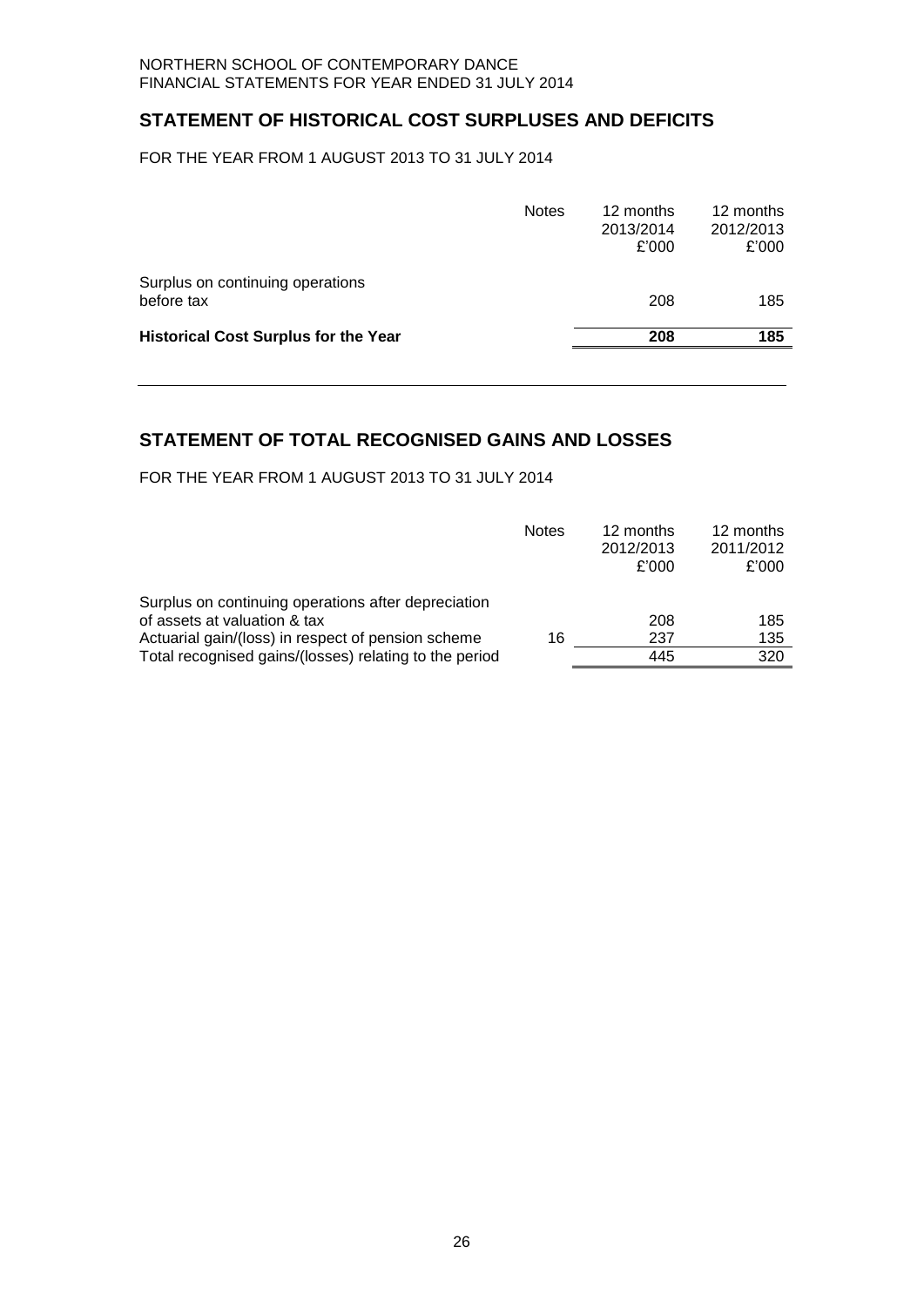## **BALANCE SHEET AS AT 31 JULY 2014**

| <b>Notes</b> | 2014<br>£'000  | 2013<br>£'000              |
|--------------|----------------|----------------------------|
|              |                |                            |
| 10           |                | 1391                       |
|              | 1326           | 1391                       |
|              |                |                            |
|              | 1              | 2                          |
|              |                | 66                         |
|              |                | 1866                       |
|              | 2190           | 1934                       |
|              |                |                            |
| 12           | 587            | 571                        |
|              |                |                            |
|              | 1603           | 1363                       |
|              | 2929           | 2754                       |
|              | 2929           | 2754                       |
| 16           | (260)          | (462)                      |
|              | 2669           | 2292                       |
| 13           | 1096           | 1164                       |
|              |                |                            |
|              | 0              | 40                         |
| 15           | 1573           | 1088                       |
|              | 1573           | 1128                       |
|              |                | 2292                       |
|              | 11<br>18<br>14 | 1326<br>65<br>2124<br>2669 |

The financial statements on pages 25 to 41 were approved by the Corporation on 16 October 2014 and were signed on its behalf by:

Clive MacDonald **Clive MacDonald** Janet Smith<br>
Chair<br>
Principal

Principal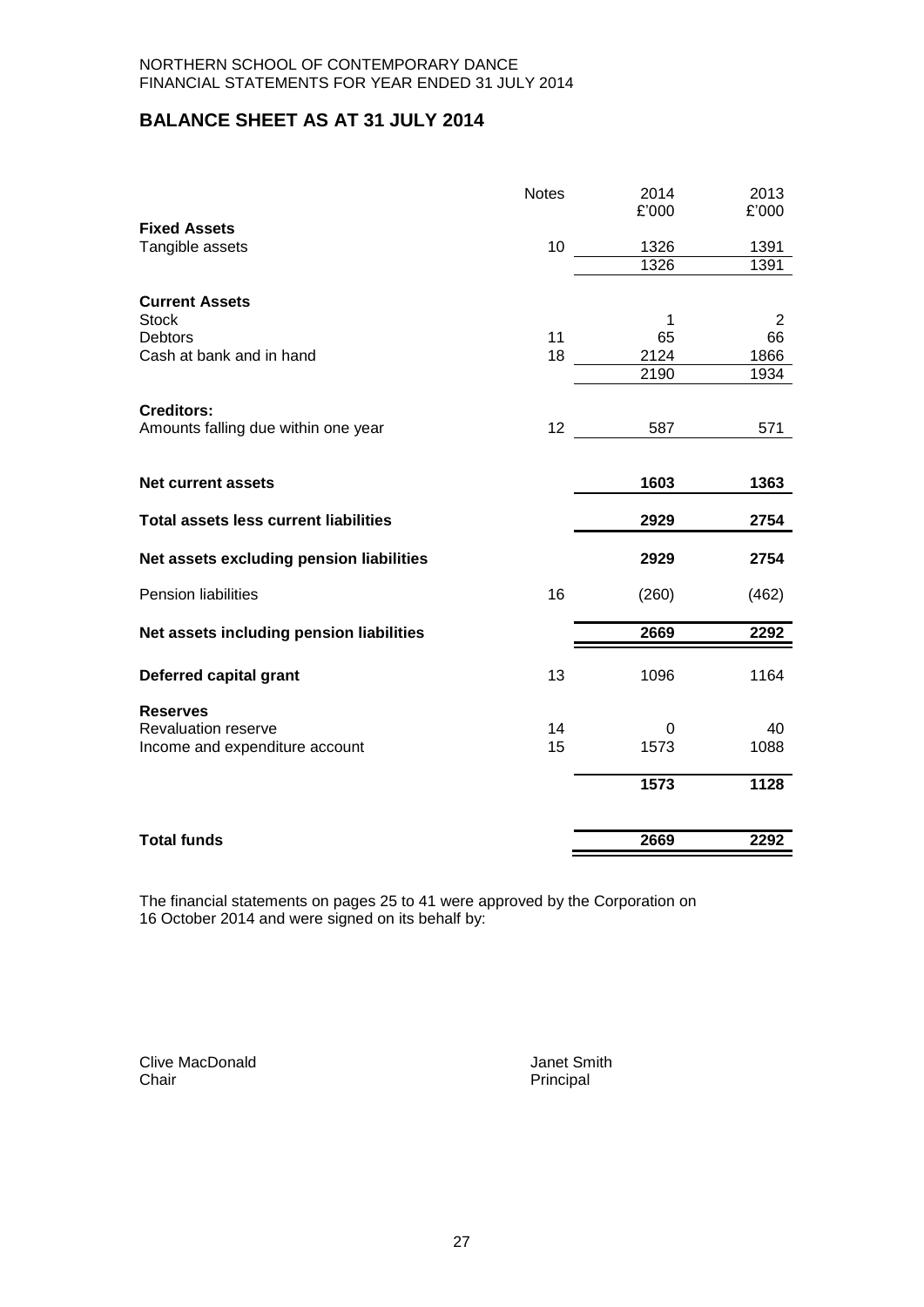## **CASH FLOW STATEMENT**

FOR THE YEAR FROM 1 AUGUST 2013 TO 31 JULY 2014

|                                                             | <b>Notes</b> | 12 months<br>2013/2014<br>£'000 | 12 months<br>2012/2013<br>£'000 |
|-------------------------------------------------------------|--------------|---------------------------------|---------------------------------|
| Cashflow from operating activities                          | 17           | 286                             | 487                             |
| Returns on investments and servicing of finance             | 19           | 10                              | 5                               |
| Capital expenditure and financial investment                | 19           | (43)                            | (88)                            |
| Management of liquid resources                              | 19           | 0                               | 0                               |
| Financing                                                   | 19           | 5                               | 11                              |
| Increase/(Decrease) in cash in the period                   | 18           | 258                             | 415                             |
| Reconciliation of net cash flow to movement<br>in net funds |              |                                 |                                 |
|                                                             |              |                                 | £'000                           |
| Increase in cash in the period                              |              |                                 | 258                             |
| Movement in net funds in the period                         |              |                                 | 258                             |
| Net funds at 1 August 2013                                  |              |                                 | 1866                            |
|                                                             |              |                                 |                                 |
| Net funds at 31 July 2014                                   |              |                                 | 2124                            |

In this statement negative figures refer to cash outflows and all other figures are cash inflows to the School.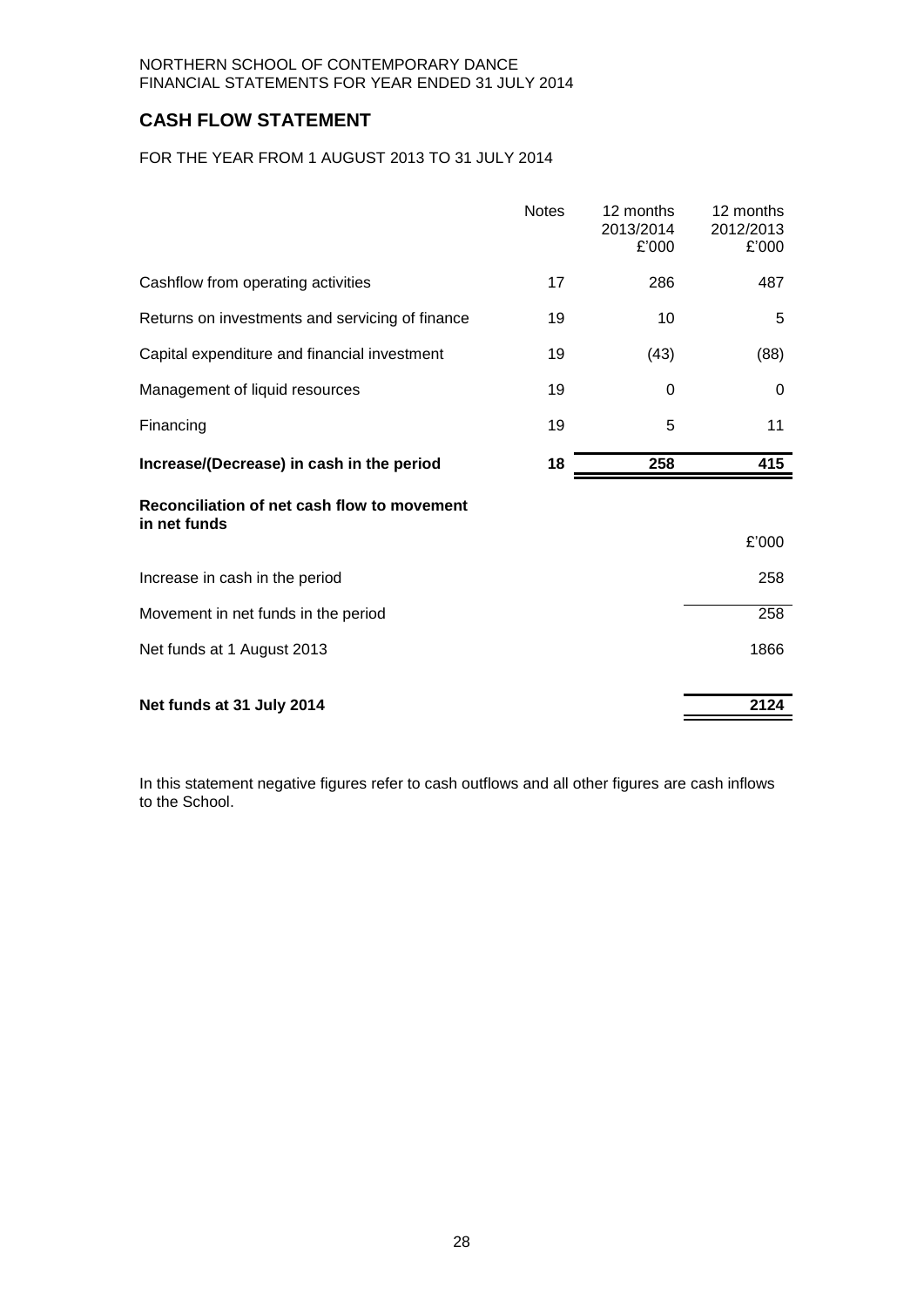## **NOTES TO THE FINANCIAL STATEMENTS**

FOR THE YEAR FROM 1 AUGUST 2013 TO 31 JULY 2014

#### **1. STATEMENT OF ACCOUNTING POLICIES**

#### **Basis of Preparation**

These financial statements have been prepared in accordance with the Statement of Recommended Practice (2007) "Accounting in Further and Higher Education Institutions" and in accordance with applicable Accounting Standards.

#### **Basis of Accounting**

The financial statements are prepared in accordance with the historical cost convention modified by the revaluation of certain fixed assets.

#### **Recognition of Income**

Income from contracts and other services rendered is included to the extent of the completion of the contract or service concerned. All income from short-term deposits is credited to the income and expenditure account in the year in which it is earned. The annual recurrent allocation from the HEFCE, the EFA and the SFA, which is intended to meet recurrent costs, is credited direct to the income and expenditure account. Income on leases is recognised in a straight line over the lease term.

#### **Pension Schemes**

Retirement benefits to employees of the School are provided by the Teachers' Pension Scheme (TPS) and the Local Government Pension Scheme (LGPS). These are defined benefit schemes which are externally funded and contracted out of the State Earnings Related Pension Scheme (SERPS). Contributions to the TPS are charged as incurred.

Contributions to the TPS scheme are charged to the income and expenditure account so as to spread the cost of pensions over employees' working lives with the School in such a way that the pension cost is a substantially level percentage of current and future pensionable payroll values. The contributions are determined by qualified actuaries on the basis of quinquennial valuations using a prospective benefit method.

The assets of the LGPS are measured using closing market values. LGPS liabilities are measured using the projected unit method and discounted at the current rate of return on a high quality corporate bond of equivalent term and currency to the liability. The increase in the present value of the liabilities of the scheme expected to arise from employee service in the period is charged to the operating surplus. The expected return on the scheme's assets and the increase during the period in the present value of the scheme's liabilities, arising from the passage of time, are included in pension finance costs. Actuarial gains and losses are recognised in the statement of total recognised gains and losses.

Further details of the pension schemes are given in note 16.

#### **Tangible Fixed Assets**

a. Land and buildings

Land and buildings inherited from the Local Education Authority and acquired since incorporation are stated in the balance sheet at cost on the basis of the open market value with existing use. Freehold land is not depreciated. Freehold buildings are depreciated over the expected useful economic life to the School of 40 years.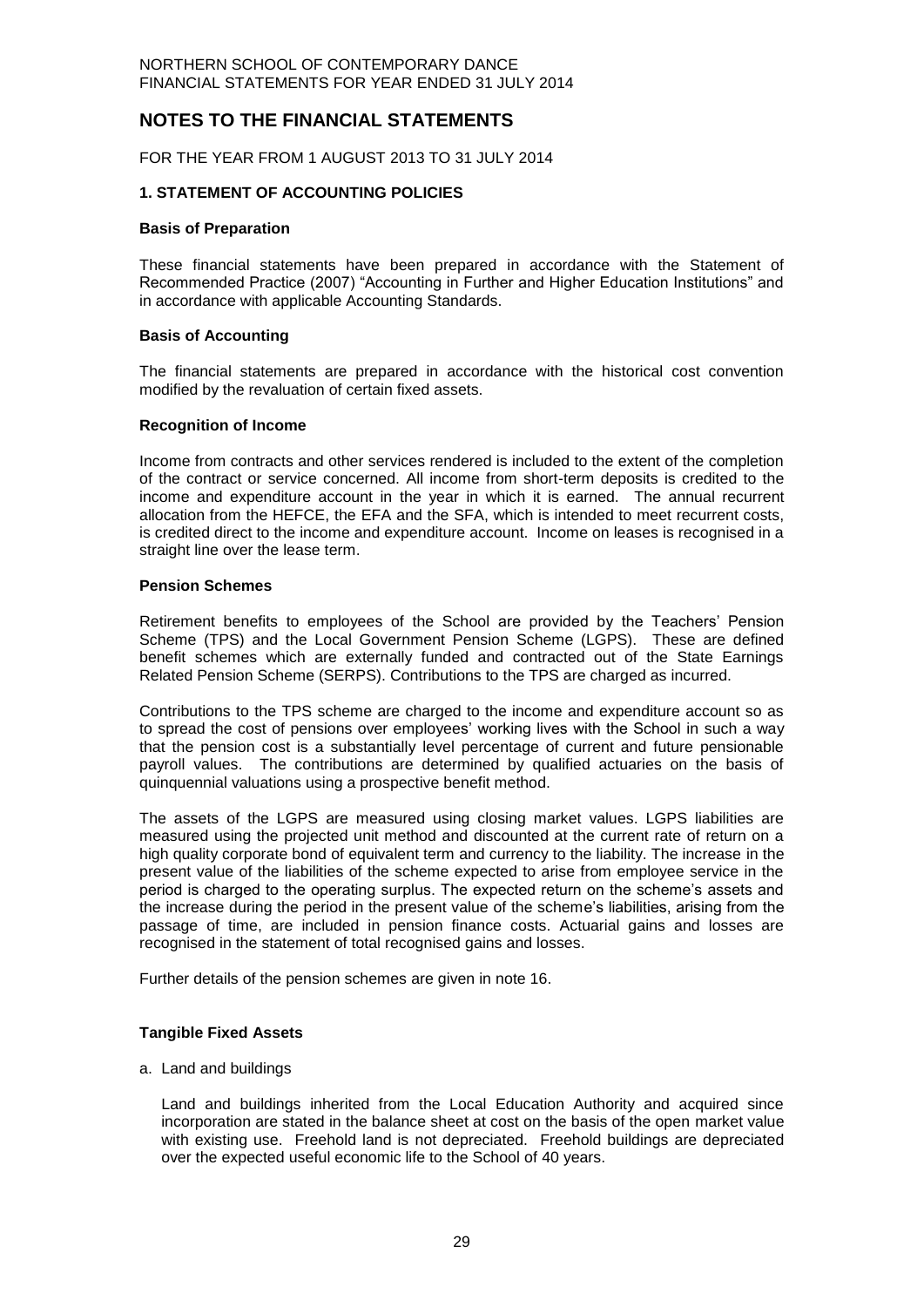#### **1. STATEMENT OF ACCOUNTING POLICIES (continued)**

Where buildings are acquired with the aid of specific grants they are capitalised and depreciated as above. The related grants are credited to a deferred capital grant account and are released to the income and expenditure account over the expected useful economic life of the related asset on a basis consistent with the depreciation policy.

#### b. Equipment

Equipment costing less than £500 (2013: £500) per individual items in aggregate is written off to the income and expenditure account in the year of acquisition. All other equipment is capitalised at cost.

Inherited equipment has been identified and is depreciated on a straight line basis over its remaining useful economic life to the School calculated on an individual basis. All other equipment is depreciated over its useful economic life as follows:

- general office furniture 20 per cent per year on a straight line basis.
- office plant and equipment, musical instruments and sound equipment 20 per cent per year on a straight line basis.
- computer equipment 33.3 per cent per year on a straight line basis.

Where equipment is acquired with the aid of specific grants it is capitalised and depreciated in accordance with the above policy, with the related grant being credited to a deferred capital grant account and released to the income and expenditure account over the expected useful economic life of the related equipment.

#### **Leased Assets**

The School leases the basement of the Holy Rosary church which is used as a dance studio for the Foundation course. Expenditure on operating leases is recognised on a straight line basis over the term of the lease.

#### **Stocks**

Stocks are stated at the lower of their cost and net realisable value. Where necessary, provision is made for obsolete, slow moving and defective stocks.

#### **Maintenance of Premises**

The cost of routine corrective maintenance is charged to the income and expenditure account in the year it is incurred. The School has a planned maintenance programme and the schedule is reviewed on an annual basis. The actual costs of carrying out planned maintenance are charged to the income and expenditure account as incurred.

#### **Taxation**

As an exempt charity the School benefits by being broadly exempt from Corporation tax on income it receives from tuition fees, interest and rents.

The School is exempted from levying VAT on most of the services it provides to students. For this reason the School is generally unable to recover input VAT it suffers on goods and services purchased.

#### **Provisions**

Provisions are recognised when the School has a present legal or constructive obligation as a result of a past event, it is probable that a transfer of economic benefit will be required to settle the obligation and a reliable estimate can be made of the amount of the obligation.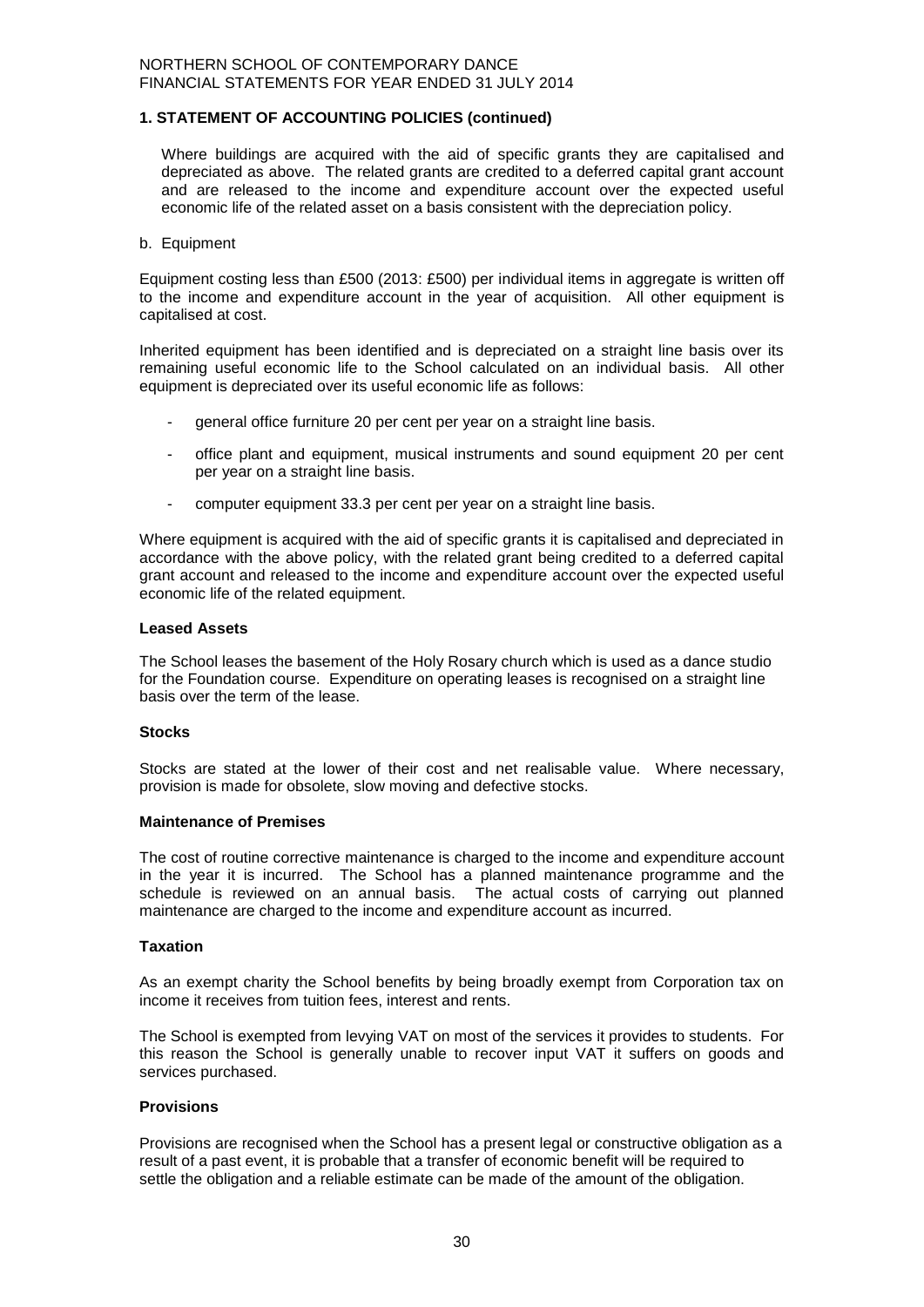## **2. FUNDING COUNCIL GRANTS**

|                                                                                   | 1282                   | 1337                   |
|-----------------------------------------------------------------------------------|------------------------|------------------------|
| Equipment (note 13)                                                               | 30                     | 31                     |
| Deferred capital grant released during the year:<br><b>Buildings</b><br>(note 13) | 8                      |                        |
| EFA/SFA other grants                                                              | 0                      | 0                      |
| EFA/SFA recurrent grant – FE provision                                            | 144                    | 140                    |
| <b>HEFCE</b> other grants                                                         | 96                     | 98                     |
| HEFCE recurrent grant                                                             | 1004                   | 1061                   |
|                                                                                   | £'000                  | £'000                  |
|                                                                                   | 12 months<br>2013/2014 | 12 months<br>2012/2013 |

## **3. TUITION FEES AND EDUCATION CONTRACTS**

|                                                                                                               | 10                | 5               |
|---------------------------------------------------------------------------------------------------------------|-------------------|-----------------|
| Other interest receivable                                                                                     | 10                | 5               |
| <b>5. INVESTMENT INCOME</b>                                                                                   |                   |                 |
|                                                                                                               |                   |                 |
|                                                                                                               | 150               | 131             |
| Other income                                                                                                  | 58                | 40              |
| Releases from deferred capital grants:<br>Non Funding Council (note 13)<br>Other income generating activities | 35<br>57          | 36<br>55        |
| <b>4. OTHER OPERATING INCOME</b>                                                                              |                   |                 |
|                                                                                                               |                   |                 |
|                                                                                                               | 1535              | 1145            |
| Further Education - Non European Union                                                                        | $\Omega$          | 0               |
| Home and other European Union<br>Non-European Union<br>Further Education - Home and other European Union      | 1162<br>105<br>13 | 889<br>29<br>13 |
| TUITION FEES, CHARGES AND SUPPORT GRANTS<br>Full time student fees:                                           |                   |                 |
| <b>EDUCATION CONTRACTS</b><br>Local education authority<br><b>Other Education Contracts</b>                   | 22<br>233         | 22<br>192       |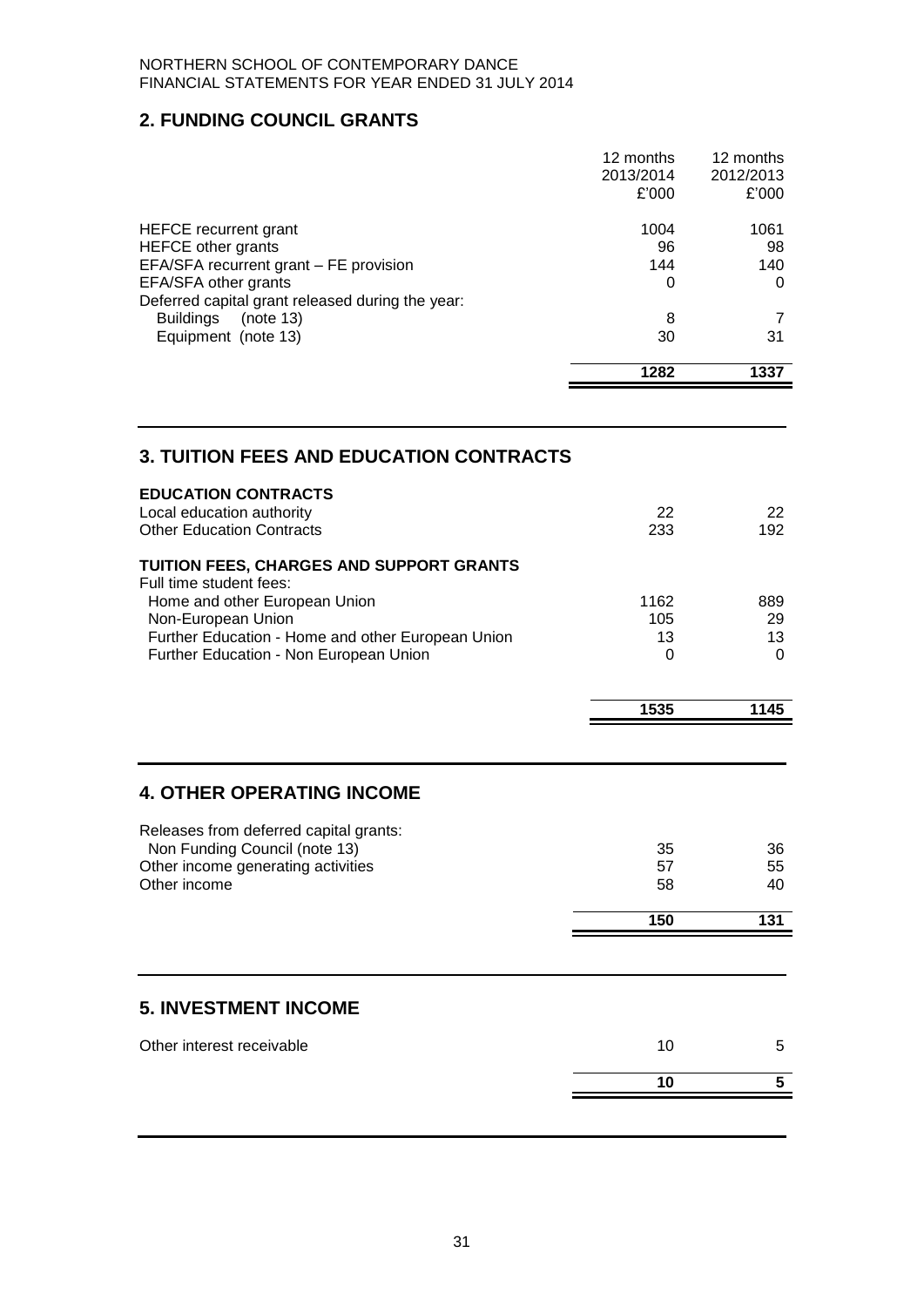## **6. STAFF COSTS**

The average number of persons (including senior post holders) employed by the School during the year expressed as full-time equivalents was:

|                                                   | 12 months  | 12 months  |
|---------------------------------------------------|------------|------------|
|                                                   | 2013/2014  | 2012/2013  |
|                                                   | Number     | Number     |
| Teaching departments                              | 15.0       | 14.6       |
| Teaching support services                         | 9.0        | 7.9        |
| Administration and central services               | 14.9       | 13.7       |
| Premises                                          | 1.0        | 1.0        |
| Other income generating activities                | 1.0        | 1.1        |
|                                                   | 40.9       | 38.3       |
|                                                   |            |            |
|                                                   | £'000      | £'000      |
| Staff costs for the above persons                 |            |            |
| Teaching departments<br>Teaching support services | 629<br>233 | 577<br>220 |
| Administration and central services               | 637        | 584        |
| Premises                                          | 23         | 23         |
| Research                                          | 0          | 0          |
| Other income generating activities                | 26         | 23         |
| <b>Restructuring costs</b>                        | 86         | 0          |
|                                                   | 1634       | 1427       |
|                                                   |            |            |
| Wages and salaries                                | 1326       | 1211       |
| Social security costs                             | 85         | 78         |
| Other pension costs                               | 102        | 99         |
| <b>FRS17 other movements</b>                      | 35         | 39         |
| Restructuring costs                               | 86         | 0          |
|                                                   | 1634       | 1427       |

The restructuring costs, amounting to £86K, were fully approved by the Corporation in June 2014. .

## **7. EMOLUMENTS OF SENIOR POST HOLDERS**

| For the year to 31 July<br>Emoluments (including pension contributions                                                     | 2013/2014         | 2012/2013         |
|----------------------------------------------------------------------------------------------------------------------------|-------------------|-------------------|
| and benefits in kind)                                                                                                      | £210,282          | £198,117          |
| Emoluments of the principal (who is also<br>the highest paid senior post holder):<br>Salary<br><b>Pension Contribution</b> | £65,666<br>£9,215 | £63,033<br>£8,888 |
|                                                                                                                            | £74.881           | £71.921           |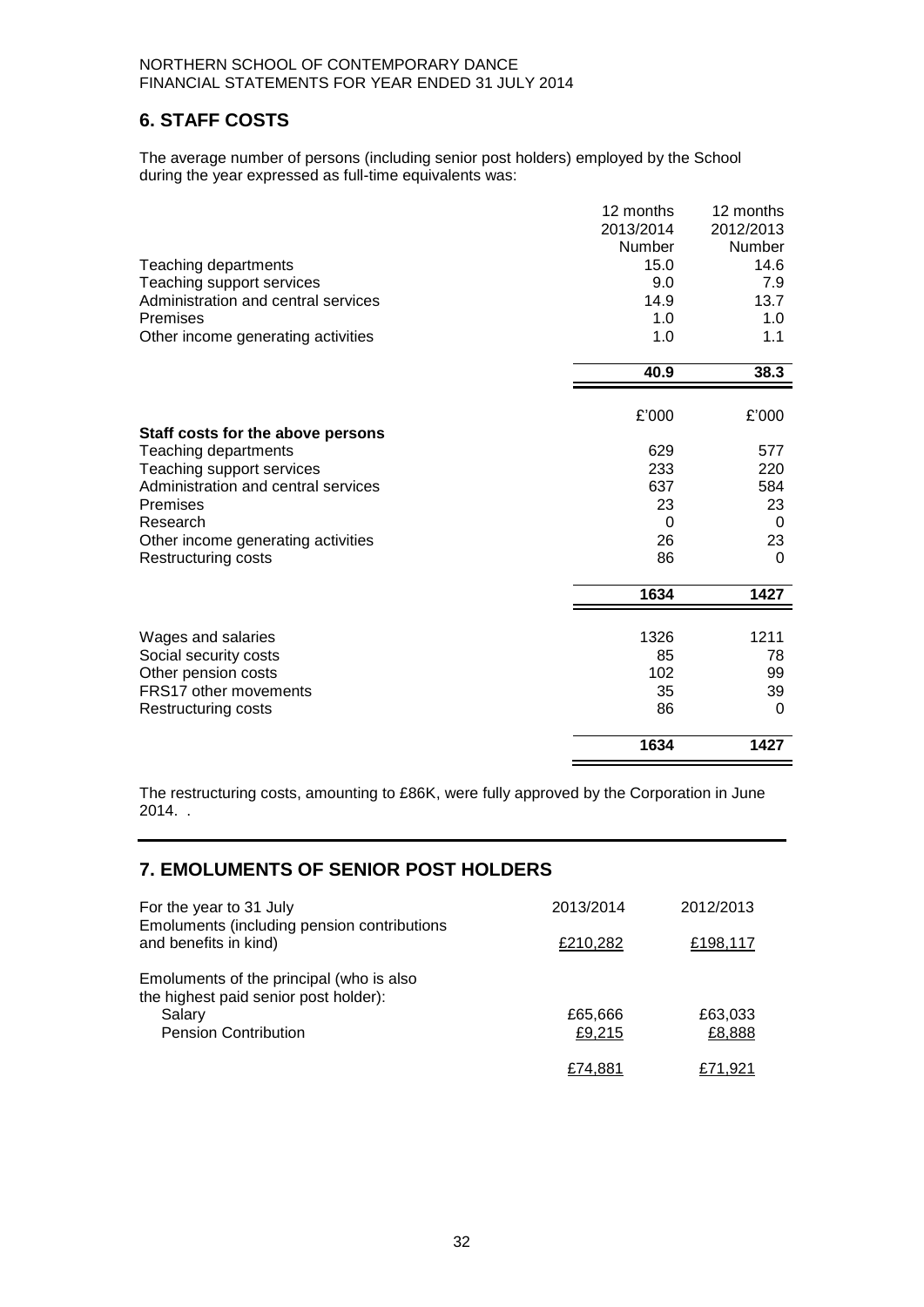## **7. EMOLUMENTS OF SENIOR POST HOLDERS continued**

The pension contributions in respect of the Principal and senior post holders are in respect of employer's contributions to the Teacher's Pension Scheme or the Local Government Pension Scheme and are paid at the same rate as for other employees.

The members of the Corporation other than the Principal did not receive any payment from the School other than the reimbursement of travel and subsistence expenses incurred in the course of their duties.

#### Overseas Activities

Costs of £1,777 (2013: £494) were incurred in the year in respect of overseas activities.

## **8. OTHER OPERATING EXPENSES**

|                                                                                                                                                                                                                                                     | 12 months<br>2013/2014<br>£'000                       | 12 months<br>2012/2013<br>£'000                      |
|-----------------------------------------------------------------------------------------------------------------------------------------------------------------------------------------------------------------------------------------------------|-------------------------------------------------------|------------------------------------------------------|
| Teaching departments<br>Teaching support services<br>Other support services<br>Administration and central support services<br>General education services<br>Premises costs<br>Planned maintenance<br>Research<br>Other income-generating activities | 224<br>187<br>23<br>144<br>84<br>251<br>89<br>0<br>25 | 159<br>96<br>35<br>161<br>76<br>251<br>97<br>0<br>34 |
|                                                                                                                                                                                                                                                     | 1027                                                  | 909                                                  |
| Other operating expenses include:<br>Auditors remuneration<br>- internal audit<br>- external audit<br>- other services from either external or internal audit<br>(Gains)/losses on disposal of tangible fixed assets                                | 0<br>12<br>2<br>0                                     | 0<br>12<br>0<br>0                                    |

## **9. TAXATION**

The members do not believe the School was liable for any Corporation tax arising out of its activities during the year.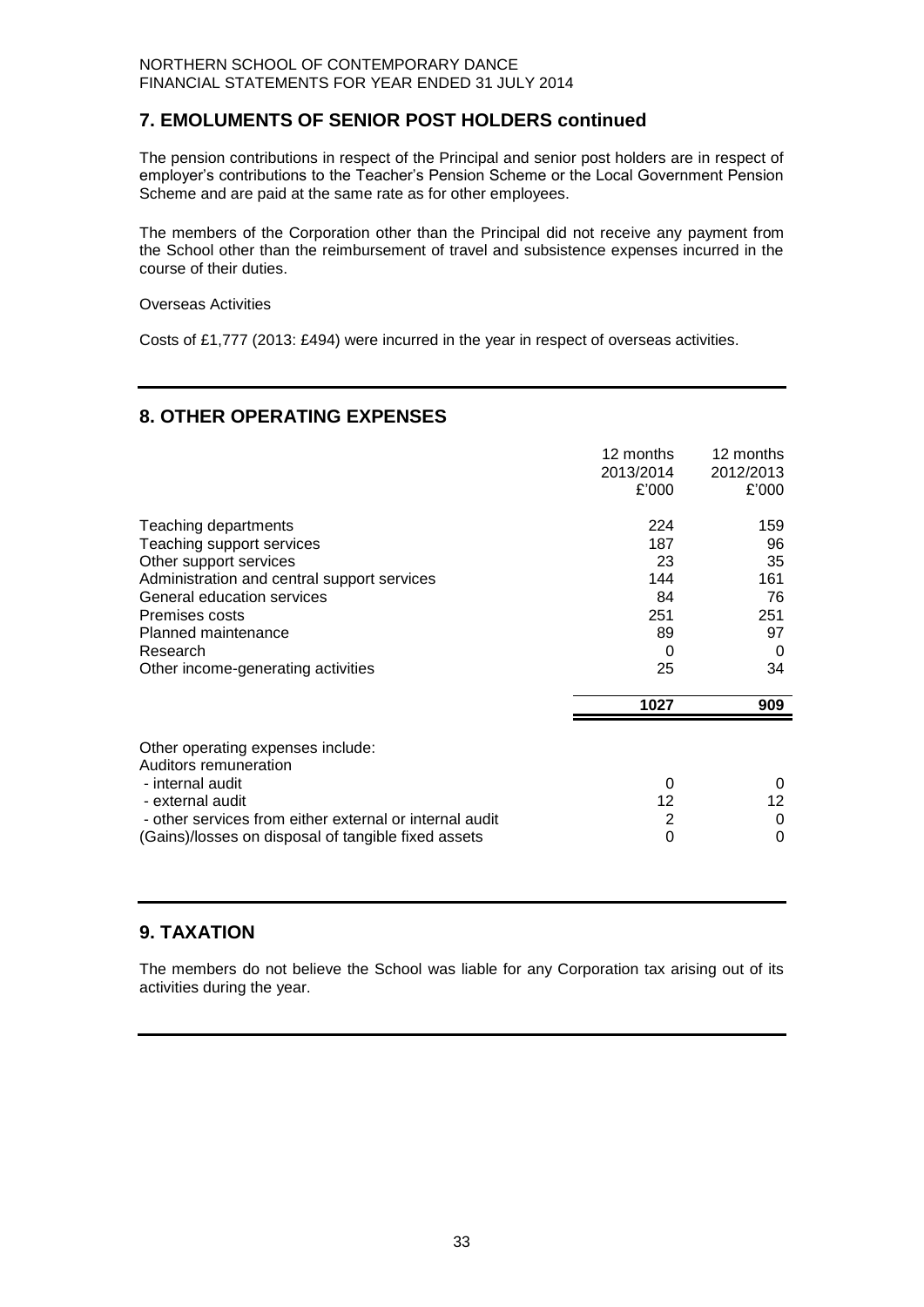## **10. TANGIBLE FIXED ASSETS**

|                                                                                                                                                       | Land and buildings<br>Freehold       | Equipment                      | Total                               |
|-------------------------------------------------------------------------------------------------------------------------------------------------------|--------------------------------------|--------------------------------|-------------------------------------|
|                                                                                                                                                       | £'000                                | £'000                          | £'000                               |
| <b>Cost or valuation</b>                                                                                                                              |                                      |                                |                                     |
| At 1 August 2013                                                                                                                                      | 1937                                 | 932                            | 2869                                |
| Additions                                                                                                                                             | 4                                    | 39                             | 43                                  |
| Disposals                                                                                                                                             | 0                                    | (12)                           | (12)                                |
| At 31 July 2014                                                                                                                                       | 1941                                 | 959                            | 2900                                |
| <b>Depreciation</b><br>At 1 August 2013<br>Charge for year<br>Eliminated in respect of disposals<br>At 31 July 2014<br>Net book value at 31 July 2014 | 664<br>49<br>$\Omega$<br>713<br>1228 | 814<br>59<br>(12)<br>861<br>98 | 1478<br>108<br>(12)<br>1574<br>1326 |
| Net book value at 31 July 2013                                                                                                                        | 1273                                 | 118                            | 1391                                |
|                                                                                                                                                       |                                      |                                |                                     |
| Inherited                                                                                                                                             | 40                                   | 0                              | 40                                  |
| Financed by Funding Council capital grants                                                                                                            | 219                                  | 30                             | 249                                 |
| Financed from own resources                                                                                                                           | 121                                  | 68                             | 189                                 |
| Financed by other capital grants                                                                                                                      | 848                                  | 0                              | 848                                 |
|                                                                                                                                                       | 1228                                 | 98                             | 1326                                |

Some of the School buildings are Grade II listed inside and out. Due to the particular nature of the School and its location in a mainly suburban residential area the open market value is below the build cost.

Other tangible fixed assets inherited from the Local Education Authority at incorporation have been valued by the Corporation on a depreciated replacement cost basis with the assistance of independent professional advice.

Buildings with a net book value of £95,155 (2013: £99,140) and a cost of £158,956 (2013: £158,956) have been funded from Treasury sources: should these particular buildings be sold, the School would either have to surrender the proceeds to the Treasury or use them in accordance with the Financial Memorandum with the Higher Education Funding Council for England.

## **11. DEBTORS**

|                                     | 2013/2014 | 2012/2013 |
|-------------------------------------|-----------|-----------|
|                                     | £'000     | £'000     |
| Amounts falling due within one year |           |           |
| Trade debtors                       | 31        | 19        |
| Sundry debtors                      | 4         | 3         |
| Prepayments and accrued income      | 30        | 44        |
|                                     | 65        | 66        |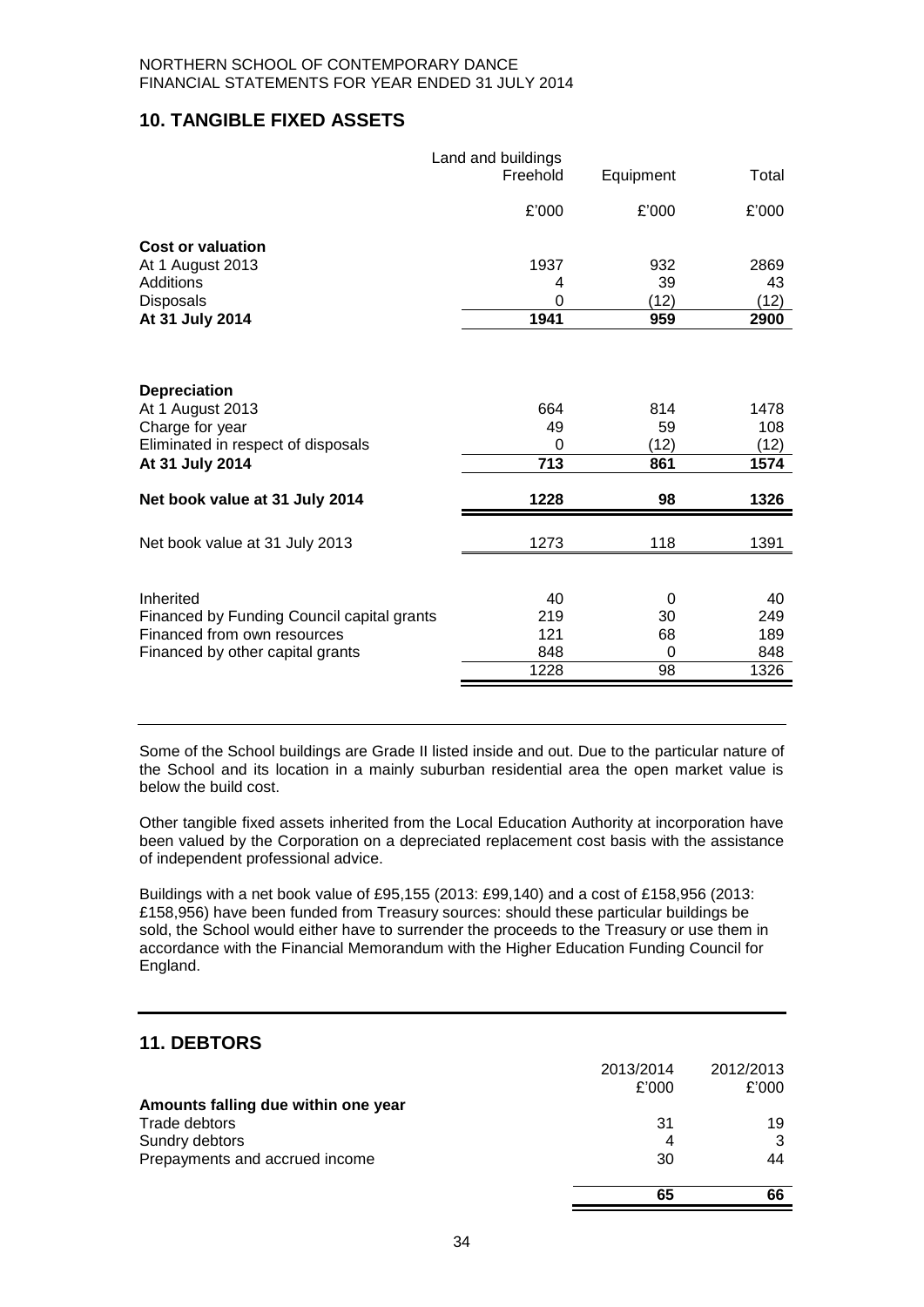## **12. CREDITORS: AMOUNTS FALLING DUE WITHIN ONE YEAR**

| Payments received on account       | 81  | 143 |
|------------------------------------|-----|-----|
| Trade creditors                    | 42  | 51  |
| Other taxation and social security | 60  | 38  |
| Other creditors                    | 105 | 91  |
| Accruals                           | 299 | 248 |
|                                    | 587 |     |

## **13. DEFERRED CAPITAL GRANTS**

|                                    | Funding<br>Council<br>£'000 | Other<br>Grants<br>£'000 | Total<br>£'000 |
|------------------------------------|-----------------------------|--------------------------|----------------|
| <b>At 1 August 2013</b>            |                             |                          |                |
| Land and buildings                 | 227                         | 883                      | 1110           |
| Equipment                          | 54                          | 0                        | 54             |
| Cash received:                     |                             |                          |                |
| Land and buildings                 | 0                           | 0                        | 0              |
| Equipment                          | 5                           | 0                        | 5              |
| Released to income and expenditure |                             |                          |                |
| account                            |                             |                          |                |
| Land and buildings (notes 2 and 4) | (8)                         | (35)                     | (43)           |
| Equipment (note 2)                 | (30)                        | 0                        | (30)           |
| At 31 July 2014                    |                             |                          |                |
| <b>Land and buildings</b>          | 219                         | 848                      | 1067           |
| <b>Equipment</b>                   | 29                          | 0                        | 29             |
| Total                              | 248                         | 848                      | 1096           |

## **14. REVALUATION RESERVE**

|                                                                         | £'000 |
|-------------------------------------------------------------------------|-------|
| At 1 August 2013<br>Revaluations in the year                            | 40    |
| Transfer from revaluation reserve to general reserve<br>At 31 July 2014 | 40)   |

## **15. INCOME AND EXPENDITURE ACCOUNT RESERVE**

|                                                                                                                                                        | 2014             | 2013            |
|--------------------------------------------------------------------------------------------------------------------------------------------------------|------------------|-----------------|
| At 1 August                                                                                                                                            | £'000<br>1088    | £'000<br>768    |
| Surplus/(deficit) retained for the year<br>Transfer from revaluation reserve to general reserve<br>Additional (loss)/gain in respect of pension scheme | 208<br>40<br>237 | 185<br>0<br>135 |
| At 31 July                                                                                                                                             | 1573             | 1088            |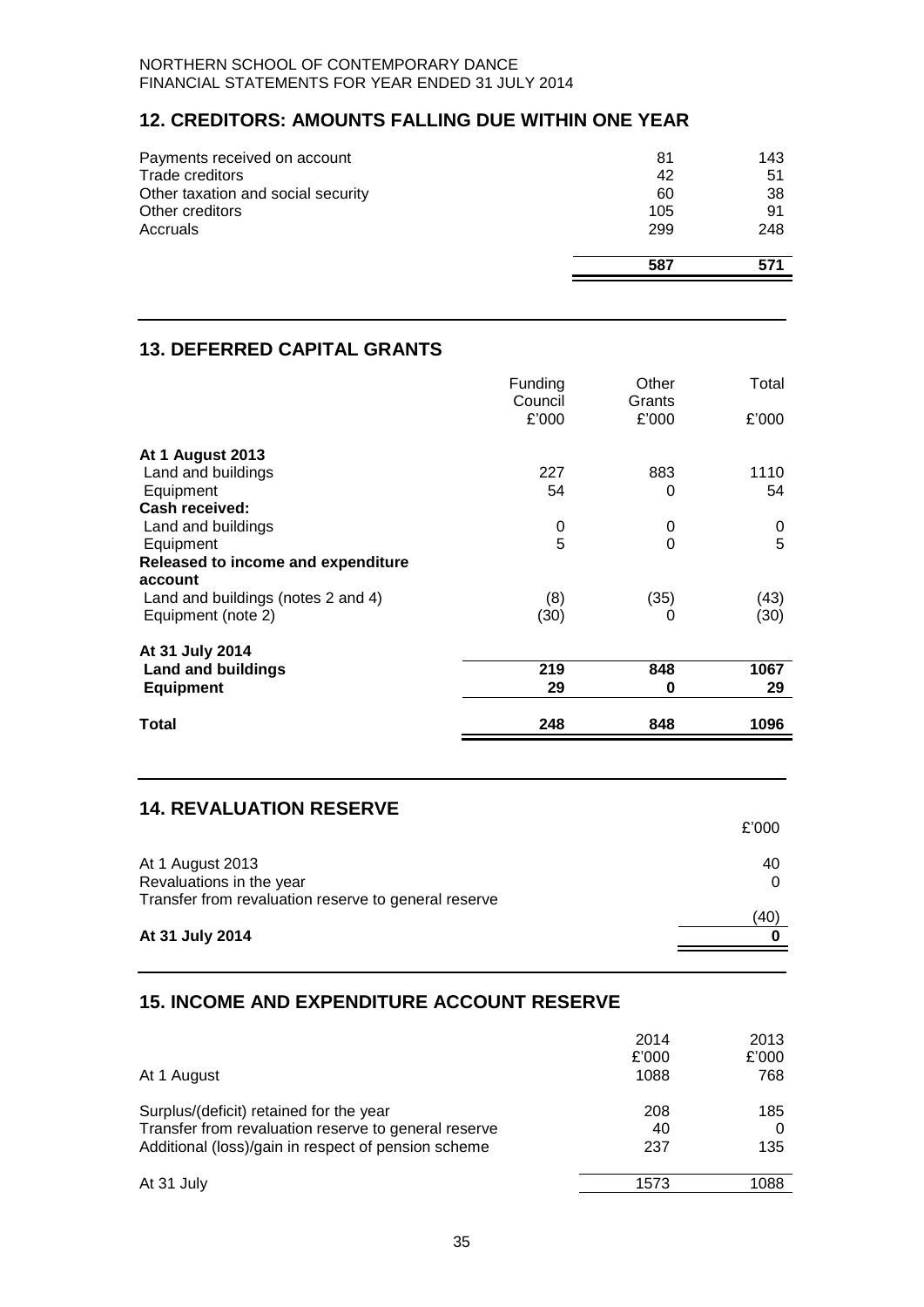## **15. INCOME AND EXPENDITURE ACCOUNT RESERVE (continued)**

| <b>Balance represented by:</b><br>Pension reserve<br>Income & expenditure reserve excluding pension reserve | (260)<br>1833 | (462)<br>1550 |
|-------------------------------------------------------------------------------------------------------------|---------------|---------------|
| At 31 July                                                                                                  | 1573          | 1088          |

## **16. PENSION AND SIMILAR OBLIGATIONS**

The School's employees belong to two principal pension schemes, the Teachers' Pension Scheme (TPS) and the West Yorkshire Pension Fund (WYPF).

#### **Teachers' Pension Scheme (TPS)**

The TPS is an unfunded defined benefit scheme. Contributions on a pay as you go basis are credited to the Exchequer under arrangements governed by the Superannuation Act 1972. The charge to the income and expenditure account in relation to this scheme for 2013/14 was £66,687.

#### **FRS 17**

Under the definitions set out in Financial Reporting Standard 17 (Retirement Benefits), the TPS is a multi-employer pension scheme because of the mutual nature of the scheme. The School is unable to identify its share of the underlying assets and liabilities of the scheme.

Accordingly the School has taken advantage of the exemption in FRS 17 and has accounted for its contributions to the scheme as if it were a defined contribution scheme. The School has set out the information available on the deficit in the scheme and the implications for the School in terms of the anticipated contribution rates.

#### **West Yorkshire Pension Scheme (WYPS)**

The WYPF is a funded defined-benefit pension, with assets held in separate trustee administered funds. The total contribution made for the year ended 31 July 2014 was £35,474.The agreed contribution rates for 2014/15 are 9.1% for employers and range from 5.8% to 9.9% for employees (based on salary bands).

The following information is based upon a full actuarial valuation of the fund at 31 March 2004 updated as at 31 July each year up to 31 July 2014 by a qualified, independent actuary.The major assumptions used by the actuary were:

|                                         |         | 31 July 2014 31 July 2013 31 July 2012 |         |
|-----------------------------------------|---------|----------------------------------------|---------|
| <b>RPI</b> Inflation                    | $3.2\%$ | $3.6\%$                                | $3.1\%$ |
| <b>CPI</b> Inflation                    | 2.2%    | 2.7%                                   | 2.1%    |
| Rate of increase in salaries            | 3.7%    | 4.6%                                   | 4.6%    |
| Rate of increase in pensions            | 2.2%    | 2.7%                                   | 2.1%    |
| Rate of increase to deferred pensions   | 2.2%    | 2.7%                                   | 2.1%    |
| Rate of revaluation of pension accounts | 2.2%    | n/a                                    | n/a     |
| Discount rate for liabilities           | 4.1%    | 4.5%                                   | $4.1\%$ |

The current mortality assumptions include sufficient allowance for future improvements in mortality rates. The assumed life expectations on retirement at 65 are:

| 22.5 | 22.1                      |
|------|---------------------------|
| 25.4 | 24.3                      |
|      | 31 July 2014 31 July 2013 |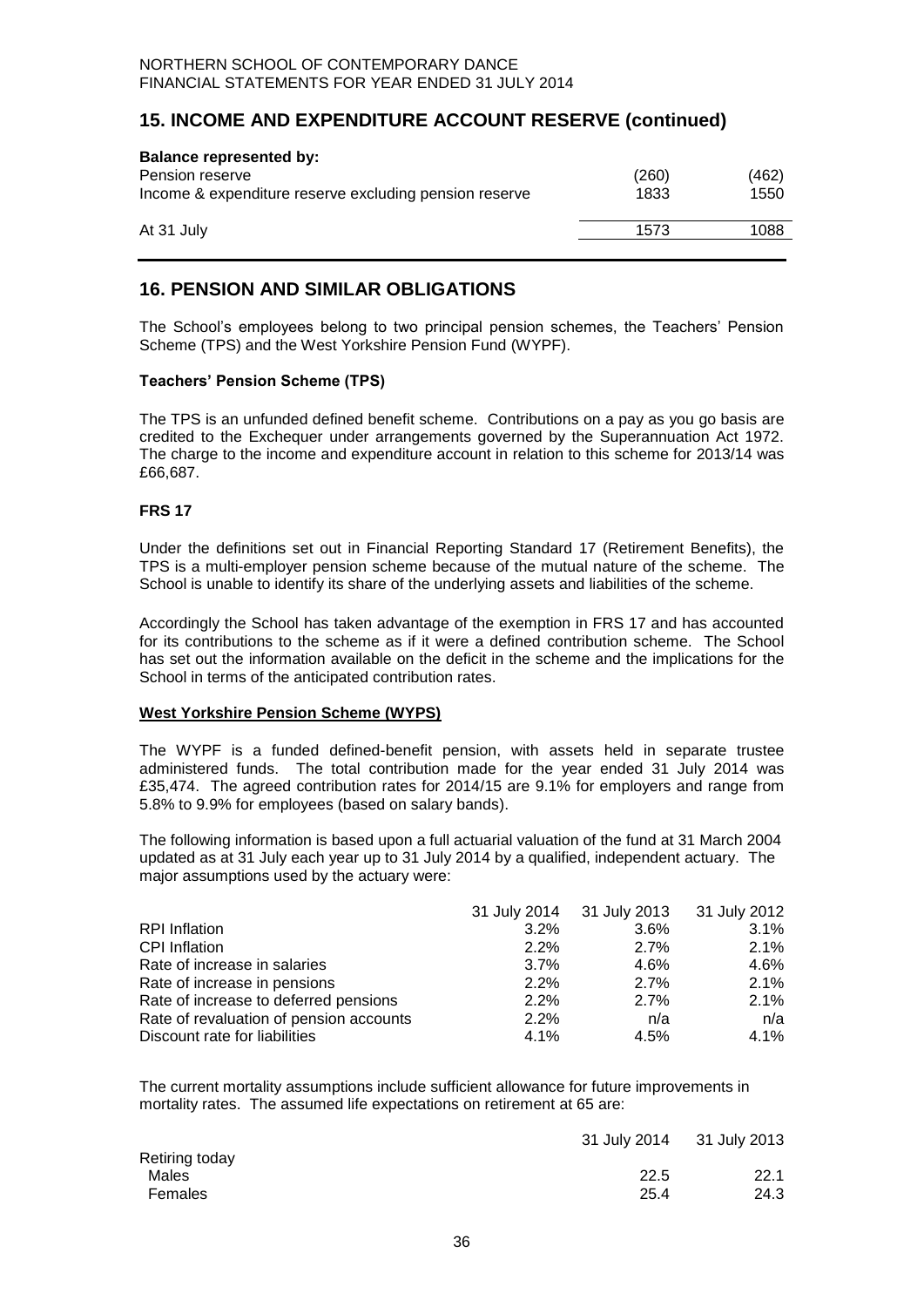## **16. PENSION AND SIMILAR OBLIGATIONS (continued)**

| Retiring in 20 years |      |      |
|----------------------|------|------|
| Males                | 24.7 | 23.9 |
| Females              | 27.7 | 26.2 |

The assets in the scheme and the expected rates of return were:

|                                     | rate of return<br>expected at<br>31 July 2014 | 31 July<br>2014<br>£'000 | rate of return<br>expected at<br>31 July 2013 | 31 July<br>2013<br>£'000 | rate of return<br>expected at<br>31 July 2012 | 31 July<br>2012<br>£'000 |
|-------------------------------------|-----------------------------------------------|--------------------------|-----------------------------------------------|--------------------------|-----------------------------------------------|--------------------------|
| Equities                            | 7.5%                                          | 1051                     | 7.8%                                          | 956                      | 7.5%                                          | 750                      |
| Government Bonds                    | 3.2%                                          | 144                      | 3.3%                                          | 149                      | 2.5%                                          | 143                      |
| Other Bonds                         | $3.7\%$                                       | 73                       | 4.0%                                          | 75                       | 3.2%                                          | 61                       |
| Property                            | 6.8%                                          | 46                       | 7.3%                                          | 39                       | 7.0%                                          | 39                       |
| Cash/Liquidity                      | 1.1%                                          | 55                       | $0.9\%$                                       | 50                       | 1.4%                                          | 30                       |
| Other                               | 7.5%                                          | 31                       | 7.8%                                          | 41                       | 7.5%                                          | 50                       |
| Total market value of School assets |                                               | 1400                     |                                               | 1310                     |                                               | 1073                     |
|                                     |                                               |                          |                                               | 2014                     | 2013                                          | 2012                     |
|                                     |                                               |                          |                                               | £'000                    | £'000                                         | £'000                    |
| School's estimated asset share      |                                               |                          |                                               | 1400                     | 1310                                          | 1073                     |
| Present value of scheme liabilities |                                               |                          |                                               | (1660)                   | (1772)                                        | (1631)                   |
| (Deficit)/ surplus in the scheme    |                                               |                          |                                               | (260)                    | 462)                                          | (558)                    |

The following amounts have been recognised in the performance statements in the year to 31 July 2014 under the requirements of FRS17:

| Operating profit: |  |
|-------------------|--|
|                   |  |

|                                          | 2014  | 2013  |
|------------------------------------------|-------|-------|
|                                          | £'000 | £'000 |
| Service cost                             | (78)  | (75)  |
| Total operating charge                   | (78)  | (75)  |
|                                          |       |       |
| Other financing income:                  | 2014  | 2013  |
|                                          | £'000 | £'000 |
| Expected return on pension scheme assets | 89    | 69    |
| Interest on pension scheme liabilities   | (81)  | (69)  |
| Net return                               | 8     | Ω     |

*Due to the materiality level, finance income gained of £8K has been included within staff costs, netted against the pension charge to the Income & Expenditure account.*

Statement of total recognised gains and losses (STRGL):

|                                                                                                                              | 2014<br>£'000 | 2013<br>£'000 |
|------------------------------------------------------------------------------------------------------------------------------|---------------|---------------|
| Actual return less expected return on pension scheme assets<br>Experience gains and losses arising on the scheme liabilities | 237           | 135.<br>0     |
| Actuarial gain/(loss) recognised in STRGL                                                                                    | 237           | 135.          |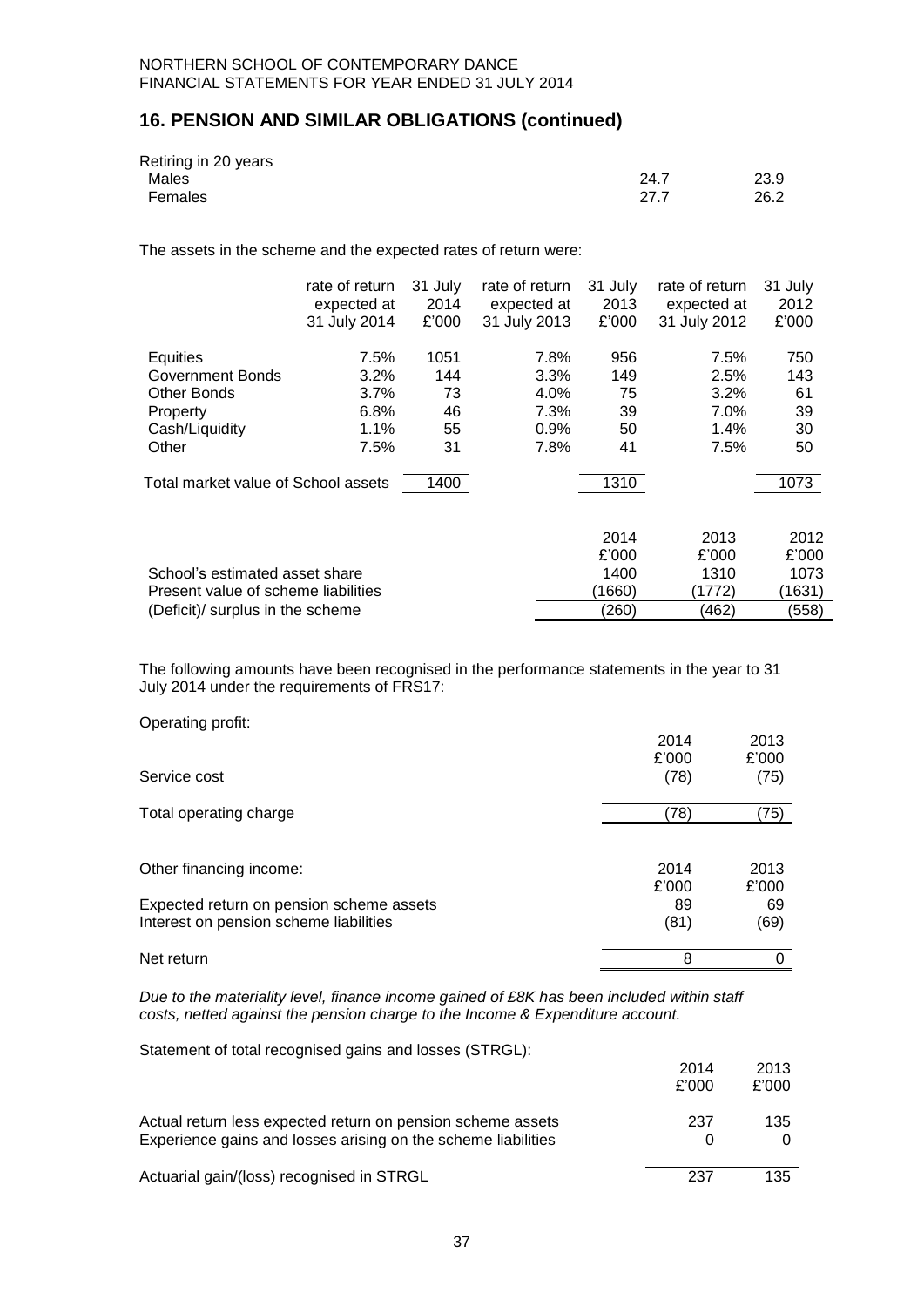## **16. PENSION AND SIMILAR OBLIGATIONS (continued)**

| Movement in deficit during year:                                          |               |               |                |               |               |
|---------------------------------------------------------------------------|---------------|---------------|----------------|---------------|---------------|
|                                                                           |               |               |                | 2014<br>£'000 | 2013<br>£'000 |
| Deficit in scheme at beginning of year                                    |               |               |                |               |               |
| Movement in year:                                                         |               |               |                | (462)         | (558)         |
| Current service charge                                                    |               |               |                | (78)          | (75)          |
| Contributions                                                             |               |               |                | 35            | 36            |
| Exceptional pensions past service credit<br>Net interest/return on assets |               |               |                | 0<br>8        | 0<br>0        |
| Actuarial gain or (loss)                                                  |               |               |                | 237           | 135           |
| Deficit in scheme at end of year                                          |               |               |                | (260)         | (462)         |
| Asset and Liability Reconciliation:                                       |               |               |                |               |               |
|                                                                           |               |               | 2014           |               | 2013          |
| Liabilities at start of period                                            |               |               | £'000<br>1772  |               | £'000<br>1631 |
| Service cost                                                              |               |               |                | 78            | 75            |
| Interest cost                                                             |               |               | 81             |               | 69            |
| Employee contributions<br>Actuarial (gains)/loss                          |               |               | (263)          | 24            | 22<br>(10)    |
| Benefits paid                                                             |               |               | (32)           |               | (15)          |
| Liabilities at end of period                                              |               |               | 1660           |               | 1772          |
| Asset and Liability Reconciliation:                                       |               |               |                |               |               |
|                                                                           |               |               | 2014<br>£'000  |               | 2013<br>£'000 |
| Assets at start of period                                                 |               |               | 1310           |               | 1073          |
| Expected return on assets                                                 |               |               |                | 89            | 69            |
| Actuarial gain/(loss)<br><b>Employer contributions</b>                    |               |               | (26)           | 35            | 125<br>36     |
| Employee contributions                                                    |               |               |                | 24            | 22            |
| Benefits paid                                                             |               |               | (32)           |               | (15)          |
| Assets at end of period                                                   |               |               | 1400           |               | 1310          |
| History of experience gains or losses:                                    | 2014<br>£'000 | 2013<br>£'000 | 2012<br>£'000  | 2011<br>£'000 | 2010<br>£'000 |
| Difference between the expected and actual                                |               |               |                |               |               |
| returns on assets:<br>Amount                                              | (26)          | 125           | (55)           | 23            | 63            |
| % of scheme assets                                                        | 1.9           | 9.5           | 5.1            | 2.3           | 7.1           |
| Experience gains and losses on scheme<br>liabilities:                     |               |               |                |               |               |
| Amount                                                                    | 30            | $\mathbf 1$   | $\overline{2}$ | 152           | 3             |
| % of scheme assets                                                        | 2.1           | 0.1           | 0.2            | 15.1          | 0.3           |
| Total amounts recognised in statement of total                            |               |               |                |               |               |
| recognised gains and losses:<br>Amount                                    | 237           | 135           | (227)          | 187           | 169           |
| % of scheme liabilities                                                   | 14.3          | 7.6           | 13.9           | 14.2          | 12.6          |
|                                                                           |               |               |                |               |               |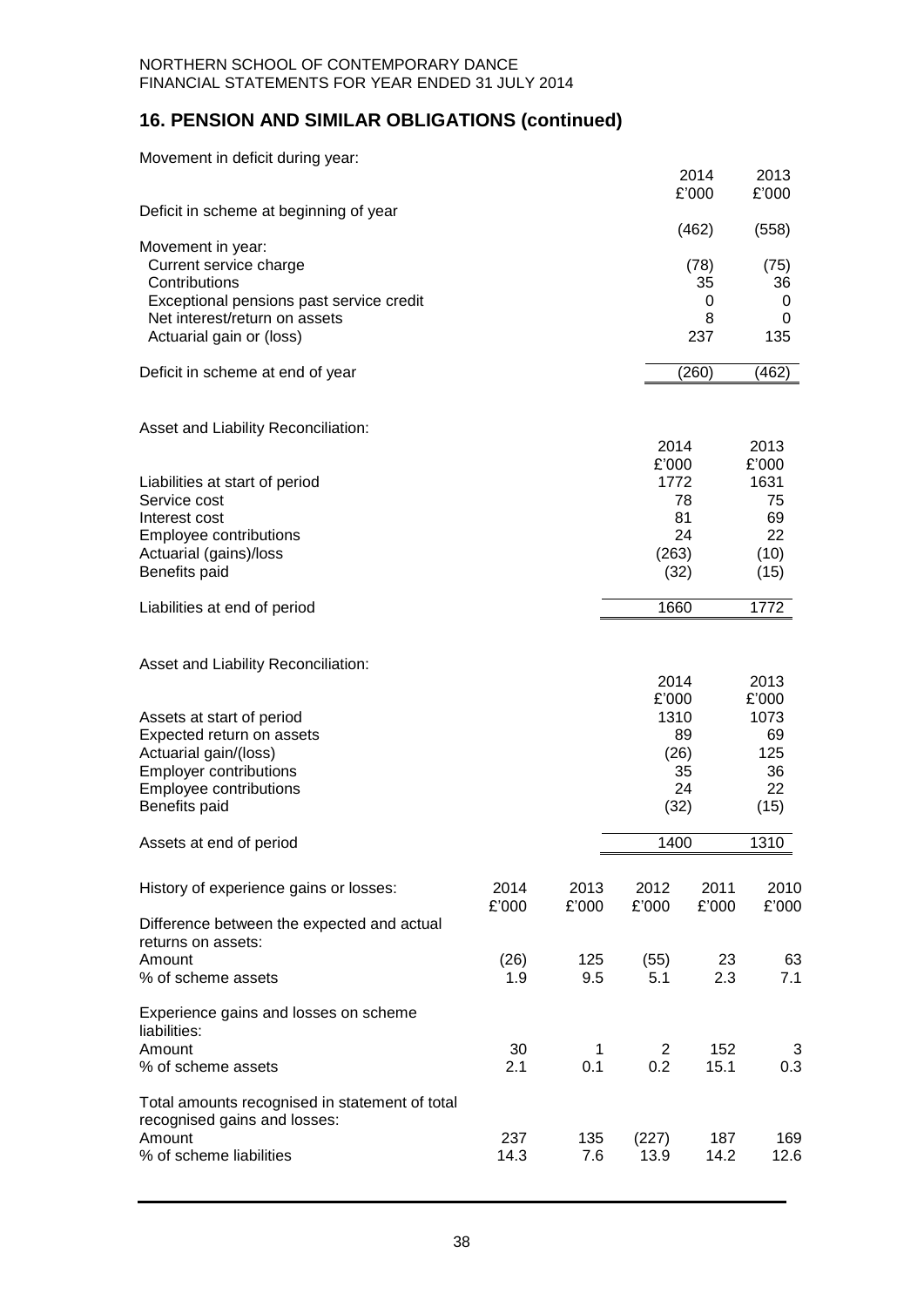## **17. RECONCILIATION OF OPERATING SURPLUS TO NET CASH INFLOW FROM OPERATING ACTIVITES**

|                                                  | <b>Notes</b> | 2014<br>£'000 | 2013<br>£'000 |
|--------------------------------------------------|--------------|---------------|---------------|
| Surplus/(Deficit) on continuing operations after |              |               |               |
| depreciation of assets at valuation and tax      | 15           | 208           | 185           |
| Depreciation                                     | 10           | 108           | 97            |
| Deferred capital grants released to income       | 2 & 4        | (73)          | (74)          |
| Loss on disposal of tangible assets              |              |               |               |
| Pension cost less contributions payable          |              | 35            | 39            |
| (Increase)/Decrease in stocks                    |              |               |               |
| (Increase)/Decrease in debtors                   | 11           |               | 54            |
| Increase/(Decrease) in creditors                 | 12           | 16            | 187           |
| (Decrease) in provisions                         |              | O             | 0             |
| Interest receivable                              | 5            | (10)          | (5)           |
| Net cash inflow from operating activities        |              | 286           | 487           |

## **18. ANALYSIS OF CHANGES IN NET FUNDS**

|                          | At 1 August<br>2013<br>£'000 | Cash flows<br>£'000 | At 31 July<br>2014<br>£'000 |
|--------------------------|------------------------------|---------------------|-----------------------------|
| Cash at bank and in hand | 1866                         | 258                 | 2124                        |
| <b>Total</b>             | 1866                         | 258                 | 2124                        |

## **19. ANALYSIS OF CASH FLOWS FOR HEADINGS NETTED IN THE CASH FLOW STATEMENT**

|                                                                                                                               | 2014<br>£'000 | 2013<br>£'000 |
|-------------------------------------------------------------------------------------------------------------------------------|---------------|---------------|
| Returns on investments and servicing of finance:<br>Interest received                                                         | 10            | 5             |
| Net cash flow from returns on investments and servicing<br>of finance                                                         | 10            | 5             |
| <b>Capital expenditure and financial investment:</b><br>Purchase of tangible fixed assets<br>Deferred capital grants received | (43)          | (88)<br>11    |
| Net cash outflow for capital expenditure and financial<br>investment                                                          | (38)          | (77)          |
| Net cash inflow/(outflow) from management of liquid<br>resources                                                              | 0             | O             |
| Net cash inflow/outflow from financing                                                                                        | 0             | O             |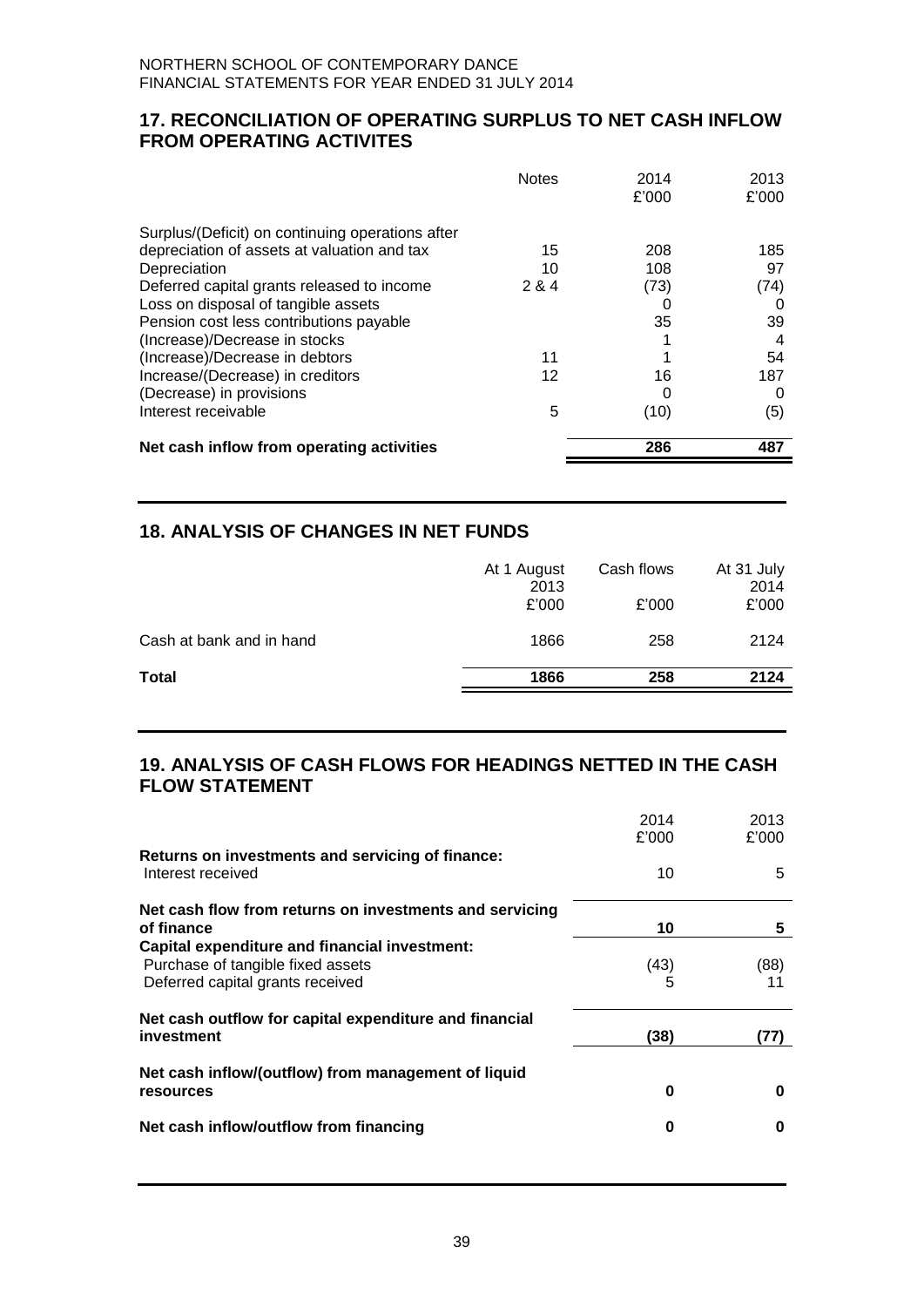## **20. POST BALANCE SHEET EVENTS**

There are no significant post balance sheet events.

## **21. CAPITAL COMMITMENTS**

|                                                   | 2014<br>£'000 | 2013<br>£'000 |
|---------------------------------------------------|---------------|---------------|
| Commitments contracted for at 31 July 2014        |               |               |
| Authorised but not contracted for at 31 July 2014 |               |               |
|                                                   |               |               |

## **22. FINANCIAL COMMITMENTS**

The School has operating lease commitments in respect of land and buildings for the 2013/14 financial year on leases expiring:

|                                              | 2014  | 2013  |
|----------------------------------------------|-------|-------|
|                                              | £'000 | £'000 |
| Land and buildings                           |       |       |
| Expiring within one year                     | 0     | 0     |
| Expiring within two and five years inclusive | 36    | 46    |
| Expiring in over five years                  | 0     | 0     |
|                                              |       |       |
|                                              | 36    | 46    |
|                                              |       |       |

## **23. FRS 8 – RELATED PARTY DISCLOSURES**

Due to the nature of the School's operations and the composition of the Board of Governors (being drawn from local public and private sector organisations) it is inevitable that transactions will take place with organisations in which a member of the Board of Governors will have an interest. All transactions involving organisations in which a member of the Board of Governors may have an interest are conducted at arms-length and in accordance with the School's financial regulations and normal procurement procedures.

The School is an affiliate of the Conservatoire for Dance and Drama (CDD) through which funding is received.

## **24. ACCESS FUNDS**

|                                                                      | 2013/2014<br>£'000 | 2012/2013<br>£'000 |
|----------------------------------------------------------------------|--------------------|--------------------|
| <b>Funding Council grants</b><br>Disbursed to students<br>Audit fees | 58<br>(60)         | 66<br>(65)         |
| Balance unspent at 31 July 2014                                      |                    |                    |